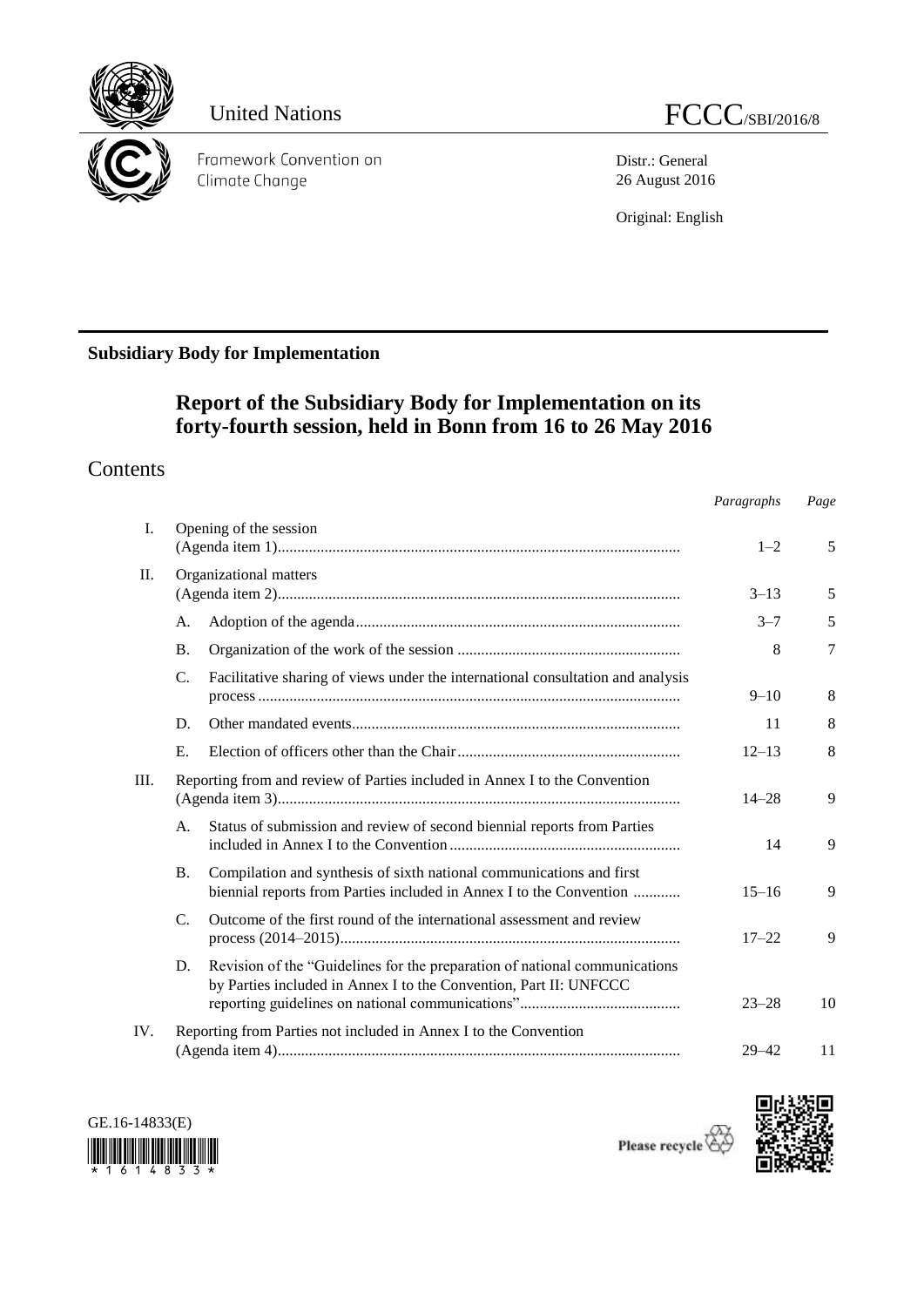|       | А.        | Information contained in national communications from Parties not included                                                                                | $29 - 41$   | 11 |
|-------|-----------|-----------------------------------------------------------------------------------------------------------------------------------------------------------|-------------|----|
|       | <b>B.</b> |                                                                                                                                                           | $29 - 41$   | 11 |
|       | C.        | Summary reports on the technical analysis of biennial update reports of                                                                                   | 42          | 13 |
| V.    |           | Development of modalities and procedures for the operation and use of a public<br>registry referred to in Article 4, paragraph 12, of the Paris Agreement | $43 - 47$   | 14 |
| VI.   |           | Development of modalities and procedures for the operation and use of a public<br>registry referred to in Article 7, paragraph 12, of the Paris Agreement | $48 - 51$   | 14 |
| VII.  |           | Matters relating to the mechanisms under the Kyoto Protocol                                                                                               | $52 - 63$   | 15 |
|       | A.        | Review of the modalities and procedures for the clean development                                                                                         | $52 - 56$   | 15 |
|       | <b>B.</b> |                                                                                                                                                           | $57 - 61$   | 15 |
|       | C.        | Procedures, mechanisms and institutional arrangements for appeals against<br>decisions of the Executive Board of the clean development mechanism          | $62 - 63$   | 16 |
| VIII. |           | Matters relating to the least developed countries                                                                                                         | $64 - 80$   | 16 |
| IX.   |           | National adaptation plans                                                                                                                                 | $81 - 89$   | 18 |
| X.    |           | Third review of the Adaptation Fund                                                                                                                       | $90 - 91$   | 19 |
| XI.   |           | Scope and modalities for the periodic assessment of the Technology Mechanism<br>in relation to supporting the implementation of the Paris Agreement       | $92 - 96$   | 20 |
| XII.  |           | Capacity-building in developing countries                                                                                                                 | $97 - 103$  | 21 |
|       | А.        | Third comprehensive review of the implementation of the framework for                                                                                     | $97 - 98$   | 21 |
|       | <b>B.</b> | Third comprehensive review of the implementation of the framework for                                                                                     | 99          | 21 |
|       | C.        | Terms of reference for the Paris Committee on Capacity-building                                                                                           | $100 - 103$ | 22 |
| XIII. |           | Review of the Doha work programme on Article 6 of the Convention                                                                                          | $104 - 114$ | 22 |
| XIV.  |           | Impact of the implementation of response measures                                                                                                         | $115 - 129$ | 24 |
|       | A.        |                                                                                                                                                           | $115 - 123$ | 24 |
|       | <b>B.</b> | Modalities, work programme and functions under the Paris Agreement of<br>the forum on the impact of the implementation of response measures               | 124-127     | 25 |
|       | C.        | Matters relating to Article 3, paragraph 14, of the Kyoto Protocol                                                                                        | 128         | 25 |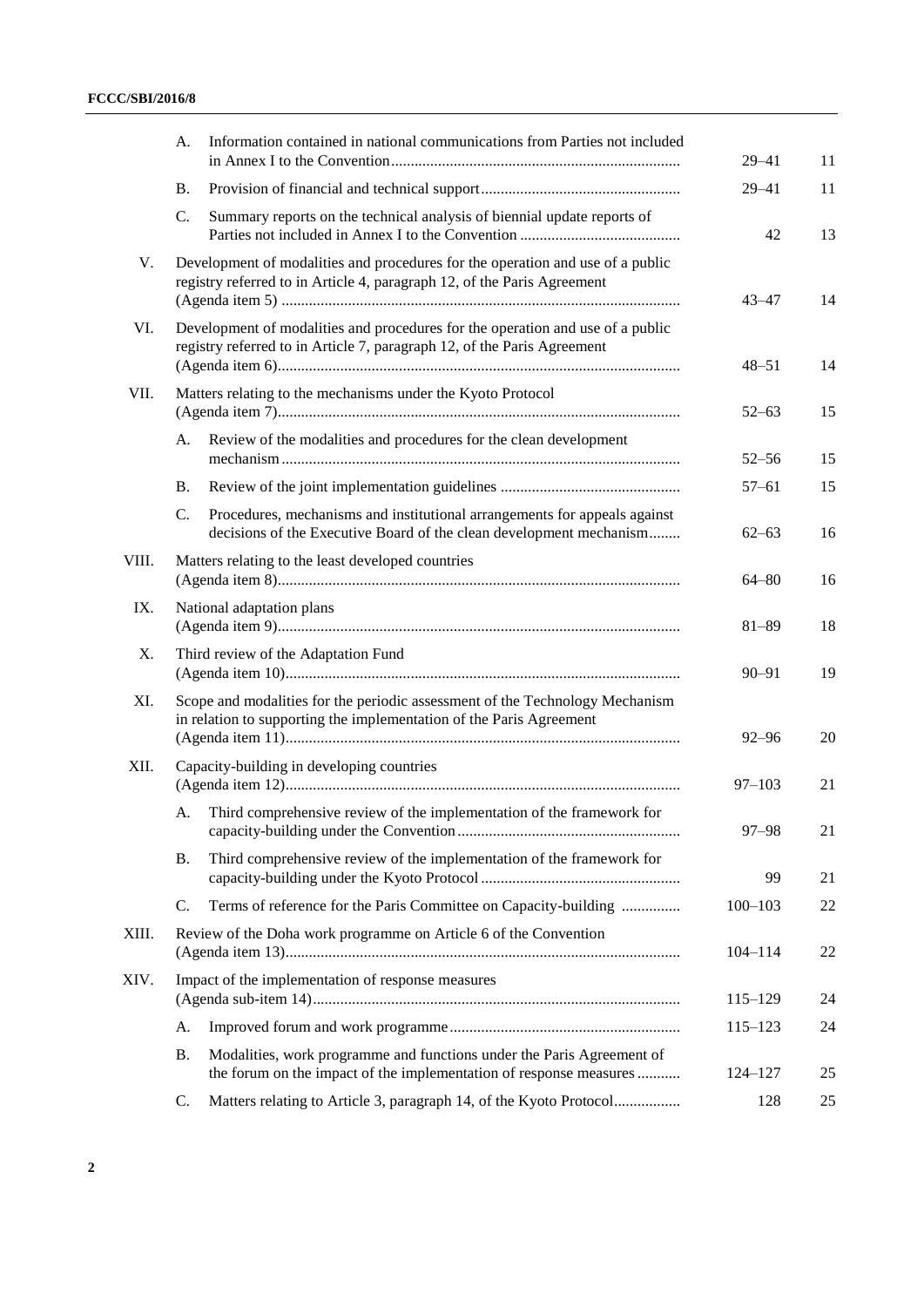|         | D.                                                                                                                                                                    | 129         | 26 |
|---------|-----------------------------------------------------------------------------------------------------------------------------------------------------------------------|-------------|----|
| XV.     | The scope of the next periodic review of the long-term goal under                                                                                                     |             |    |
|         | the Convention and of overall progress towards achieving it                                                                                                           | $130 - 134$ | 26 |
|         |                                                                                                                                                                       |             |    |
| XVI.    |                                                                                                                                                                       | $135 - 142$ | 27 |
| XVII.   | Arrangements for intergovernmental meetings                                                                                                                           | $143 - 169$ | 28 |
| XVIII.  | Administrative, financial and institutional matters                                                                                                                   |             |    |
|         |                                                                                                                                                                       | $170 - 181$ | 31 |
|         | A.                                                                                                                                                                    | $170 - 176$ | 31 |
|         | Continuing review of functions and operations of the secretariat<br><b>B.</b>                                                                                         | 177         | 32 |
|         | Privileges and immunities for individuals serving on constituted bodies<br>$\mathcal{C}$ .                                                                            | 178-179     | 32 |
|         | Privileges and immunities for individuals serving on constituted bodies<br>D.                                                                                         | 180-181     | 32 |
| XIX.    | Other matters                                                                                                                                                         |             |    |
|         |                                                                                                                                                                       | 182         | 33 |
| XX.     | Closure of and report on the session                                                                                                                                  | 183-191     | 33 |
| Annexes |                                                                                                                                                                       |             |    |
| I.      | Draft guidelines for the preparation of national communications by Parties included in<br>Annex I to the Convention, Part II: UNFCCC reporting guidelines on national |             | 35 |
| Π.      | Work programme on the improved forum on the impact of the implementation of response                                                                                  |             | 68 |
| III.    | Terms of reference of the ad hoc technical expert groups on the impact of the                                                                                         |             | 70 |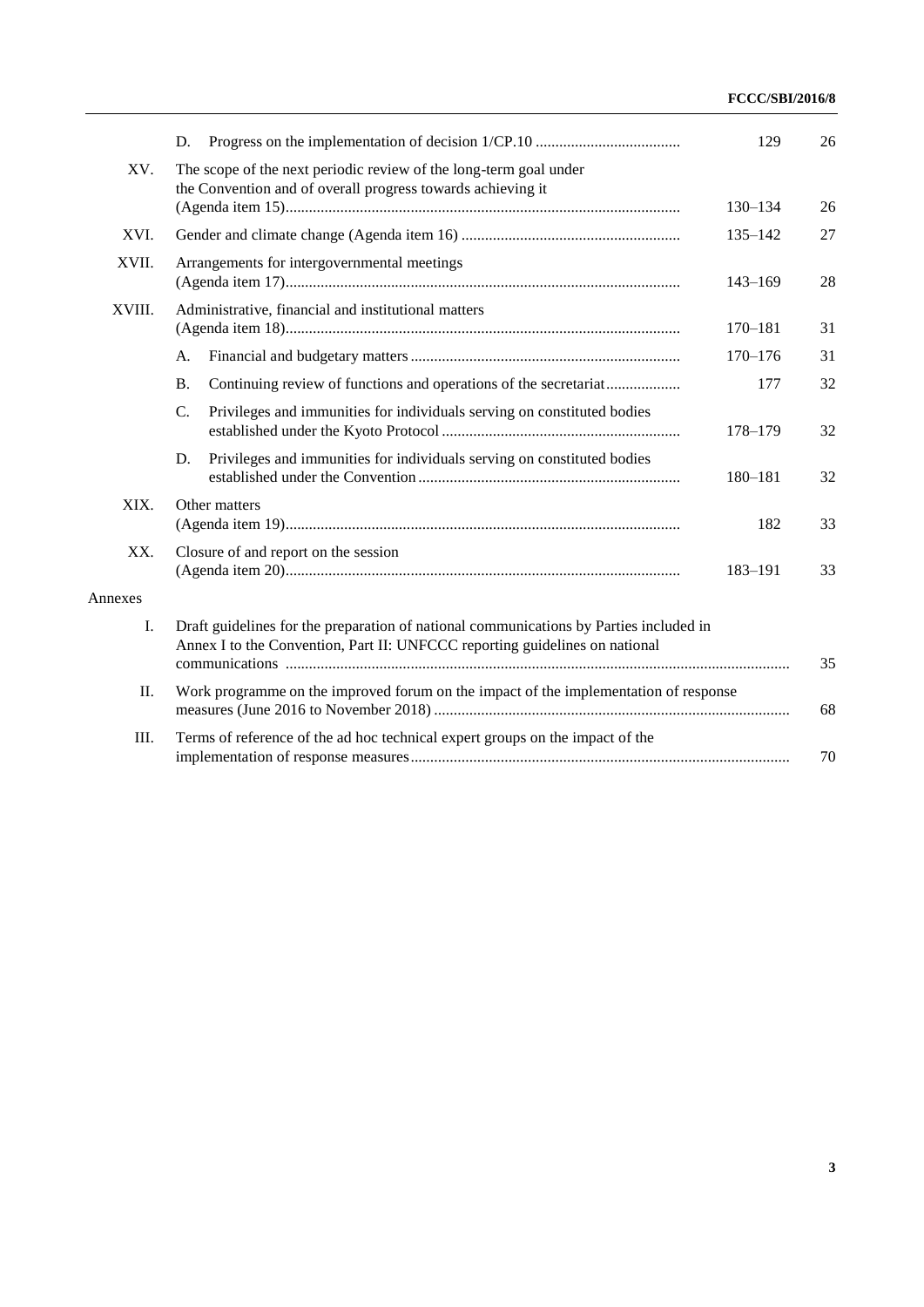# **Addendum – FCCC/SBI/2016/8/Add.1**

# **Draft decisions forwarded for consideration and adoption by the Conference of the Parties and the Conference of the Parties serving as the meeting of the Parties to the Kyoto Protocol**

Draft decision -/CP.22. Outcome of the first round of the international assessment and review process (2014–2015)

Draft decision -/CP.22. Paris Committee on Capacity-building

Draft decision -/CP.22. Improving the effectiveness of the Doha work programme on Article 6 of the Convention

Draft decision -/CP.22. Financial and budgetary matters

Draft decision -/CMP.12. Financial and budgetary matters

Draft decision -/CMP.12. Review of the joint implementation guidelines

Draft Decision-/CMP.12. Third review of the Adaptation Fund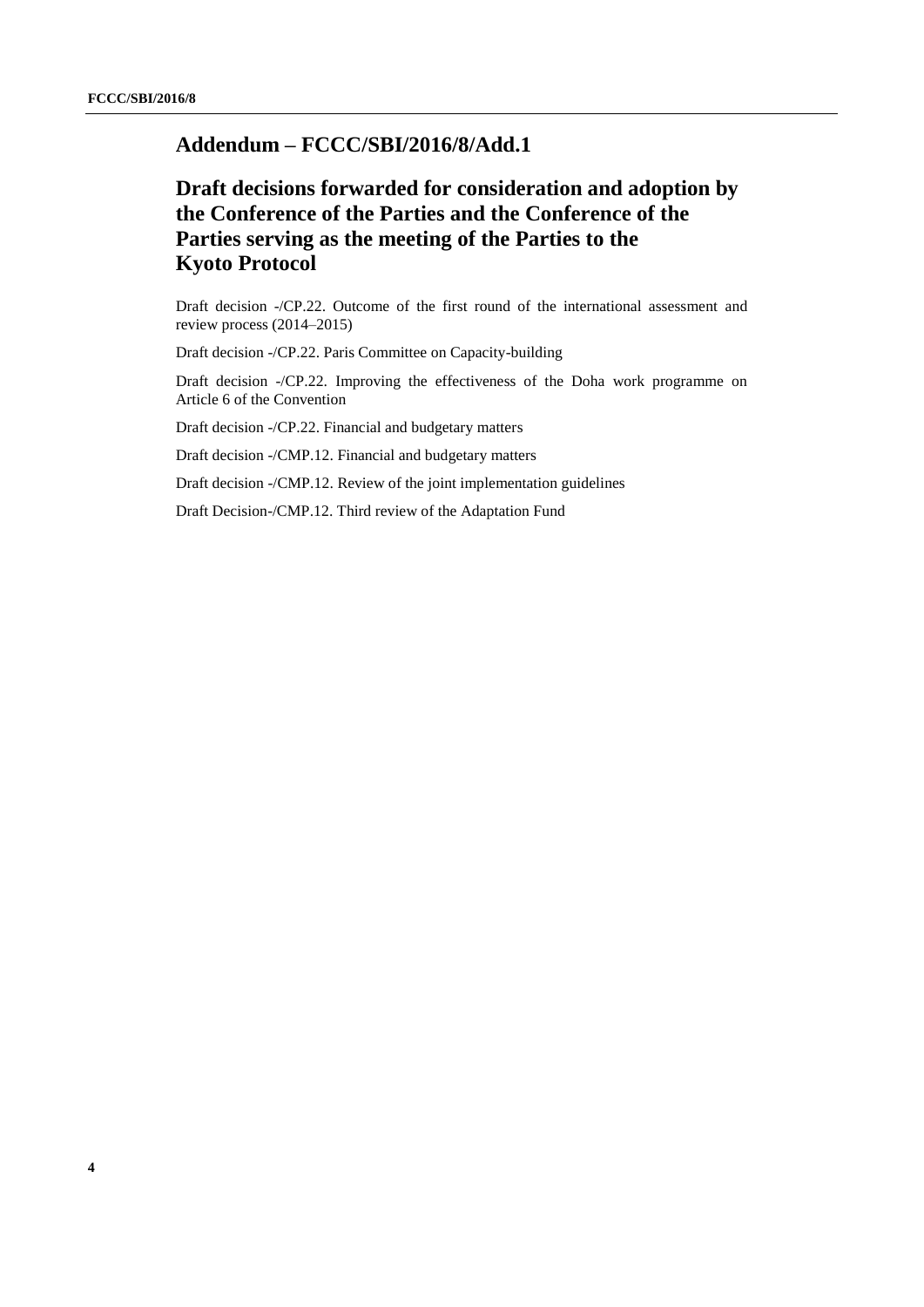# **I. Opening of the session**

(Agenda item 1)

1. The forty-fourth session of the Subsidiary Body for Implementation (SBI) was held at the World Conference Center Bonn in Bonn, Germany, from 16 to 26 May 2016.

2. The Chair of the SBI, Mr. Tomasz Chruszczow (Poland), opened the session on Monday, 16 May, and welcomed all Parties and observers. He also welcomed Mr. Zhihua Chen (China) as Vice-Chair of the SBI and, at the  $2<sup>nd</sup>$  meeting on 20 May, he welcomed Mr. Sidat Yaffa (Gambia), who had just joined the session, as Rapporteur. At the opening plenary, Ms. Laurence Tubiana (France) made a statement on behalf of the Presidency of the Conference of the Parties  $(COP)$ .<sup>1</sup>

# **II. Organizational matters**

(Agenda item 2)

## **A. Adoption of the agenda**

(Agenda sub-item 2(a))

3. At its  $1<sup>st</sup>$  meeting, on 16 May, the SBI considered a note by the Executive Secretary containing the provisional agenda and annotations (FCCC/SBI/2016/1). Representatives of seven Parties made statements, including on behalf of the Group of 77 and China (G77 and China) and of the Umbrella Group.

4. At the same meeting, the SBI adopted the agenda with the exclusion of item 5 and with sub-item 4(a) held in abeyance. The SBI agreed to the Chair's proposal that he conduct consultations with interested Parties on item 5 of the provisional agenda and report back on progress made. The SBI also agreed to the Chair's proposal that the Vice-Chair hold consultations on how to move forward with agenda sub-item 4(a) and report on the outcome of his consultations at the closing meeting of the SBI.

5. At the 2<sup>nd</sup> meeting, the Chair reported to Parties on his consultations on item 5 of the provisional agenda and presented to the SBI document FCCC/SBI/2016/L.2 reflecting the results of the consultations. Representatives of three Parties made statements. On a proposal by the Chair, the SBI adopted the agenda contained in that document and presented below, replacing the agenda it had adopted at its  $1<sup>st</sup>$  meeting.

- 1. Opening of the session.
- 2. Organizational matters:

- (a) Adoption of the agenda;
- (b) Organization of the work of the session;
- (c) Facilitative sharing of views under the international consultation and analysis process;
- (d) Other mandated events;
- (e) Election of officers other than the Chair.
- 3. Reporting from and review of Parties included in Annex I to the Convention:

<sup>&</sup>lt;sup>1</sup> The text of the statement is available on the submission portal at  $\langle$ www.unfccc.int/5900> (click on "Submissions from Parties" under the SBI header, then select "SBI 44").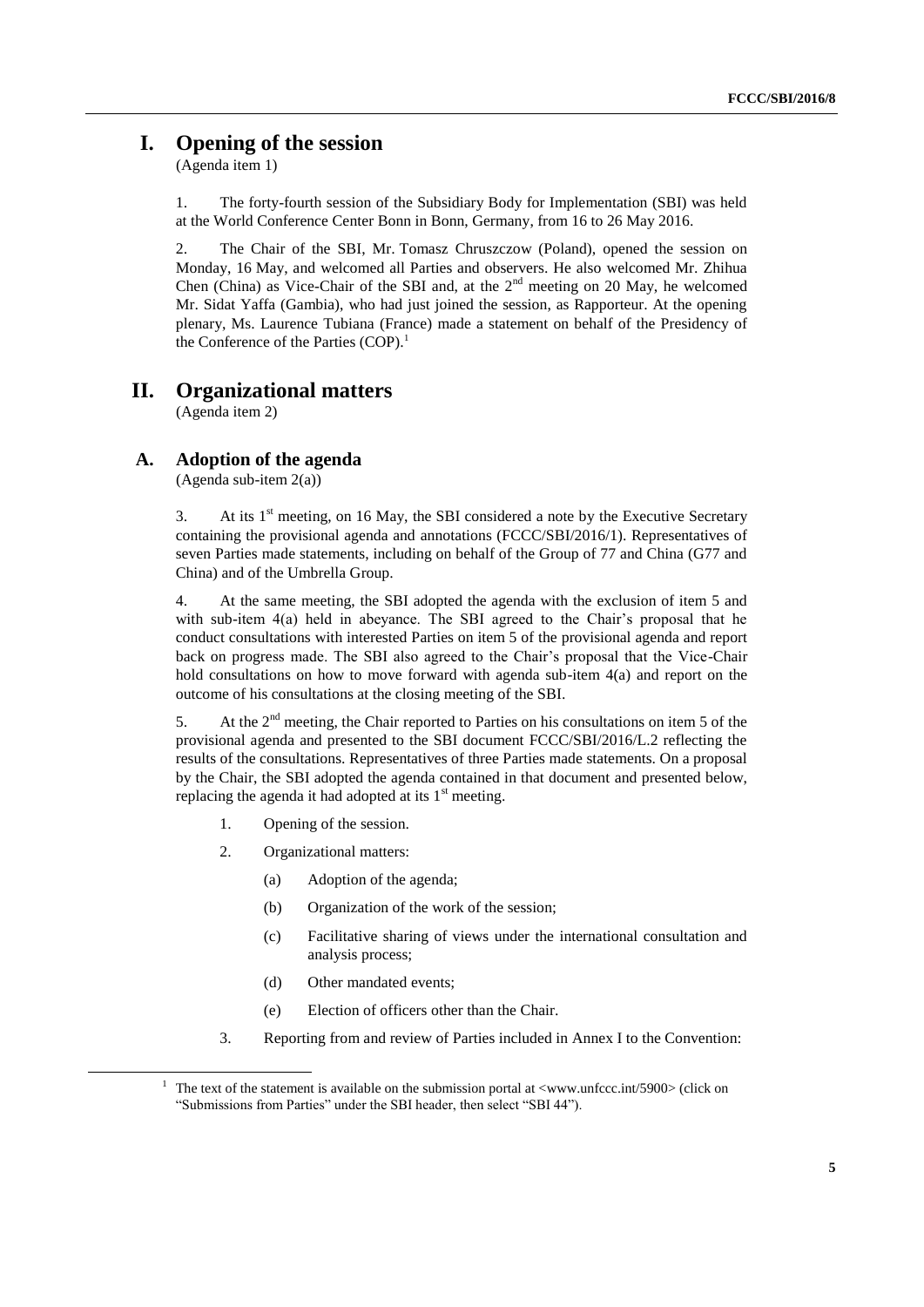- (a) Status of submission and review of second biennial reports from Parties included in Annex I to the Convention;
- (b) Compilation and synthesis of sixth national communications and first biennial reports from Parties included in Annex I to the Convention;
- (c) Outcome of the first round of the international assessment and review process (2014–2015);
- (d) Revision of the "Guidelines for the preparation of national communications by Parties included in Annex I to the Convention, Part II: UNFCCC reporting guidelines on national communications".
- 4. Reporting from Parties not included in Annex I to the Convention:
	- (a) Information contained in national communications from Parties not included in Annex I to the Convention (*agenda sub-item held in abeyance*);
	- (b) Provision of financial and technical support;
	- (c) Summary reports on the technical analysis of biennial update reports of Parties not included in Annex I to the Convention.
- 5. Development of modalities and procedures for the operation and use of a public registry referred to in Article 4, paragraph 12, of the Paris Agreement.
- 6. Development of modalities and procedures for the operation and use of a public registry referred to in Article 7, paragraph 12, of the Paris Agreement.
- 7. Matters relating to the mechanisms under the Kyoto Protocol:
	- (a) Review of the modalities and procedures for the clean development mechanism;
	- (b) Review of the joint implementation guidelines;
	- (c) Procedures, mechanisms and institutional arrangements for appeals against decisions of the Executive Board of the clean development mechanism.
- 8. Matters relating to the least developed countries.
- 9. National adaptation plans.
- 10. Third review of the Adaptation Fund.
- 11. Scope and modalities for the periodic assessment of the Technology Mechanism in relation to supporting the implementation of the Paris Agreement.
- 12. Capacity-building in developing countries:
	- (a) Third comprehensive review of the implementation of the framework for capacity-building under the Convention;
	- (b) Third comprehensive review of the implementation of the framework for capacity-building under the Kyoto Protocol;
	- (c) Terms of reference for the Paris Committee on Capacity-building.
- 13. Review of the Doha work programme on Article 6 of the Convention.
- 14. Impact of the implementation of response measures: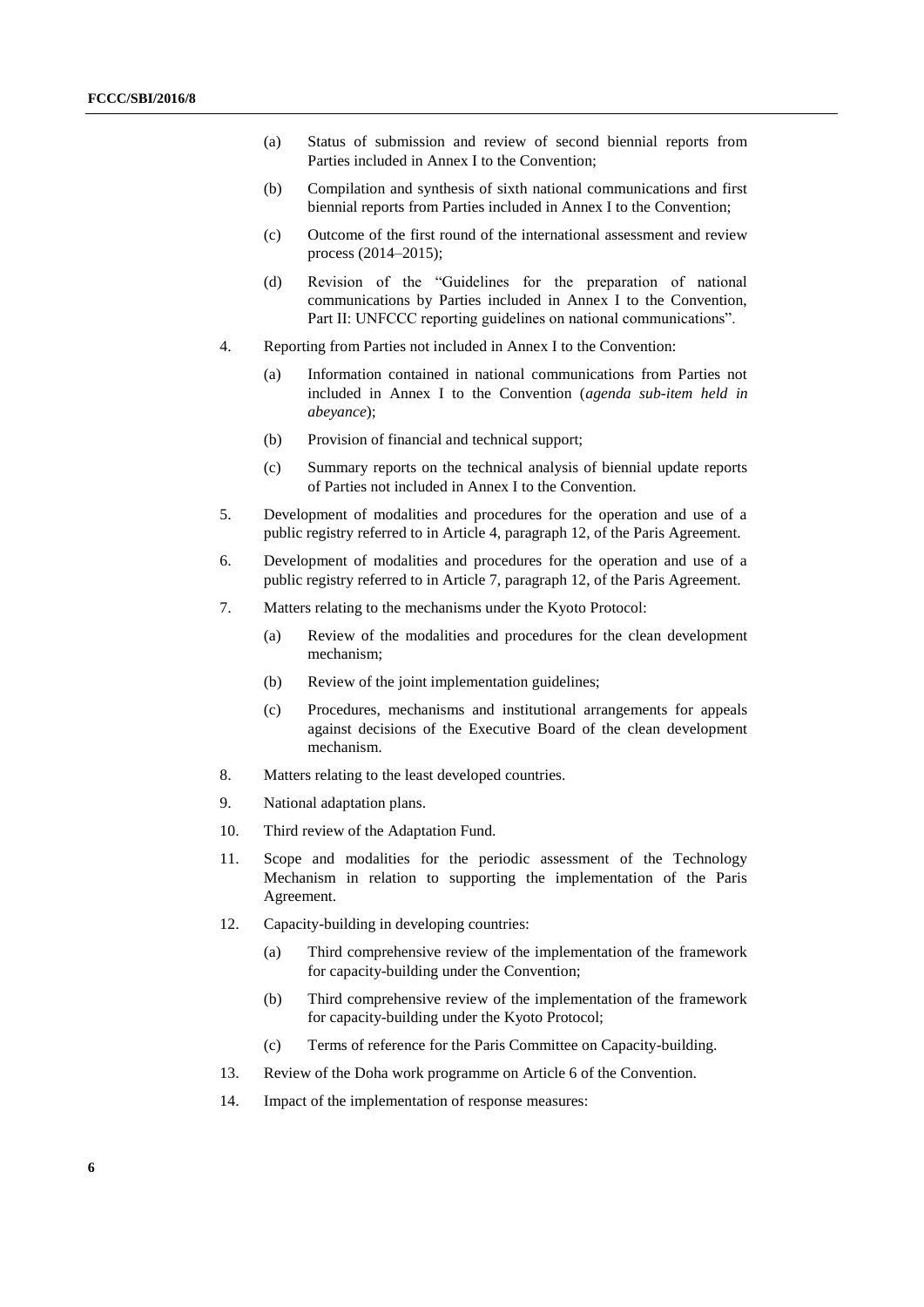- (a) Improved forum and work programme;
- (b) Modalities, work programme and functions under the Paris Agreement of the forum on the impact of the implementation of response measures;
- (c) Matters relating to Article 3, paragraph 14, of the Kyoto Protocol;
- (d) Progress on the implementation of decision 1/CP.10.
- 15. The scope of the next periodic review of the long-term global goal under the Convention and of overall progress towards achieving it.
- 16. Gender and climate change.
- 17. Arrangements for intergovernmental meetings.
- 18. Administrative, financial and institutional matters:
	- (a) Financial and budgetary matters;
	- (b) Continuing review of functions and operations of the secretariat;
	- (c) Privileges and immunities for individuals serving on constituted bodies established under the Kyoto Protocol;
	- (d) Privileges and immunities for individuals serving on constituted bodies established under the Convention.
- 19. Other matters.
- 20. Closure of and report on the session.

6. At the resumed  $1<sup>st</sup>$  meeting, on 17 May, statements were made by representatives of nine Parties, including on behalf of the G77 and China, the Umbrella Group, the European Union (EU), the Environmental Integrity Group (EIG), the African Group, the Alliance of Small Island States (AOSIS), the least developed countries (LDCs), the Bolivarian Alliance for the Peoples of Our America – Peoples' Trade Treaty, and the Independent Association for Latin America and the Caribbean (AILAC). Statements were also made by representatives of trade union non-governmental organizations (NGOs), women and gender NGOs, youth NGOs, environmental NGOs and indigenous peoples organizations.<sup>2</sup>

7. At the resumed  $3<sup>rd</sup>$  meeting, held on 26 May, the Chair reported back on the informal consultations of the Vice-Chair on agenda sub-item 4(a). He informed Parties that there was no consensus on the way forward with regard to this sub-item. On a proposal by the Chair, the SBI agreed to include this matter on the provisional agenda for SBI 45.

#### **B. Organization of the work of the session**

(Agenda sub-item 2(b))

8. The SBI considered this agenda sub-item at its  $1<sup>st</sup>$  meeting, at which the Chair drew attention to the information note on the organization of the session posted on the SBI 44 web page.<sup>3</sup> On a proposal by the Chair, the SBI agreed to proceed on the basis of the

<sup>&</sup>lt;sup>2</sup> The texts of the statements, including those that were not delivered during the plenary meeting, are available on the submission portal at <www.unfccc.int/5900> (click on "Submissions from Parties" under the SBI header to be directed to the submission portal, select "SBI 44", then search for "statements".)

 $3$  <www.unfccc.int/9392>.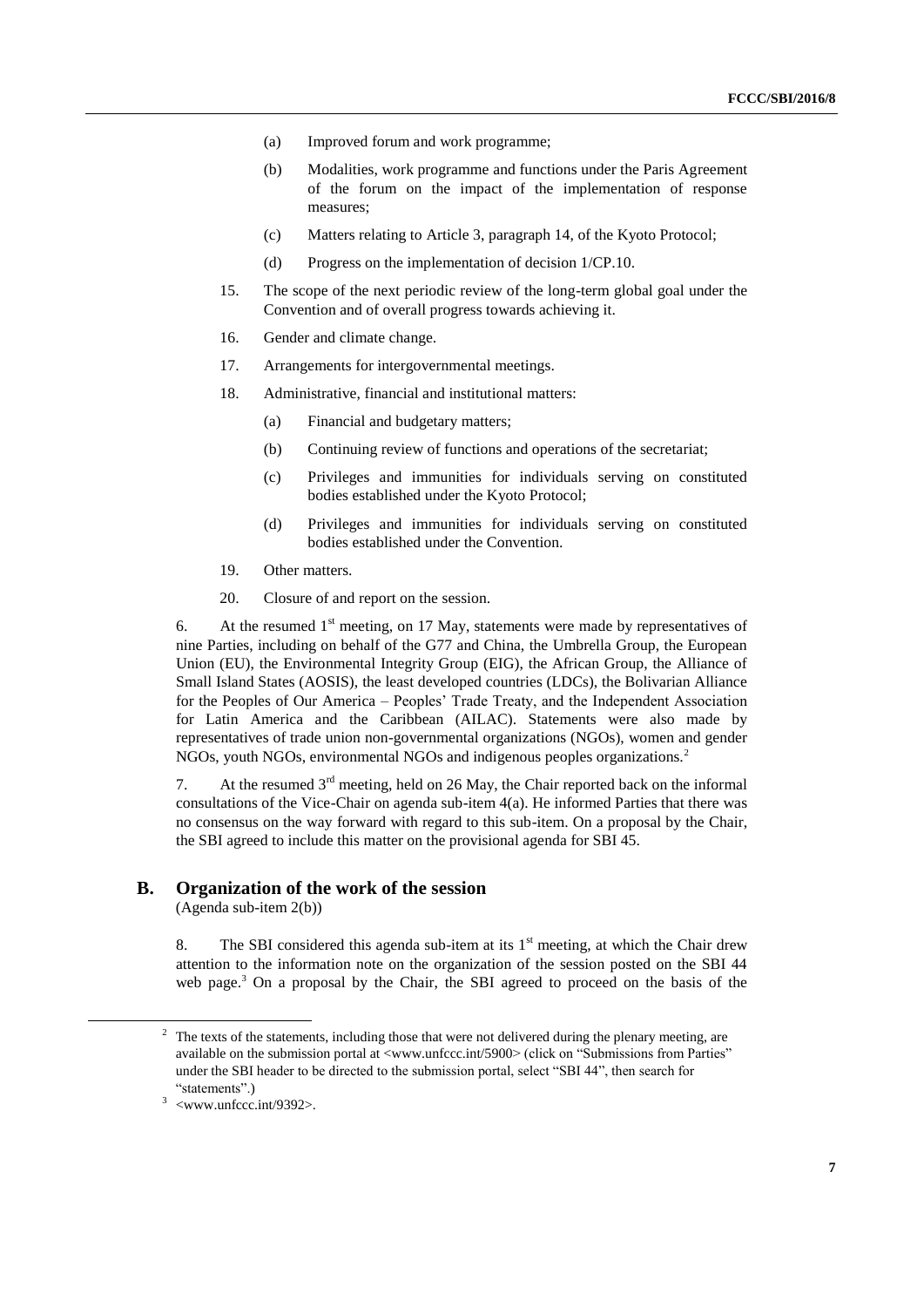programme of work outlined in that information note and in line with previously adopted SBI conclusions<sup>4</sup> on the timely conclusion of negotiations and related working practices.

## **C. Facilitative sharing of views under the international consultation and analysis process**

(Agenda sub-item 2(c))

9. The SBI considered this agenda sub-item at its  $1<sup>st</sup>$  meeting and took note of the information provided by the Chair on the organization of the first workshop of the facilitative sharing of views (FSV) under the international consultation and analysis (ICA) process, which was to take place on 20 and 21 May.

10. The Chair drew attention to annex IV to decision 2/CP.17 as well as the FSV web page.<sup>5</sup> He informed the SBI that the output of the ICA process will include, for each Party, a record of the proceedings of the FSV session and a summary report on the technical analysis of the biennial update report.<sup>6</sup>

## **D. Other mandated events**

(Agenda sub-item 2(d))

11. The SBI considered this agenda sub-item at its  $1<sup>st</sup>$  meeting and took note of the information provided by the Chair on the mandated events, highlighting the technical expert meetings that are at the core of the technical examination processes.

## **E. Election of officers other than the Chair**

(Agenda sub-item 2(e))

12. The SBI considered this agenda sub-item at its  $1<sup>st</sup>$  meeting, as well as at its resumed  $3<sup>rd</sup>$  meeting. At the 1<sup>st</sup> meeting, the Chair recalled rule 27 of the draft rules of procedure being applied, whereby the SBI is expected to elect its Rapporteur. At the same meeting, the SBI noted that the consultations on the nominations of the Rapporteur were ongoing and were being coordinated with the consultations being conducted on the nominations to all other bodies under the Convention and its Kyoto Protocol under the authority of the President of the COP.

13. At the resumed  $3<sup>rd</sup>$  meeting, the Chair informed Parties that no nomination for the post of Rapporteur had been received and that in accordance with rule 22, paragraph 2, of the draft rules of procedure being applied, Mr. Yaffa, the current Rapporteur, would remain in office until his replacement is elected at the next session of the SBI.

1

<sup>4</sup> FCCC/SBI/2014/8, paragraphs 213 and 218–221.

 $5$  <www.unfccc.int/9382>.

 $6$  See paragraph 42 below and  $\langle$ www.unfccc.int/8722>.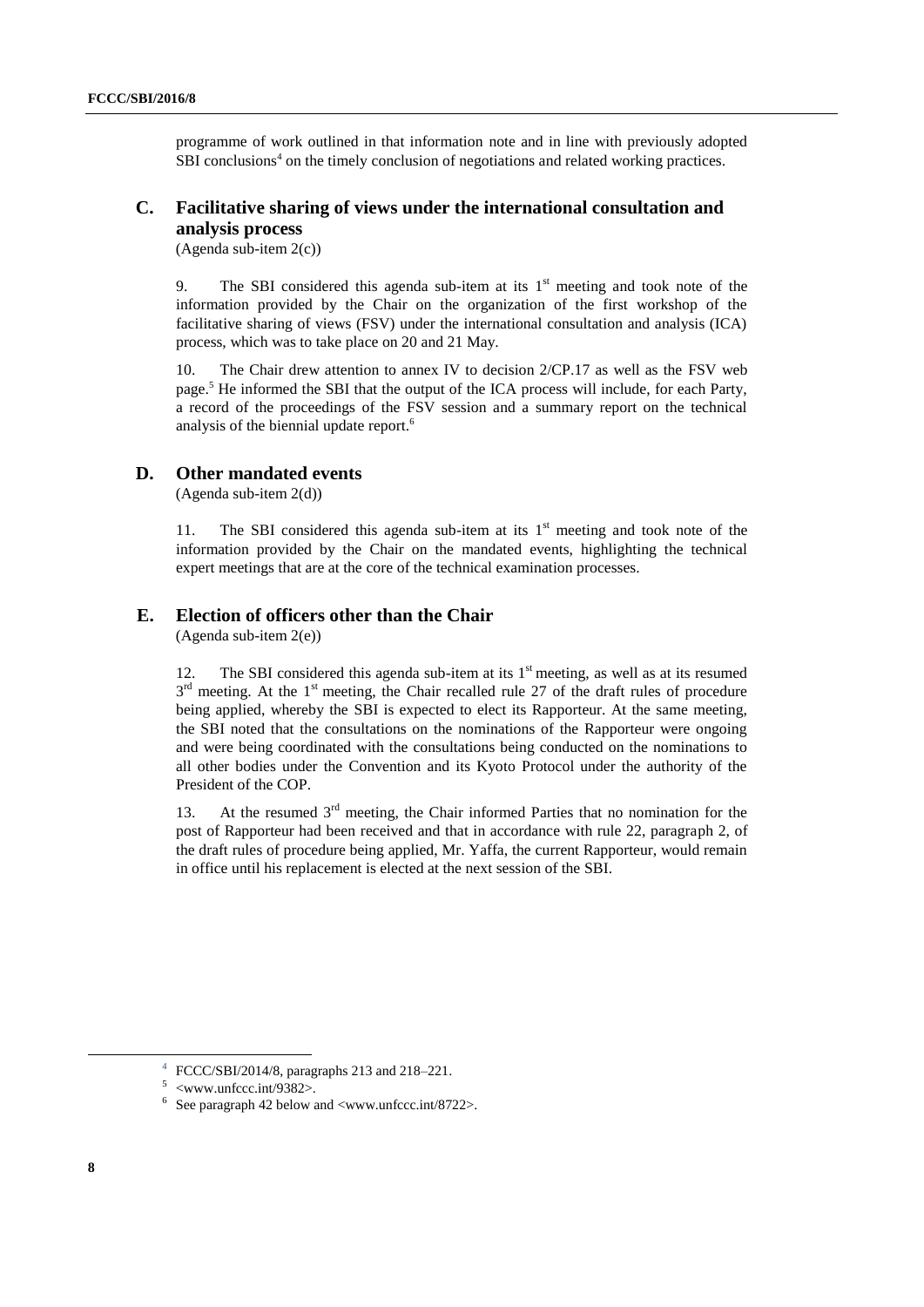# **III. Reporting from and review of Parties included in Annex I to the Convention**

(Agenda item 3)

# **A. Status of submission and review of second biennial reports from Parties included in Annex I to the Convention**

(Agenda sub-item 3(a))

#### **Proceedings**

14. The SBI considered this agenda sub-item at its  $1<sup>st</sup>$  meeting and took note of the information contained in document FCCC/SBI/2016/INF.1.

## **B. Compilation and synthesis of sixth national communications and first biennial reports from Parties included in Annex I to the Convention** (Agenda sub-item 3(b))

### **1. Proceedings**

15. The SBI considered this agenda sub-item at its  $1<sup>st</sup>$  meeting, and on 25 May at its  $3<sup>rd</sup>$ meeting. At its  $1<sup>st</sup>$  meeting, the SBI agreed to consider the agenda sub-item in informal consultations co-facilitated by Ms. Helen Plume (New Zealand) and Ms. Anne Rasmussen (Samoa). At its  $3<sup>rd</sup>$  meeting, it considered and adopted the conclusions below.<sup>7</sup>

### **2. Conclusions**

16. The SBI took note of the compilation and synthesis of sixth national communications and first biennial reports from Parties included in Annex I to the Convention (Annex I Parties) prepared by the secretariat in 2014<sup>8</sup> and noted that the compilation and synthesis of second biennial reports from Annex I Parties will be discussed at SBI 45 (November 2016).<sup>9</sup>

## **C. Outcome of the first round of the international assessment and review process (2014–2015)**

(Agenda sub-item 3(c))

## **1. Proceedings**

-

17. The SBI considered this agenda sub-item at its  $1<sup>st</sup>$  and  $3<sup>rd</sup>$  meetings. At its  $1<sup>st</sup>$ meeting, the SBI agreed to consider the agenda sub-item in informal consultations cofacilitated by Mr. Xiang Gao (China) and Ms. Plume. At its  $3<sup>rd</sup>$  meeting, it considered and adopted the conclusions below.<sup>10</sup>

<sup>7</sup> Draft conclusions presented in document FCCC/SBI/2016/L.1.

<sup>8</sup> FCCC/SBI/2014/INF.20 and Add.1 and 2 and Add.1/Corr.1.

 $9^9$  See decision 2/CP.17, paragraph 21.

<sup>&</sup>lt;sup>10</sup> Draft conclusions presented in document FCCC/SBI/2016/L.12.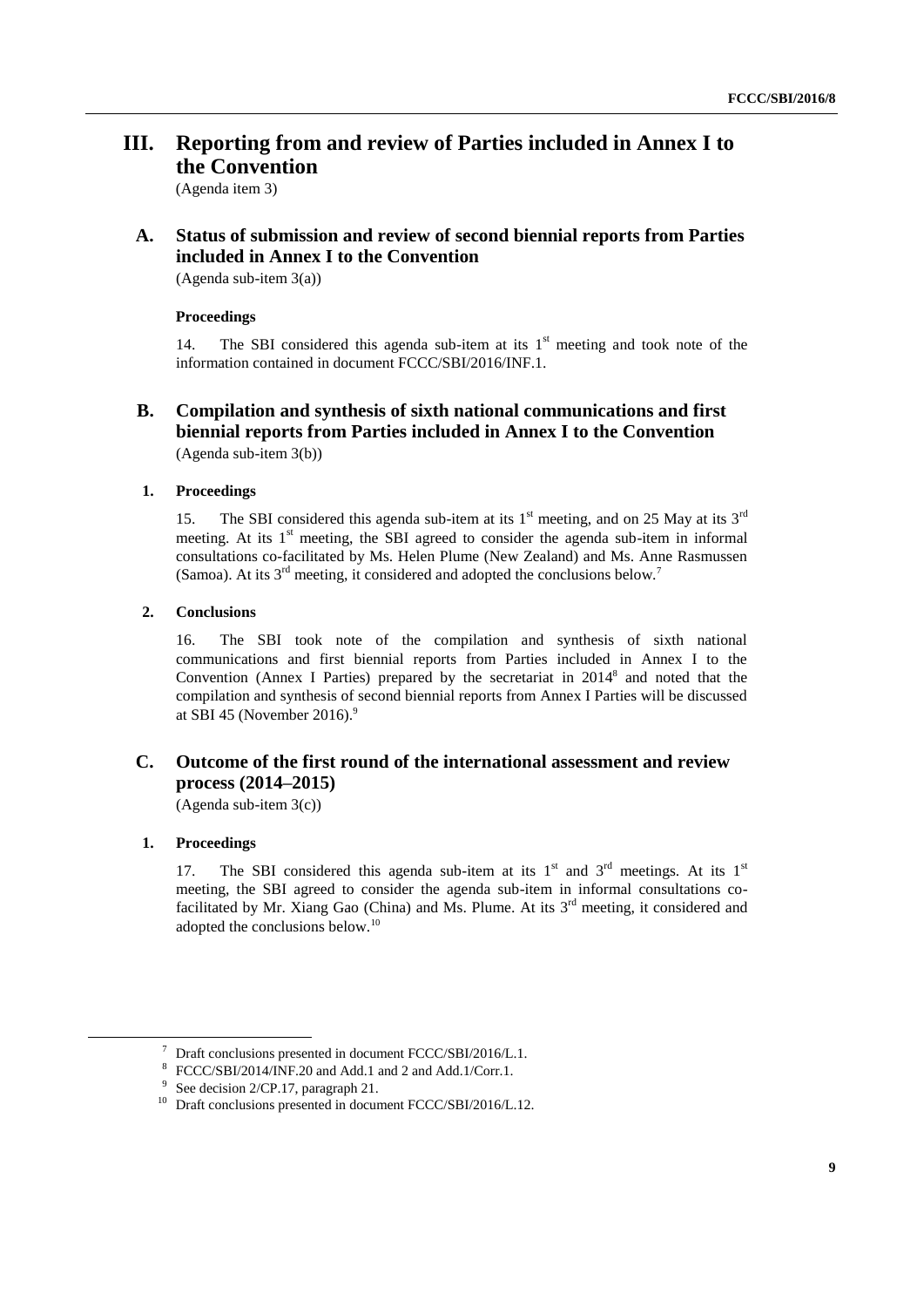#### **2. Conclusions**

18. The SBI continued its consideration of the nature and scope of the SBI conclusions in regard to the outcome of the first round of the international assessment and review (IAR) process.<sup>11</sup>

19. The SBI noted that, during the three IAR multilateral assessment working group sessions held at SBI 41, SBI 42 and SBI 43, a total of 43 developed country Parties<sup>12</sup> that submitted their biennial reports were multilaterally assessed.

20. The SBI took note of the publication of the Party records<sup>13</sup> for the Parties referred to in paragraph 19 above. It noted that these records, which represent part of the experience gained in the first round of IAR, will inform the revision of the modalities and procedures referred to in decision 2/CP.17, paragraph 26.

21. The SBI noted with appreciation that the first round of the IAR process is contributing to the achievement of the overall objectives referred to in decision 2/CP.17, annex II, paragraph 1, and contributed to building trust among Parties. It noted that, in total, Parties submitted 651 questions to the 43 Parties being multilaterally assessed during the question and answer period. The SBI also noted that the recommendations and encouragement contained in the technical review reports and the question and answer process that is part of IAR have assisted Parties in understanding the progress that still needs to be made in order to improve transparency.

22. The SBI recommended a draft decision on this matter for consideration at COP 22 (November 2016). $14$ 

## **D. Revision of the "Guidelines for the preparation of national communications by Parties included in Annex I to the Convention, Part II: UNFCCC reporting guidelines on national communications"** (Agenda sub-item 3(d))

#### **1. Proceedings**

23. The SBI considered this agenda sub-item at its  $1<sup>st</sup>$  and resumed  $3<sup>rd</sup>$  meetings. At the 1<sup>st</sup> meeting, the Chair informed Parties of a pre-sessional workshop on the revision of the "Guidelines for the preparation of national communications by Parties included in Annex I to the Convention, Part II: UNFCCC reporting guidelines on national communications" (hereinafter referred to as the UNFCCC reporting guidelines on NCs). The Chair notified Parties of a workshop report being published later that day that would serve as the basis for discussions under this agenda item. 15

1

See decision 2/CP.17, annex II, paragraph 12.

<sup>&</sup>lt;sup>12</sup> Parties that were multilaterally assessed during the first round of IAR: Australia, Austria, Belarus, Belgium, Bulgaria, Canada, Croatia, Cyprus, Czech Republic, Denmark, Estonia, European Union, Finland, France, Germany, Greece, Hungary, Iceland, Ireland, Italy, Japan, Kazakhstan, Latvia, Liechtenstein, Lithuania, Luxembourg, Malta, Monaco, Netherlands, New Zealand, Norway, Poland, Portugal, Romania, Russian Federation, Slovakia, Slovenia, Spain, Sweden, Switzerland, Ukraine, United Kingdom of Great Britain and Northern Ireland and United States of America.

<sup>&</sup>lt;sup>13</sup> The Party records are available on the respective Party pages under multilateral assessment at <http://unfccc.int/focus/mitigation/the\_multilateral\_assessment\_process\_under\_the\_iar/items/9456.ph p>.

 $14$  For the text of the draft decision, see document FCCC/SBI/2016/8/Add.1.

<sup>&</sup>lt;sup>15</sup> For the workshop report, see document FCCC/SBI/2016/INF.4/Rev.1.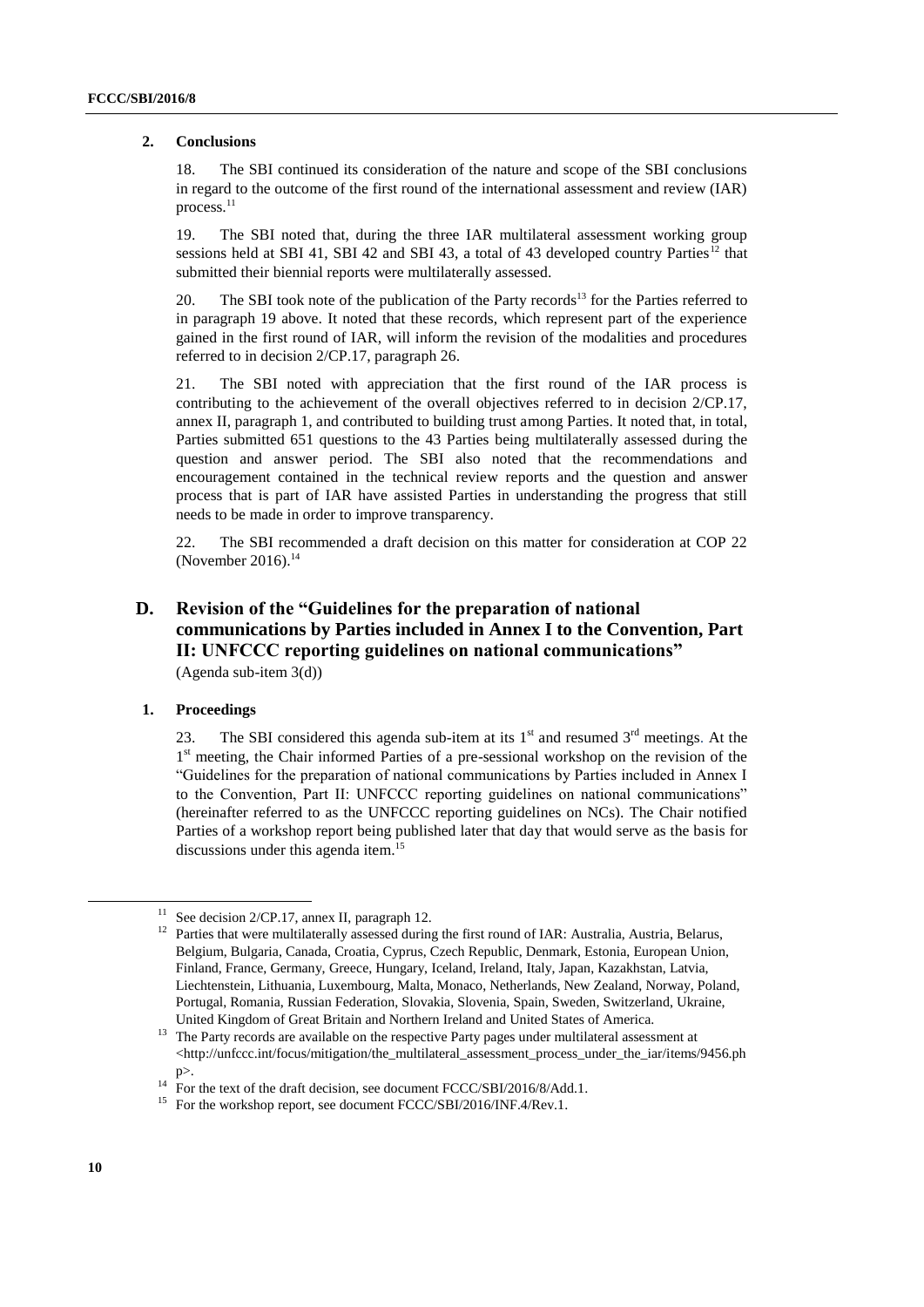24. At its  $1<sup>st</sup>$  meeting, the SBI agreed to consider the agenda sub-item in informal consultations co-facilitated by Ms. Fatuma Hussein (Kenya) and Ms. Plume. At its resumed 3<sup>rd</sup> meeting, it considered and adopted the conclusions below.<sup>16</sup>

#### **2. Conclusions**

25. The SBI continued its consideration, initiated at SBI 40, of the revision of the UNFCCC reporting guidelines on NCs.<sup>17</sup>

26. The SBI acknowledged the progress in the revision of the UNFCCC reporting guidelines on NCs made by Parties during the workshop held on 13 and 14 May 2016 and noted that the workshop report<sup>18</sup> provided a good basis for work on the matter during the session.

27. The SBI agreed on the text of the draft revised guidelines as contained in annex I, except for the bracketed text in paragraph 71.

28. The SBI also agreed to continue its consideration of the bracketed text mentioned in paragraph 27 above at SBI 45 with a view to finalizing the revised UNFCCC reporting guidelines on NCs at that session and recommending them for consideration and adoption at COP 22.

# **IV. Reporting from Parties not included in Annex I to the Convention**

(Agenda item 4)

**A. Information contained in national communications from Parties not included in Annex I to the Convention**

(Agenda sub-item 4(a) *held in abeyance*)

**B. Provision of financial and technical support** (Agenda sub-item 4(b))

#### **1. Proceedings**

-

29. The SBI considered this agenda sub-item at its  $1<sup>st</sup>$  and resumed  $3<sup>rd</sup>$  meetings and had before it document FCCC/SBI/2016/INF.2. Representatives of 10 Parties made statements, including one on behalf of the EU. At the  $1<sup>st</sup>$  meeting, the Chair invited a representative of the Global Environment Facility (GEF) to make a statement.<sup>19</sup> At the same meeting, the Chair proposed to prepare draft conclusions on this sub-item in consultation with interested Parties.

30. At its resumed  $3<sup>rd</sup>$  meeting, in response to an exchange of views by several Parties after one Party raised a concern,<sup>20</sup> the Chair acknowledged the work of the GEF in

<sup>&</sup>lt;sup>16</sup> Draft conclusions presented in document FCCC/SBI/2016/L.22.

<sup>&</sup>lt;sup>17</sup> Contained in document FCCC/CP/1999/7.

<sup>&</sup>lt;sup>18</sup> Contained in document FCCC/SBI/2016/INF.4/Rev.1.

<sup>&</sup>lt;sup>19</sup> The statement is available at  $\langle$ unfccc.int/9553>.

<sup>&</sup>lt;sup>20</sup> Statements delivered on this agenda sub-item are available through the webcast of the meeting at <http://unfccc6.meta-fusion.com/bonn\_may\_2016/events/2016-05-26-15-00-subsidiary-body-forimplementation-sbi-resumed-3rd-meeting/provision-of-financial-and-technical-support-agenda-item-4-b>.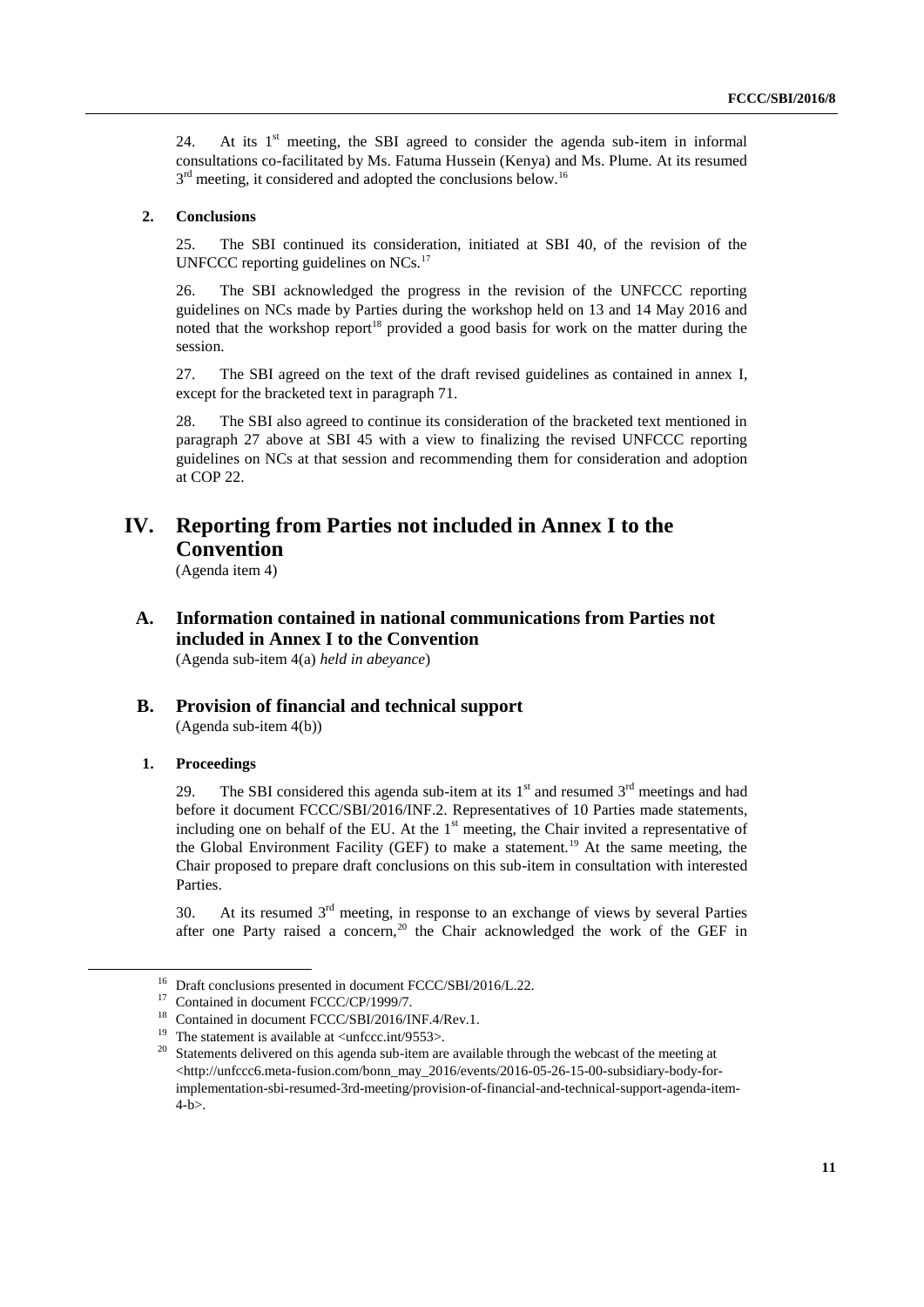providing support and funding to Parties not included in Annex I to the Convention (non-Annex I Parties) for the preparation of multiple reports under the Convention, referred to in the conclusions under this sub-item, and encouraged non-Annex I Parties that have not done so to apply for such financial support. The Chair invited the GEF to cooperatively work with all recipient countries in order to ensure their effective access to GEF financial resources so the requests of Parties can be addressed in an appropriate and timely manner. At the same meeting, the SBI considered and adopted the conclusions below.<sup>21</sup>

#### **2. Conclusions**

31. The SBI welcomed the information provided by the GEF secretariat on the financial support provided by the GEF for the preparation of biennial update reports (BURs) by non-Annex I Parties.<sup>22</sup>

32. The SBI invited the GEF to continue to provide detailed information on its activities relating to the preparation of BURs, including the dates of requests for funding, approval of funding and disbursement of funds and the approximate date of submission of BURs to the secretariat, for consideration at SBI 45.

33. The SBI noted that, as at 16 May 2016, 32 non-Annex I Parties had submitted their first BUR and that a further 11 non-Annex I Parties are expected to submit theirs by 31 December 2016.

34. It also noted that, as at 16 May 2016, the GEF secretariat had received and processed a total of 92 requests for funding from non-Annex I Parties to prepare their first BURs. Five of those requests were received after the initial deadline for submission of the first BURs in December 2014. The GEF has also received 12 requests from non-Annex I Parties for funding for the preparation of their second BURs; four such BURs are expected to be submitted by 31 December 2016.

35. The SBI further noted that, as at 24 May 2016, there were many outstanding submissions of BURs from non-Annex I Parties, while recognizing the challenges that non-Annex I Parties face in submitting their BURs in a timely manner. It recalled decision  $2/CP.17$ , paragraph  $41(a)$ , which states that non-Annex I Parties, consistent with their capabilities and the level of support provided for reporting, should submit their first BURs by December 2014. It encouraged non-Annex I Parties that have not yet completed and submitted their first BUR to do so as soon as possible.

36. Recalling decision  $2/CP.17$ , the SBI reiterated its urging<sup>23</sup> of the non-Annex I Parties that have yet to submit their request to the GEF for support for the preparation of their first BUR to do so in a timely manner. In addition, it encouraged the GEF agencies to continue to facilitate the preparation and submission of project proposals by non-Annex I Parties for the preparation of their BURs and to respond to the project proposals.

37. The SBI recalled the information provided by the GEF in its report to COP  $21^{24}$  on the procedures available to facilitate access by non-Annex I Parties to funding for the preparation of their national communications and multiple BURs within one application. Noting that 13 Parties have successfully utilized that facilitated procedure, the SBI encouraged all non-Annex I Parties to consider applying for funding for the preparation of multiple reports within one application, and requested GEF agencies to respond to such requests in a timely manner.

<sup>&</sup>lt;sup>21</sup> Draft conclusions presented in document FCCC/SBI/2016/L.11.

<sup>22</sup> FCCC/SBI/2016/INF.2.

<sup>23</sup> FCCC/SBI/2012/15, paragraph 53.

<sup>24</sup> FCCC/CP/2015/4, page 12.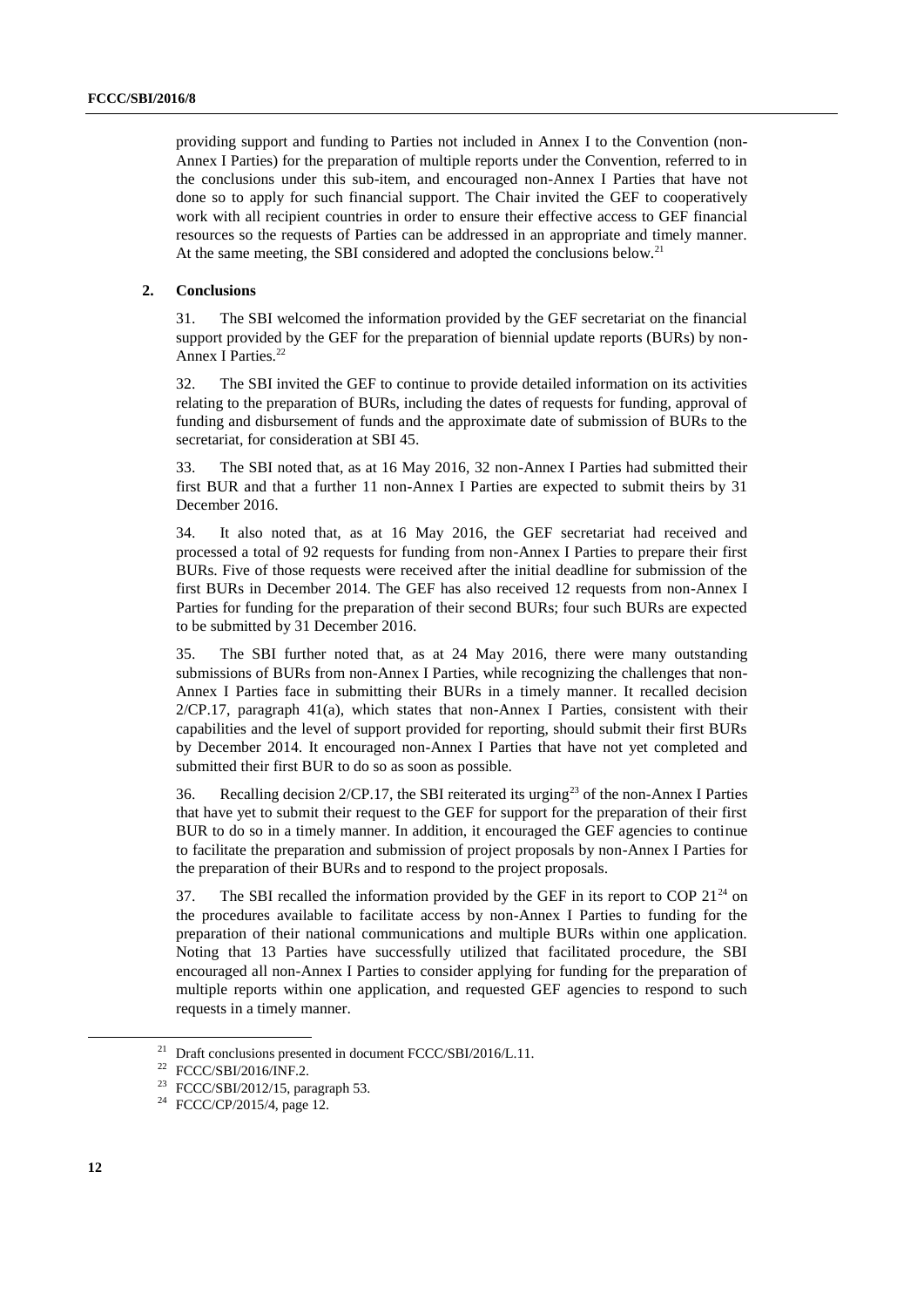38. The SBI welcomed the information provided by the GEF on its Global Support Programme for Preparation of National Communications and Biennial Update Reports by non-Annex I Parties, $25$  especially regarding the development and implementation of its 2016 work programme. The SBI encouraged non-Annex I Parties to take advantage of the opportunities for technical assistance and support available under the Global Support Programme.

39. The SBI noted with appreciation that the GEF had made good progress on the establishment of the Capacity-building Initiative for Transparency as requested at COP  $21<sup>26</sup>$  It reiterated its request to the GEF to provide further information on this matter in its report to COP 22.

40. The SBI recognized the contribution made by the Consultative Group of Experts on National Communications from Parties not included in Annex I to the Convention (CGE) in providing technical support to non-Annex I Parties, and urged developed country Parties included in Annex II to the Convention and other developed country Parties in a position to do so to provide financial resources for the implementation of the CGE work programme.<sup>27</sup>

41. The SBI, recalling the request<sup>28</sup> of non-Annex I Parties for further technical support aimed at improving their domestic capacity to facilitate continuity in meeting their reporting requirements, also urged developed country Parties included in Annex II to the Convention and other developed country Parties in a position to do so to provide financial resources for the secretariat to implement the activities referred to in the conclusions of SBI 42.<sup>29</sup> It noted that such activities support non-Annex I Parties in building their transparency-related capacity, and requested the secretariat to report at SBI 45 on the progress made in this regard, including on relevant regional workshops held in 2016.

# **C. Summary reports on the technical analysis of biennial update reports of Parties not included in Annex I to the Convention**

(Agenda sub-item 4(c))

#### **Proceedings**

-

42. The SBI considered this agenda sub-item at its  $1<sup>st</sup>$  meeting. It took note of the nine summary reports made available so far on the UNFCCC website in the period from 18 December 2015 to 29 February 2016.<sup>30</sup>

<sup>&</sup>lt;sup>25</sup> A project administered jointly by the United Nations Development Programme and the United Nations Environment Programme with the objective of enhancing the support provided to non-Annex I Parties for the timely preparation and submission of their national communications and BURs.

<sup>&</sup>lt;sup>26</sup> Decision 1/CP.21, paragraph 86.

<sup>&</sup>lt;sup>27</sup> Details of the work programme of the CGE for 2016–2018 are available at <http://unfccc.int/files/national\_reports/non-annex\_i\_natcom/cge/application/pdf/updatedcge\_workprogramme\_2016\_2018docx.pdf>.

<sup>&</sup>lt;sup>28</sup> FCCC/SBI/2015/10, paragraph 29.

<sup>&</sup>lt;sup>29</sup> As footnote 28 above.

 $30$  <www.unfccc.int/8722>.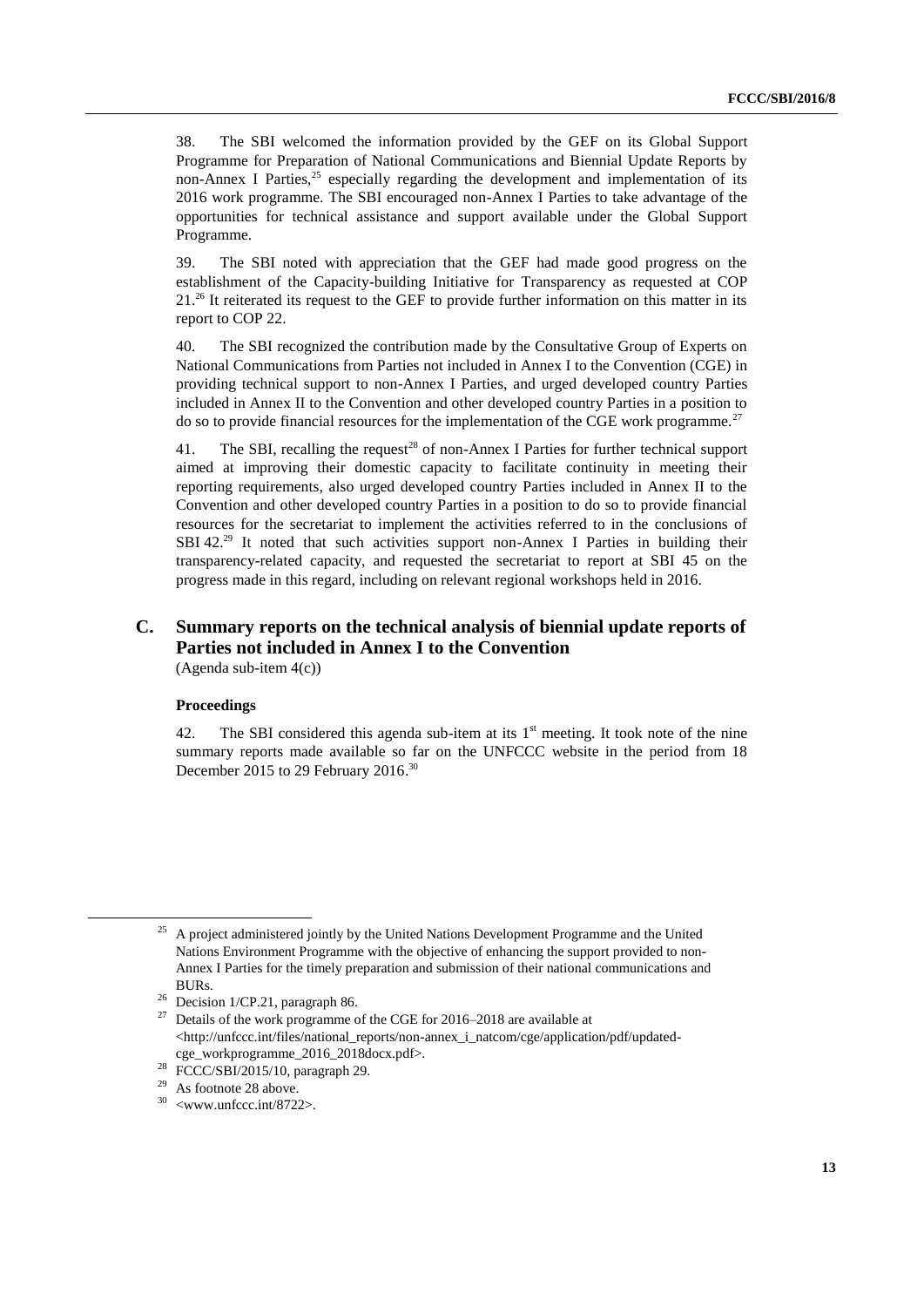# **V. Development of modalities and procedures for the operation and use of a public registry referred to in Article 4, paragraph 12, of the Paris Agreement**

(Agenda item 5)

#### **1. Proceedings**

43. The SBI considered this agenda item at its  $2<sup>nd</sup>$  and resumed  $3<sup>rd</sup>$  meetings and had before it document FCCC/SBI/2016/INF.6. A representative of one Party made a statement. At its 2nd meeting, the SBI agreed to consider the agenda item in informal consultations cofacilitated by Ms. Madeleine Diouf Sarr (Senegal) and Ms. Gertraud Wollansky (Austria). At its resumed 3<sup>rd</sup> meeting, it considered and adopted the conclusions below, as amended.<sup>31</sup>

#### **2. Conclusions**

44. The SBI initiated its deliberations in accordance with decision 1/CP.21, paragraph 29, referring to Article 4, paragraph 12, of the Paris Agreement.

45. The SBI took note of the information provided by the secretariat<sup>32</sup> on its approach to developing an interim public registry for nationally determined contributions<sup>33</sup> and acknowledged that the secretariat will continue to improve, as appropriate, the interim registry.

46. The SBI also took note of the views exchanged by Parties on the modalities and procedures for the operation and use of the public registry as referred to in decision 1/CP.21, paragraph 29, including on the linkages of its work under this agenda item to the work under SBI 44 agenda item 6, and to the work of the Ad Hoc Working Group on the Paris Agreement (APA).

47. The SBI agreed to continue its consideration of this matter at SBI 45.

# **VI. Development of modalities and procedures for the operation and use of a public registry referred to in Article 7, paragraph 12, of the Paris Agreement**

(Agenda item 6)

#### **1. Proceedings**

48. The SBI considered this agenda item at its 2nd and resumed 3rd meetings. At its 2nd meeting, the SBI agreed to consider the agenda item in informal consultations co-facilitated by Mr. Georg Borsting (Norway) and Ms. Diouf Sarr. At its resumed 3rd meeting, it considered and adopted the conclusions below.<sup>34</sup>

#### **2. Conclusions**

49. The SBI initiated its consideration of a public registry referred to in Article 7, paragraph 12, of the Paris Agreement.

 $31$  Draft conclusions presented in document FCCC/SBI/2016/L.18.

<sup>32</sup> FCCC/SBI/2016/INF.6.

<sup>33</sup> See decision 1/CP.21, paragraph 30.

<sup>&</sup>lt;sup>34</sup> Draft conclusions presented in document FCCC/SBI/2016/L.19.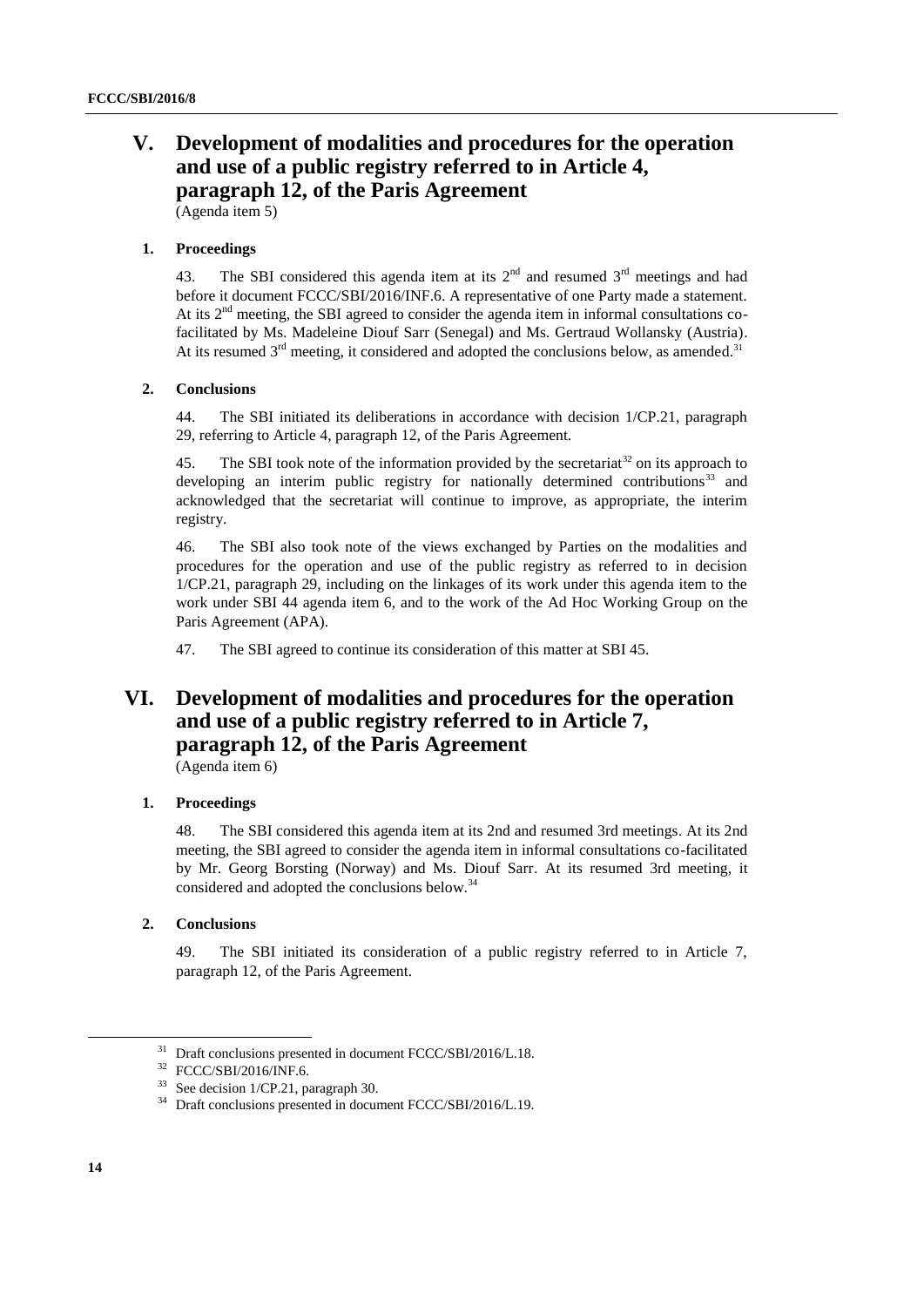50. The SBI took note of the views expressed by Parties during the session on this matter, including on the existing or potential linkages to SBI 44 agenda item 5, the continued work of the secretariat on the interim registry,<sup>35</sup> the web page maintained by the secretariat on undertakings in adaptation planning<sup>36</sup> and the work of the APA.

51. The SBI agreed to continue its consideration of this matter at SBI 45.

## **VII. Matters relating to the mechanisms under the Kyoto Protocol** (Agenda item 7)

## **A. Review of the modalities and procedures for the clean development mechanism**

(Agenda sub-item 7(a))

#### **1. Proceedings**

52. The SBI considered this agenda sub-item at its  $1<sup>st</sup>$  and  $3<sup>rd</sup>$  meetings. At its  $1<sup>st</sup>$ meeting, the SBI agreed to consider this agenda sub-item in informal consultations cofacilitated by Ms. Karoliina Anttonen (Finland) and Mr. Takalani Rambau (South Africa). At its  $3<sup>rd</sup>$  meeting, the SBI considered and adopted the conclusions below.<sup>37</sup>

#### **2. Conclusions**

53. In accordance with decision 4/CMP.9, the SBI continued its consideration of possible changes to the modalities and procedures for the clean development mechanism (CDM).

54. The SBI requested the secretariat to prepare draft provisions containing definitions and/or requirements at a principle level on programmes of activities and roles of designated national authorities to supplement the current CDM modalities and procedures, based on the existing rules adopted by the Executive Board of the CDM.

55. The SBI noted that there continue to be divergent views on the need for further changes to the CDM modalities and procedures.<sup>38</sup>

56. The SBI agreed to continue its consideration of this agenda sub-item at SBI 45 with a view to concluding it at that session.

## **B. Review of the joint implementation guidelines**

(Agenda sub-item 7(b))

#### **1. Proceedings**

-

57. The SBI considered this agenda sub-item at its  $1<sup>st</sup>$  and  $3<sup>rd</sup>$  meetings and had before it documents FCCC/SBI/2016/INF.7 and FCCC/SBI/2016/INF.8. At its 1<sup>st</sup> meeting, the SBI agreed to consider this agenda sub-item in informal consultations co-facilitated by Mr.

 $35$  Available at <http://www4.unfccc.int/ndcregistry>.

 $36$  <http://unfccc.int/8932>.

<sup>&</sup>lt;sup>37</sup> Draft conclusions presented in document FCCC/SBI/2016/L.13.

<sup>&</sup>lt;sup>38</sup> Such views include those raised in the submissions from Parties on this agenda sub-item (available at <http://unfccc.int/documentation/submissions\_from\_parties/items/8016.php> and <http://www4.unfccc.int/submissions/SitePages/sessions.aspx?showOnlyCurrentCalls=1&populateDa ta=1&expectedsubmissionfrom=Parties&focalBodies=SBI>.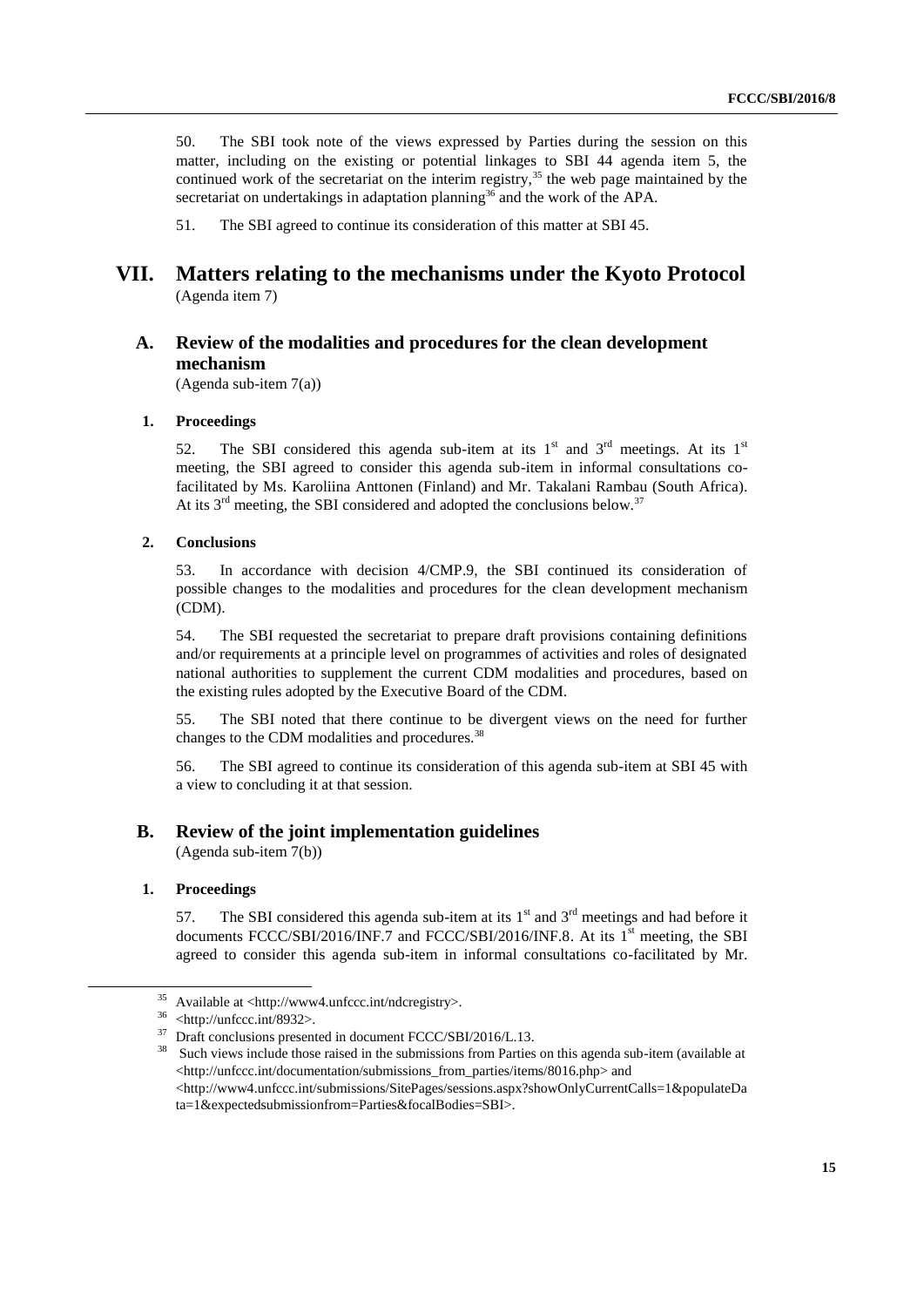Gerald Lindo (Jamaica) and Mr. Dimitar Nikov (France). At its  $3<sup>rd</sup>$  meeting, the SBI considered and adopted the conclusions below.<sup>39</sup>

#### **2. Conclusions**

58. In accordance with decisions 9/CMP.1, 4/CMP.6, 11/CMP.7 and 6/CMP.8, the SBI continued its review of the guidelines for the implementation of Article 6 of the Kyoto Protocol (hereinafter referred to as the joint implementation guidelines).

59. The SBI agreed that the work it has undertaken on the review of the joint implementation guidelines is as recorded in the annex to document FCCC/SBI/2016/L.8.

60. The SBI recommended a draft decision on this matter for consideration and adoption by the Conference of the Parties serving as the meeting of the Parties to the Kyoto Protocol (CMP) at its twelfth session (November 2016). $40$ 

61. The SBI concluded its consideration of this agenda sub-item.

# **C. Procedures, mechanisms and institutional arrangements for appeals against decisions of the Executive Board of the clean development mechanism**

(Agenda sub-item 7(c))

#### **1. Proceedings**

62. The SBI considered this agenda sub-item at its  $1<sup>st</sup>$  and resumed  $3<sup>rd</sup>$  meetings. A representative of one Party made a statement. At its  $1<sup>st</sup>$  meeting, the SBI agreed to consider this agenda sub-item in informal consultations facilitated by Ms. Attonen. At its resumed 3<sup>rd</sup> meeting, the SBI considered and adopted the conclusion below.<sup>41</sup>

#### **2. Conclusion**

63. The SBI continued its consideration of this agenda sub-item. It agreed to continue its consideration of this matter at SBI 45 on the basis of, inter alia, the draft text contained in document FCCC/SBI/2012/33/Add.1.

# **VIII. Matters relating to the least developed countries**

(Agenda item 8)

#### **1. Proceedings**

64. The SBI considered this agenda item at its  $1<sup>st</sup>$  and  $3<sup>rd</sup>$  meetings and had before it document FCCC/SBI/2016/7. Representatives of four Parties made statements. At the 1<sup>st</sup> meeting, the Chair invited Mr. Abias Huongo (Angola), Chair of the Least Developed Countries Expert Group (LEG), to report on the group's activities.<sup>42</sup> At the same meeting, the SBI agreed to consider this agenda item in informal consultations facilitated by Mr. Mamadou Honadia (Burkina Faso). At its  $3<sup>rd</sup>$  meeting, the SBI considered<sup>43</sup> and adopted the conclusions below, as amended.

<sup>&</sup>lt;sup>39</sup> Draft conclusions presented in document FCCC/SBI/2016/L.8.

<sup>&</sup>lt;sup>40</sup> For the text of the draft decision, see document FCCC/SBI/2016/8/Add.1.

<sup>41</sup> Draft conclusions presented in document FCCC/SBI/2016/L.23.

<sup>&</sup>lt;sup>42</sup> The statement is available at  $\langle$ unfccc.int/9553>.

<sup>43</sup> Draft conclusions presented in document FCCC/SBI/2016/L.6.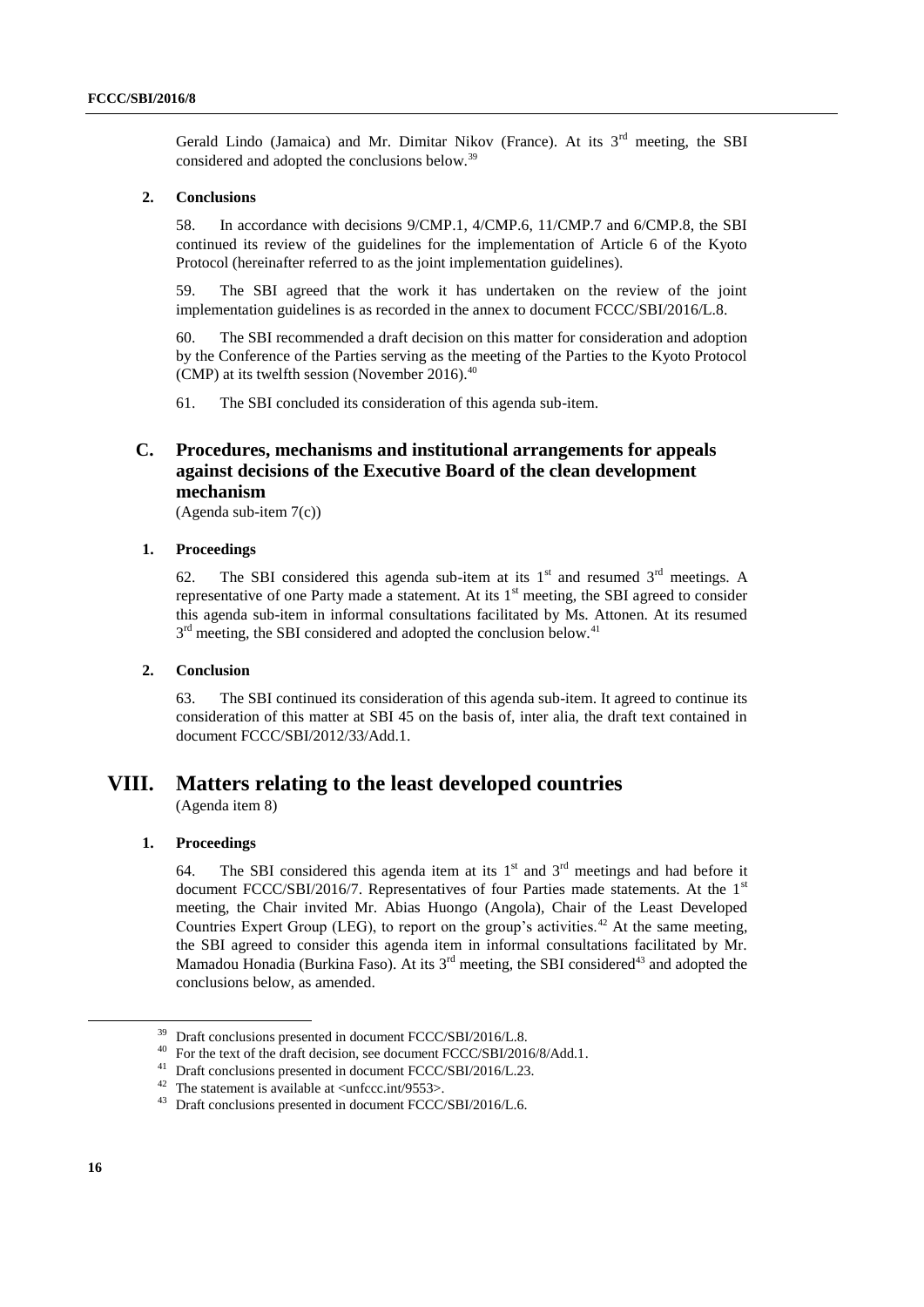#### **2. Conclusions**

65. The SBI welcomed the report on the  $29<sup>th</sup>$  meeting of the LEG.<sup>44</sup> held in Dili. Timor-Leste, from 15 to 19 March 2016, and expressed its gratitude to the Government of Timor-Leste for hosting the meeting.

66. The SBI also expressed its gratitude to the EU for financially supporting the work of the LEG.

67. The SBI noted with appreciation the contributions made by Parties to the Least Developed Countries Fund (LDCF) and the Green Climate Fund (GCF).

68. The SBI welcomed the two-year rolling work programme of the LEG for 2016– 2017.<sup>45</sup>

69. The SBI noted with appreciation the continued active engagement and collaboration of the LEG with the Adaptation Committee, the Nairobi work programme on impacts, vulnerability and adaptation to climate change, other constituted bodies under the Convention and a wide range of relevant organizations, agencies and regional centres and networks, and encouraged this collaboration to continue.

70. In the context of the mandate of the LEG as per decision 19/CP.21, the SBI welcomed the following vision developed by the LEG to guide the work of the LEG in supporting adaptation in the LDCs:

(a) The achievement of demonstrable results in building adaptive capacity, strengthening resilience and reducing vulnerability to climate change in the LDCs;

The formulation of robust and good-quality national adaptation plans (NAPs) and the implementation of priority adaptation needs identified therein with funding from the GCF and other sources;

(c) The existence of a well-structured adaptation planning process in the LDCs.<sup>46</sup>

71. The SBI took note of the initial consideration by the LEG of the mandates given to it by the COP in decision  $1/CP.21<sup>47</sup>$  and looked forward to future updates and discussions thereon.

72. The SBI welcomed the regional and global NAP Expos, to be organized by the LEG and/or relevant partners, as a useful modality for advancing progress on the process to formulate and implement NAPs and exchanging experience and good practices, including but not limited to accessing financial support from the GCF, the LDCF and bilateral, multilateral and other sources. It took note of the NAP Expo planned to take place from 11 to 15 July 2016 in Bonn,<sup>48</sup> and invited Parties and relevant organizations to participate in the event.

73. The SBI noted with appreciation the progress made by the LEG in collaborating with the GCF secretariat on providing technical guidance and advice to countries on accessing funding from the GCF for the process to formulate and implement NAPs, including the plan to hold dedicated sessions on the GCF at the NAP Expo in July 2016 and the training workshops that are planned under the current work programme of the LEG.<sup>49</sup>

1

<sup>44</sup> FCCC/SBI/2016/7.

<sup>45</sup> FCCC/SBI/2016/7, annex I.

<sup>46</sup> FCCC/SBI/2016/7, paragraph 15.

<sup>47</sup> FCCC/SBI/2016/7, paragraphs 20–23.

<sup>48</sup> FCCC/SBI/2016/7, paragraph 37.

<sup>49</sup> FCCC/SBI/2016/7, paragraph 33.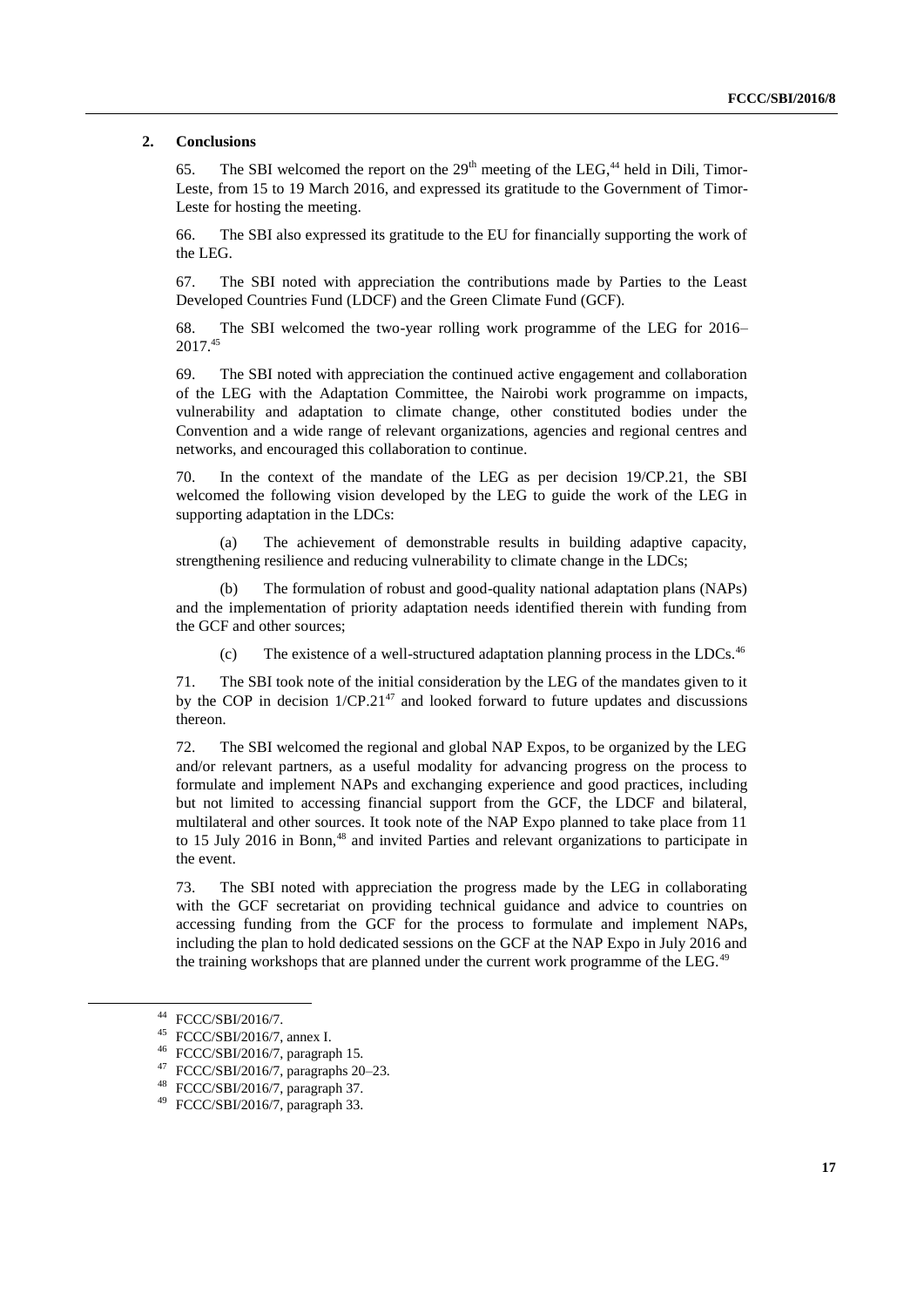74. The SBI noted that, as at 17 May 2016, 34 project proposals for the implementation of national adaptation programmes of action and for the process to formulate and implement NAPs, with requested funds totalling USD 226 million, had been technically cleared by the GEF and were awaiting funding from the LDCF. However, it also noted that, as at 31 March 2016, the funds available for those pipeline projects amounted to only USD 9.8 million.

75. The SBI noted with concern the level of funding in the LDCF and urged additional contributions to the LDCF and other funds under the Financial Mechanism, as appropriate, recognizing the importance of the full implementation of national adaptation programmes of action for addressing urgent and immediate adaptation needs, building capacity for medium- and long-term adaptation planning and implementation, and successfully undertaking the process to formulate and implement NAPs.

76. The SBI noted with appreciation the pledges made by Parties and others at COP 21 to the LDCF, totalling USD 252 million as at 5 December 2015.<sup>50</sup> The SBI encouraged those Parties to convert their pledges into contributions as soon as possible.

77. The SBI also noted with appreciation the contributions made by Parties to the GCF, totalling USD 9.9 billion as at 19 May 2016.<sup>51</sup>

78. The SBI took note of the progress made by the LDCs in undertaking the process to formulate and implement  $NAPs<sup>52</sup>$  and reiterated the invitation of the COP<sup>53</sup> to all LDCs and other developing country Parties that are not LDCs that may wish to do so to forward outputs, including NAP documents, and outcomes related to the process to formulate and implement NAPs to NAP Central.

79. The SBI invited Parties and relevant organizations to continue to provide support for the implementation of the LEG work programme.

80. The SBI requested that the actions of the secretariat to support the implementation of the LEG work programme be undertaken subject to the availability of financial resources.

# **IX. National adaptation plans**

(Agenda item 9)

#### **1. Proceedings**

81. The SBI considered this agenda item at its  $1<sup>st</sup>$  and  $3<sup>rd</sup>$  meetings and had before it document FCCC/SBI/2016/7. At its  $1<sup>st</sup>$  meeting, the SBI agreed to consider this agenda item in informal consultations co-facilitated by Mr. Honadia and Ms. Beth Lavender (Canada). At its 3rd meeting, the SBI considered and adopted the conclusions below.<sup>54</sup>

 $50$  See <http://www.thegef.org/gef/node/11550>.

<sup>51</sup> See <http://www.greenclimate.fund/contributions/pledge-tracker>.

 $52$  FCCC/SBI/2016/7, paragraphs 6–9.

<sup>53</sup> Decision 3/CP.20, paragraph 9.

<sup>54</sup> Draft conclusions presented in document FCCC/SBI/2016/L.9.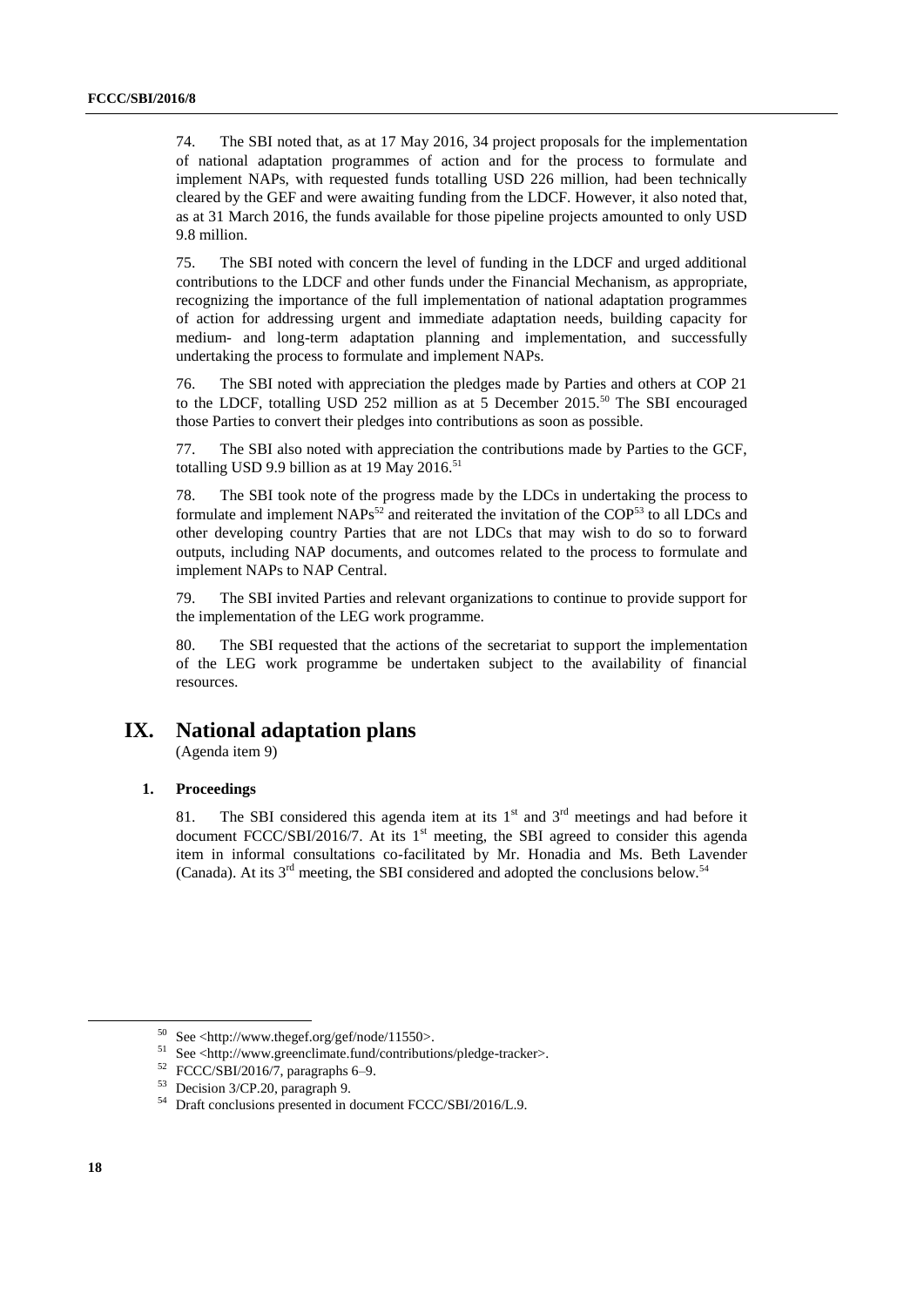#### **2. Conclusions**

82. The SBI welcomed the information on the progress made and support provided in the process to formulate and implement NAPs as presented in the report on the  $29<sup>th</sup>$  meeting of the LEG.<sup>55</sup>

83. The SBI acknowledged that the process to formulate and implement NAPs is significant for enhancing adaptive capacity, strengthening resilience and reducing vulnerability to climate change with a view to contributing to sustainable development in the broader context of the global goal on adaptation referred to in Article 7 of the Paris Agreement.

84. The SBI also acknowledged that the process to formulate and implement NAPs will help Parties to effectively engage in adaptation planning processes and the implementation of actions, including the development or enhancement of relevant plans, policies and/or contributions, as referred to in Article 7 of the Paris Agreement.

85. The SBI further acknowledged that the process to formulate and implement NAPs will also help Parties to engage in the process of identifying priorities, needs and gaps, and to enhance adaptation actions.

86. The SBI noted with appreciation the progress made by the LEG and the Adaptation Committee so far in the fulfilment of their respective mandates relating to providing information on accessing funding from the GCF for the process to formulate and implement NAPs.<sup>56</sup> It looks forward to the further engagement of the LEG and the Adaptation Committee with the GCF, and it requested them to include information on that engagement in their reports.

87. The SBI also looks forward to the work of the Adaptation Committee and the LEG related to the experience of countries in accessing funding from the GCF for the process to formulate and implement NAPs,<sup>57</sup> and further looks forward to information on such work being provided in their reports.

88. The SBI recommended that COP 22 change the submission deadline referred to in decision 4/CP.21, paragraph 12(a), to 4 October 2017.

89. The SBI continued its consideration of enhancing reporting related to the process to formulate and implement NAPs and agreed that the consideration of this matter would continue at SBI 46 (May 2017) taking into account relevant activities to be considered under the APA.

# **X. Third review of the Adaptation Fund**

(Agenda item 10)

#### **Proceedings**

1

90. The SBI considered this agenda item at its  $1<sup>st</sup>$  and  $3<sup>rd</sup>$  meetings. At its  $1<sup>st</sup>$  meeting, the SBI agreed to consider this agenda item in informal consultations co-facilitated by Mr. Richard Muyungi (United Republic of Tanzania) and Ms. Gemma O'Reilly (Ireland).

<sup>55</sup> FCCC/SBI/2016/7, paragraphs 6–11.

<sup>56</sup> Decision 4/CP.21, paragraph 10, and decision 19/CP.21, paragraph 2.

<sup>57</sup> See the revised workplan of the Adaptation Committee for 2016–2018, available at <http://unfccc.int/files/adaptation/cancun\_adaptation\_framework/adaptation\_committee/application/p df/20160308\_wp\_revised.pdf> and the detailed rolling work programme of the LEG for 2016–2017 presented in annex I to document FCCC/SBI/2016/7.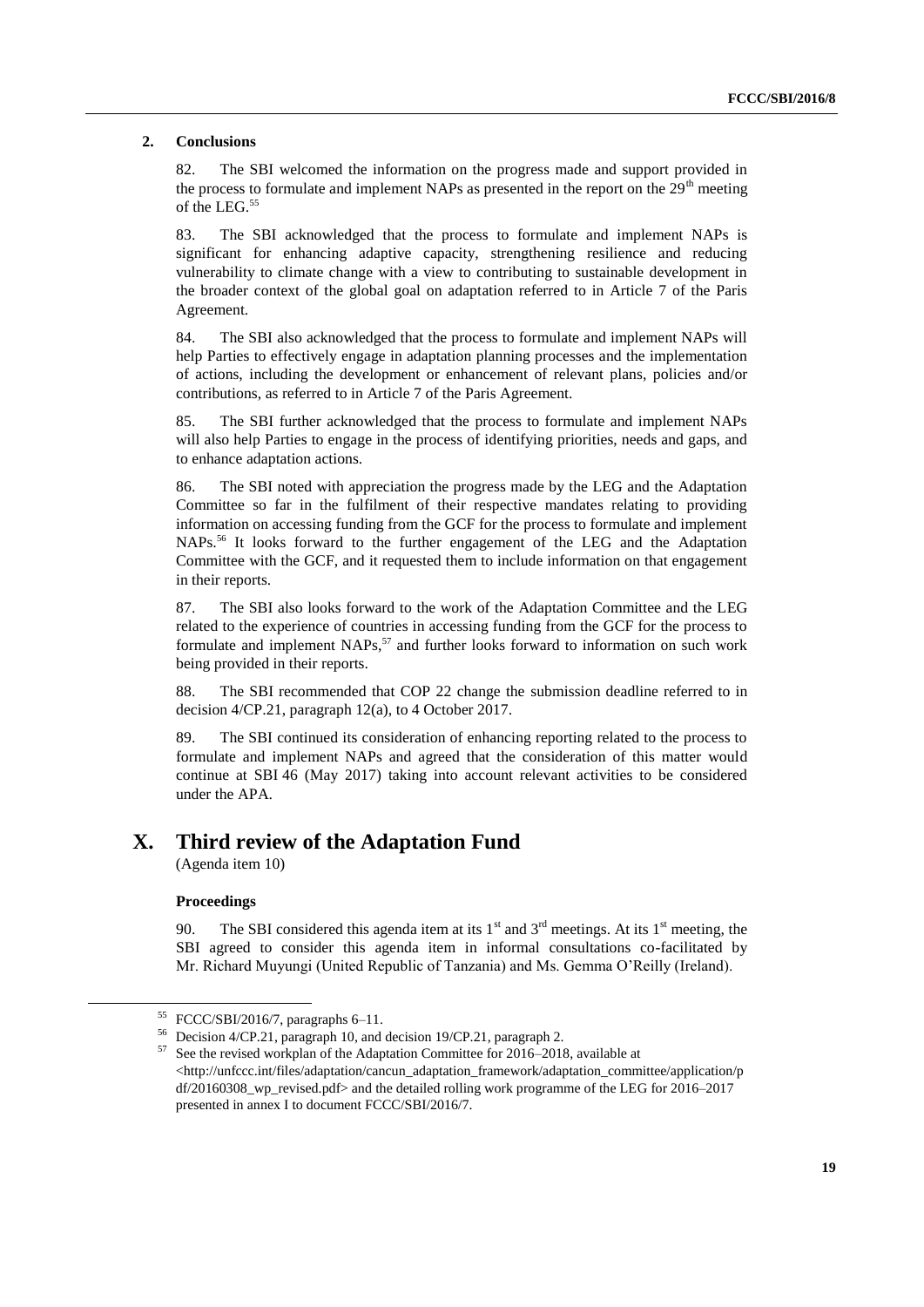91. At its  $3<sup>rd</sup>$  meeting, the SBI recommended a draft decision for consideration and adoption at CMP 12.<sup>58</sup>

# **XI. Scope and modalities for the periodic assessment of the Technology Mechanism in relation to supporting the implementation of the Paris Agreement**

(Agenda item 11)

#### **1. Proceedings**

92. The SBI considered this agenda item at its  $1<sup>st</sup>$  and  $3<sup>rd</sup>$  meetings. At its  $1<sup>st</sup>$  meeting, the SBI agreed to consider this agenda item in informal consultations co-facilitated by Mr. Kishan Kumarsingh (Trinidad and Tobago) and Ms. Gabriela Fischerova (Slovakia). At its  $3<sup>rd</sup>$  meeting, the SBI considered and adopted the conclusions below,<sup>59</sup> noting the limited time SBI 45 will have to consider this matter due to the number of Convention and Kyoto Protocol bodies that will meet concurrently.

#### **2. Conclusions**

93. The SBI welcomed the oral reports of the Chair of the Technology Executive Committee and the Director of the Climate Technology Centre and Network on their planned activities that could support Parties in their efforts to implement the Paris Agreement.

94. The SBI noted that the scope of the periodic assessment of the Technology Mechanism referred to in decision 1/CP.21, paragraph 69 (hereinafter referred to as the periodic assessment), will be in the context of Article 10 of the Paris Agreement and will focus on:

(a) The effectiveness of the Technology Mechanism in supporting the implementation of the Paris Agreement on matters relating to technology development and transfer;

(b) The adequacy of support provided to the Technology Mechanism in supporting the implementation of the Paris Agreement on matters relating to technology development and transfer.

95. The SBI acknowledged the need to consider, in elaborating the scope and modalities for the periodic assessment, information emanating from processes currently being undertaken under the Convention, inter alia:

(a) The review of the Climate Technology Centre and Network as referred to in decision  $2/CP.17$ , annex VII, paragraph  $20;^{60}$ 

(b) The development of the modalities for the global stocktake referred to in Article 14 of the Paris Agreement;<sup>61</sup>

(c) Work on transparency of action and support as referred to in Article 13 of the Paris Agreement;

<sup>&</sup>lt;sup>58</sup> For the text of the draft decision, see document FCCC/SBI/2016/8/Add.1.

<sup>59</sup> Draft conclusions presented in document FCCC/SBI/2016/L.5.

 $60$  In accordance with decision 1/CP.21, paragraph 70.

 $61$  As footnote 60 above.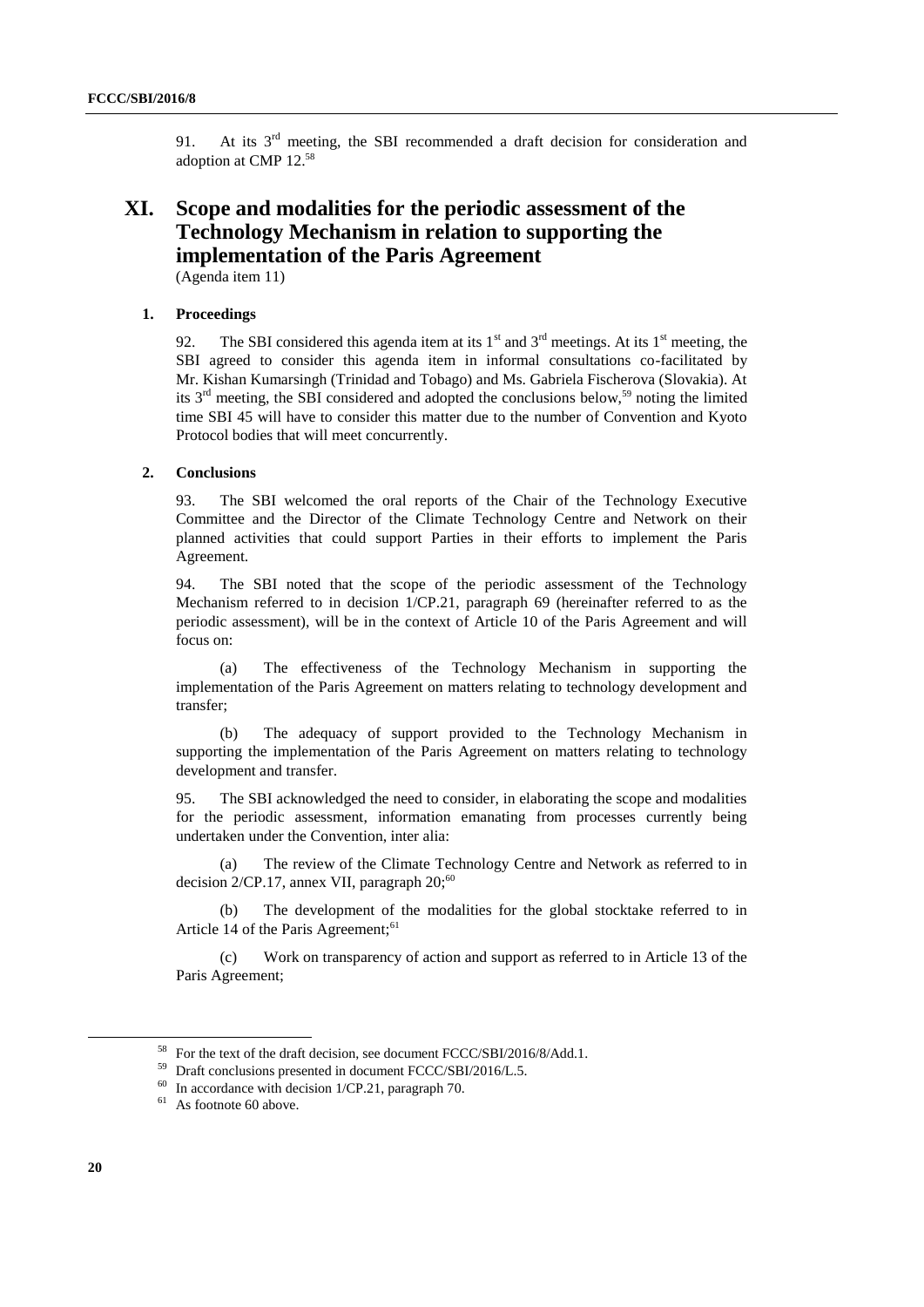(d) The elaboration of the technology framework established under Article 10, paragraph 4, of the Paris Agreement.

96. The SBI invited Parties and observer organizations to submit their views<sup>62</sup> on the scope and modalities for the periodic assessment by 25 January 2017. It requested the secretariat to prepare a compilation and synthesis report of those views for consideration at SBI 46.

## **XII. Capacity-building in developing countries** (Agenda item 12)

# **A. Third comprehensive review of the implementation of the framework for capacity-building under the Convention**

(Agenda sub-item 12(a))

#### **1. Proceedings**

97. The SBI considered this agenda sub-item at its  $1<sup>st</sup>$  and resumed  $3<sup>rd</sup>$  meetings and had before it documents FCCC/SBI/2016/3, FCCC/SBI/2016/4, FCCC/SBI/2016/MISC.1 and FCCC/TP/2016/1. At its  $1<sup>st</sup>$  meeting, the SBI agreed to consider this agenda sub-item in informal consultations co-facilitated by Mr. Crispin d'Auvergne (Saint Lucia) and Mr. Paul Watkinson (France). At its resumed  $3<sup>rd</sup>$  meeting, the SBI considered and adopted the conclusions below.<sup>63</sup>

#### **2. Conclusions**

98. The SBI initiated, but did not conclude, its consideration of the third comprehensive review of the implementation of the framework for capacity-building in developing countries established under decision 2/CP.7, in accordance with decision 14/CP.21, paragraph 2. The SBI agreed to continue its consideration of this matter at SBI 45 on the basis of the draft decision text contained in the annex to document FCCC/SBI/2016/L.21, with a view to recommending a draft decision for consideration and adoption at COP 22.

# **B. Third comprehensive review of the implementation of the framework for capacity-building under the Kyoto Protocol**

(Agenda sub-item 12(b))

## **Proceedings**

-

99. The SBI considered this agenda sub-item at its  $1<sup>st</sup>$  and resumed  $3<sup>rd</sup>$  meetings and had before it documents FCCC/SBI/2016/3, FCCC/SBI/2016/4, FCCC/SBI/2016/MISC.1 and FCCC/TP/2016/1. At its  $1<sup>st</sup>$  meeting, the SBI agreed to consider this agenda sub-item in informal consultations co-facilitated by Mr. d'Auvergne and Mr. Watkinson. At its resumed  $3<sup>rd</sup>$  meeting, the SBI decided to continue consideration of this agenda sub-item at SBI 45.<sup>64</sup>

 $62$  Parties should submit their views via the submission portal at <http://www.unfccc.int/5900>. Observer organizations should e-mail their submissions to <secretariat@unfccc.int>.

<sup>63</sup> Draft conclusions presented in document FCCC/SBI/2016/L.21.

<sup>&</sup>lt;sup>64</sup> Draft conclusions presented in document FCCC/SBI/2016/L.20.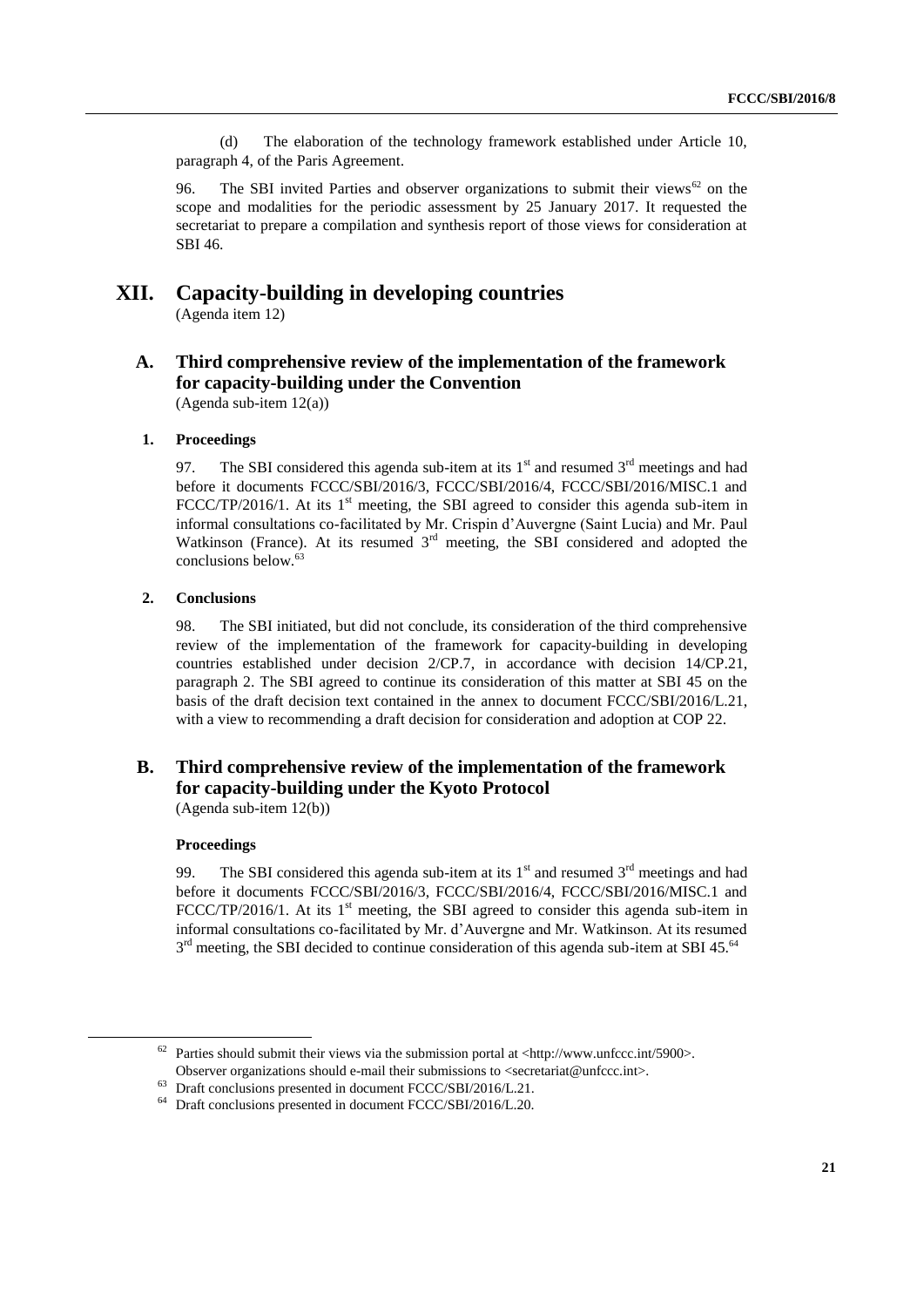## **C. Terms of reference for the Paris Committee on Capacity-building** (Agenda sub-item 12(c))

#### **1. Proceedings**

100. The SBI considered this agenda sub-item at its  $1<sup>st</sup>$  and resumed  $3<sup>rd</sup>$  meetings and had before it document FCCC/SBI/2016/MISC.1. A representative of one Party made a statement.<sup>65</sup> At its  $1<sup>st</sup>$  meeting, the SBI agreed to consider this agenda sub-item in informal consultations co-facilitated by Mr. d'Auvergne and Mr. Watkinson. At its resumed  $3<sup>rd</sup>$ meeting, the SBI considered and adopted the conclusions below.<sup>66</sup>

#### **2. Conclusions**

101. The SBI recommended a draft decision on the terms of reference for the Paris Committee on Capacity-building<sup>67</sup> for consideration and adoption at COP 22.<sup>68</sup>

102. The SBI invited Parties to consider their nominations to the Paris Committee on Capacity-building, as outlined in the draft terms of reference referred to in paragraph 101 above, with a view to the work of the Paris Committee on Capacity-building commencing at SBI 46.

103. The SBI invited Parties to submit,<sup>69</sup> by 29 August 2016, their views on the annual focus area or theme for the Paris Committee on Capacity-building for 2017, and on which representatives of the bodies established under the Convention and of the operating entities of the Financial Mechanism should be invited to the first meeting of the Paris Committee on Capacity-building, for consideration at SBI 45, with a view to the SBI making a recommendation on this matter for consideration and adoption at COP 22.

# **XIII. Review of the Doha work programme on Article 6 of the Convention**

(Agenda item 13)

### **1. Proceedings**

104. The SBI considered this agenda item at its  $1<sup>st</sup>$ ,  $3<sup>rd</sup>$  and resumed  $3<sup>rd</sup>$  meetings and had before it documents FCCC/SBI/2016/5 and FCCC/SBI/2016/6. Representatives of two Parties made statements. At its  $1<sup>st</sup>$  meeting, the SBI agreed to consider this agenda item in informal consultations facilitated by Mr. Albert Altarejos Magalang (Philippines). At its resumed  $3<sup>rd</sup>$  meeting, the SBI considered and adopted the conclusions below.<sup>70</sup>

<sup>65</sup> A representative of one Party drew the attention of the SBI to the fact that not all language versions of document FCCC/SBI/2016/L.24/Add.1 were available at the time it was presented for adoption. The full statement is available on the webcast at: <http://unfccc6.metafusion.com/bonn\_may\_2016/events/2016-05-26-15-00-subsidiary-body-for-implementation-sbiresumed-3rd-meeting/capacity-building-in-developing-countries-agenda-item-12>.

<sup>&</sup>lt;sup>66</sup> Draft conclusions presented in document FCCC/SBI/2016/L.24.<br><sup>67</sup> See docision 1/CB 21, persented  $76$ 

 $^{67}$  See decision 1/CP.21, paragraph 76.<br> $^{68}$  For the text of the draft decision, see

For the text of the draft decision, see document FCCC/SBI/2016/8/Add.1.

 $^{69}$  Parties should submit their views via the submission portal at <http://www.unfccc.int/5900>.

<sup>70</sup> Draft conclusions presented in document FCCC/SBI/2016/L.15.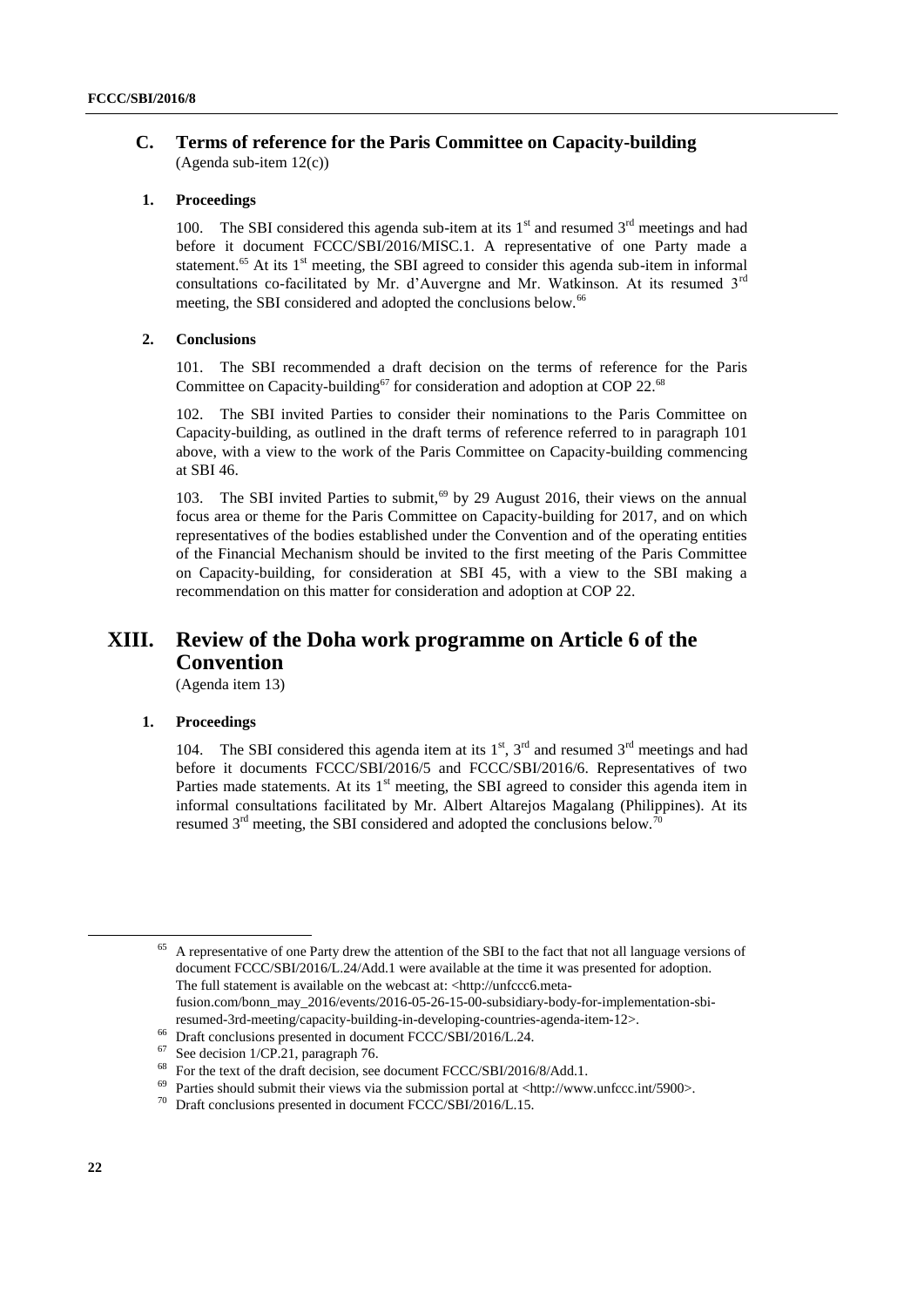#### **2. Conclusions**

105. The SBI welcomed the views of Parties,  $^{71}$  admitted observer organizations and other stakeholders<sup>72</sup> on the organization of the  $3<sup>rd</sup>$  in-session Dialogue on Article 6 of the Convention and on the agenda for the  $4<sup>th</sup>$  in-session Dialogue on Action for Climate Empowerment, which were very useful in shaping the agenda and format of the  $4<sup>th</sup>$ Dialogue.<sup>73</sup>

106. The SBI acknowledged the success of the  $4<sup>th</sup>$  Dialogue on Action for Climate Empowerment and expressed its gratitude to Parties, admitted observer organizations and other stakeholders for sharing experiences and exchanging ideas, good practices and lessons learned regarding public participation, public awareness, public access to information and international cooperation on these matters. Furthermore, the SBI looked forward to considering the report on the  $4<sup>th</sup>$  Dialogue on Action for Climate Empowerment at SBI 45.

107. The SBI concluded that the annual in-session Dialogue on Action for Climate Empowerment will continue to be convened in conjunction with the sessions of the SBI taking place in Bonn.

108. The SBI also concluded that upcoming sessions of the Dialogue on Action for Climate Empowerment need to take into account needs, gaps and barriers with respect to progress made in implementing the Doha work programme on Article 6 of the Convention.

109. The SBI further concluded that the sessions of the Dialogue on Action for Climate Empowerment should focus on good practices and lessons learned on integrating the six elements of Article 6 of the Convention in relation to adaptation, mitigation, finance, transparency, technology development and transfer, and capacity-building.

110. The SBI invited multilateral and bilateral institutions and organizations, including operating entities of the Financial Mechanism, to actively participate at upcoming sessions of the annual in-session Dialogue on Action for Climate Empowerment.

111. The SBI also invited Parties, admitted observer organizations and other stakeholders to submit, by 25 January 2017, their feedback on the organization of the  $4<sup>th</sup>$  Dialogue on Action for Climate Empowerment and their views on the agenda for the  $5<sup>th</sup>$  Dialogue, which will focus on climate change education, training and international cooperation on these matters.<sup>74</sup>

112. The SBI welcomed the submissions referred to in paragraph 111 above as input to the intermediate review of progress of the Doha work programme.

113. The SBI took note with appreciation of the synthesis report prepared by the secretariat on progress made in implementing the Doha work programme.<sup>75</sup>

114. The SBI completed the intermediate review of progress made in implementing the Doha work programme and recommended a draft decision on improving the effectiveness of the Doha work programme for consideration and adoption at COP 22.<sup>76</sup>

 $\overline{a}$ 

<sup>&</sup>lt;sup>71</sup> Available at <www.unfccc.int/5900>.

 $^{72}$  Available at <www.unfccc.int/7481>.

As noted at SBI 43, as of that session, activities performed to support the implementation of Article 6 of the Convention were to be referred to as "Action for Climate Empowerment", a name chosen at SBI 42.

<sup>74</sup> Parties should submit their views via the submission portal at <http://www.unfccc.int/5900>. Observer organizations and other non-Party stakeholders should e-mail their submissions to <secretariat@unfccc.int>.

<sup>75</sup> FCCC/SBI/2016/6.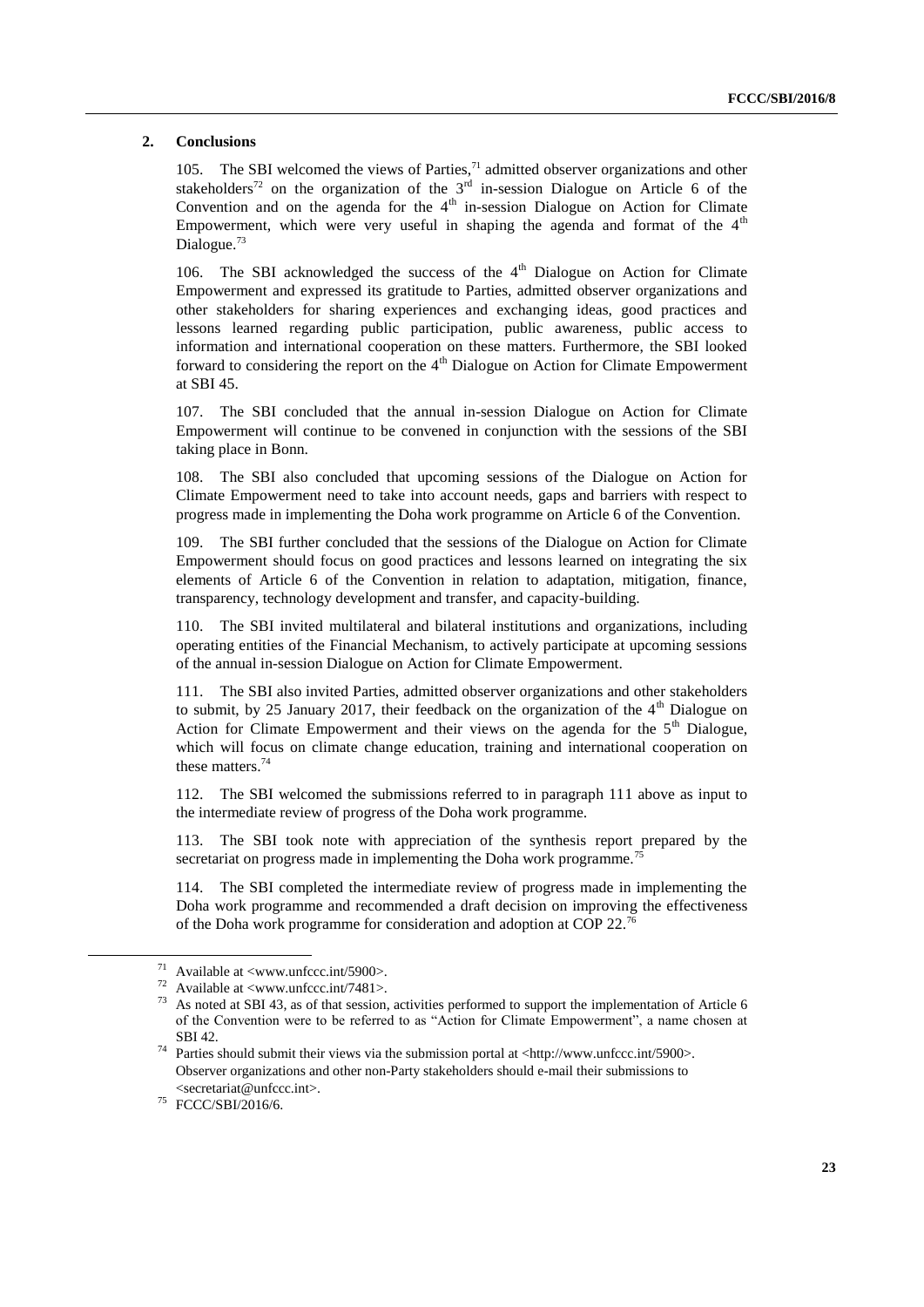## **XIV. Impact of the implementation of response measures** (Agenda item 14)

#### **A. Improved forum and work programme** (Agenda sub-item 14(a))

# **1. Proceedings**

115. The SBI considered this agenda sub-item at its  $1<sup>st</sup>$  and resumed  $3<sup>rd</sup>$  meetings and had before it documents FCCC/TP/2016/3 and FCCC/TP/2016/4. At its  $1<sup>st</sup>$  meeting, the SBI agreed to consider this agenda sub-item together with agenda sub-item 7(a) of the Subsidiary Body for Scientific and Technological Advice (SBSTA) in a contact group cochaired by the Chair of the SBI and the Chair of the SBSTA, Mr. Carlos Fuller (Belize), assisted by Ms. Natalya Kushko (Ukraine) and Mr. Andrei Marcu (Panama). The SBI also agreed to consider this agenda sub-item at this session jointly with SBI agenda sub-items  $14(b)$ , (c) and (d). At its resumed  $3<sup>rd</sup>$  meeting, the SBI considered and adopted the conclusions below.<sup>77</sup>

#### **2. Conclusions**

116. The SBI and the SBSTA considered the technical paper<sup>78</sup> prepared by the secretariat to assist developing country Parties in assessing the impact of the implementation of response measures, including the use of modelling tools, and the technical paper<sup>79</sup> to assist developing country Parties in their economic diversification initiatives. The SBI and the SBSTA encouraged developing country Parties to use these technical papers as guidance in their assessment of the impact of the implementation of response measures and their economic diversification initiatives. The SBI and the SBSTA noted that Parties considered the information contained in these technical papers for the purposes of advancing their work on the work programme on the impact of the implementation of response measures.

117. The SBI and the SBSTA welcomed the offer by a Gulf Cooperation Council country to host a workshop to enhance work under the improved forum.

118. The SBI and the SBSTA noted the interest of some Parties in a high-level event on economic diversification and sustainable development to be held at COP 22.

119. The SBI and the SBSTA convened the first meeting of the improved forum on the impact of the implementation of response measures in accordance with decision 11/CP.21 and agreed to implement the work programme on the impact of the implementation of response measures as contained in annex II, under the guidance of the Chairs of the SBI and the SBSTA.

120. The SBI and the SBSTA also agreed that in order to advance the work of the improved forum, the ad hoc technical expert groups $80$  shall function in accordance with the terms of reference contained in annex III.

1

<sup>&</sup>lt;sup>76</sup> For the text of the draft decision, see document FCCC/SBI/2016/8/Add.1.<br><sup>77</sup> Pref. conclusions gress attack in document ECCC/SB/2016/L2/Bay 1.4 pro

<sup>77</sup> Draft conclusions presented in document FCCC/SB/2016/L.2/Rev.1.Annexes I and II to that document have been reproduced in annexes II and III, respectively, to this report.

<sup>78</sup> FCCC/TP/2016/4.

<sup>79</sup> FCCC/TP/2016/3.

<sup>&</sup>lt;sup>80</sup> See decision 11/CP.21, paragraph 4.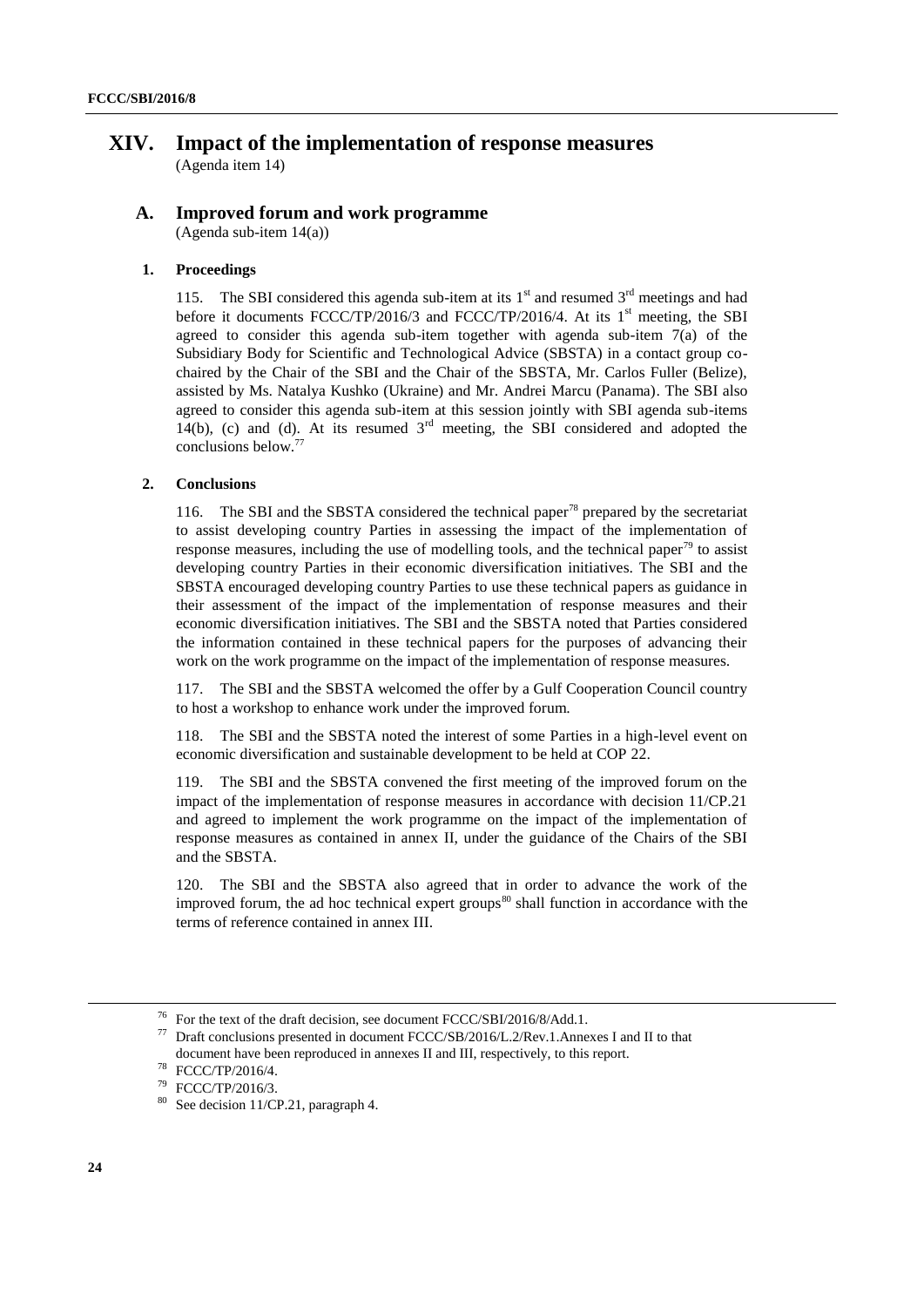121. The SBI and the SBSTA requested the secretariat to support, under the guidance of the Chairs of the SBI and the SBSTA, the implementation of the work programme, including the activities of the ad hoc technical expert groups.

122. The SBI and the SBSTA took note of the estimated budgetary implications of the actions to be undertaken by the secretariat referred to in paragraphs 119–121 above.

123. The SBI and the SBSTA requested that the actions of the secretariat called for in these conclusions be undertaken subject to the availability of financial resources.

## **B. Modalities, work programme and functions under the Paris Agreement of the forum on the impact of the implementation of response measures** (Agenda sub-item 14(b))

#### **1. Proceedings**

124. The SBI considered this agenda sub-item at its  $1<sup>st</sup>$  and resumed  $3<sup>rd</sup>$  meetings. At its 1<sup>st</sup> meeting, the SBI agreed to consider this agenda sub-item jointly with SBI agenda subitem 14(a) and SBSTA agenda sub-item 7(a). At its resumed  $3<sup>rd</sup>$  meeting, the SBI considered and adopted the conclusions below.<sup>81</sup>

#### **2. Conclusions**

125. The SBI and the SBSTA initiated their consideration of the modalities, work programme and functions under the Paris Agreement of the forum on the impact of the implementation of response measures, in accordance with decision 1/CP.21, paragraph 34.

126. The SBI and the SBSTA invited Parties and observer organizations to submit, by 12 September 2016, their views on the modalities, work programme and functions under the Paris Agreement of the forum on the impact of the implementation of response measures.<sup>82</sup>

127. They agreed to continue their consideration of this matter at their forty-fifth sessions taking into consideration the submissions referred to in paragraph 126 above.

## **C. Matters relating to Article 3, paragraph 14, of the Kyoto Protocol** (Agenda sub-item 14(c))

#### **Proceedings**

1

128. The SBI considered this agenda sub-item at its  $1<sup>st</sup>$  and resumed  $3<sup>rd</sup>$  meetings. A representative of one Party made a statement. At its  $1<sup>st</sup>$  meeting, the SBI agreed to consider this agenda sub-item jointly with SBI agenda sub-item  $14(a)$  and SBSTA sub-item  $7(a)$ . At the same meeting, the SBI agreed that the Chair of the SBI and the Chair of the SBSTA would undertake consultations with interested Parties on how to take up this agenda subitem in future sessions of the SBI. At its resumed  $3<sup>rd</sup>$  meeting, on a proposal by the Chair, the SBI agreed to continue consideration of how to take up this agenda sub-item at SBI 45.

<sup>&</sup>lt;sup>81</sup> Draft conclusions presented in document FCCC/SB/2016/L.3.

<sup>&</sup>lt;sup>82</sup> Parties should submit their views via the submission portal at <http://www.unfccc.int/5900>. Observer organizations should e-mail their submissions to <secretariat@unfccc.int>.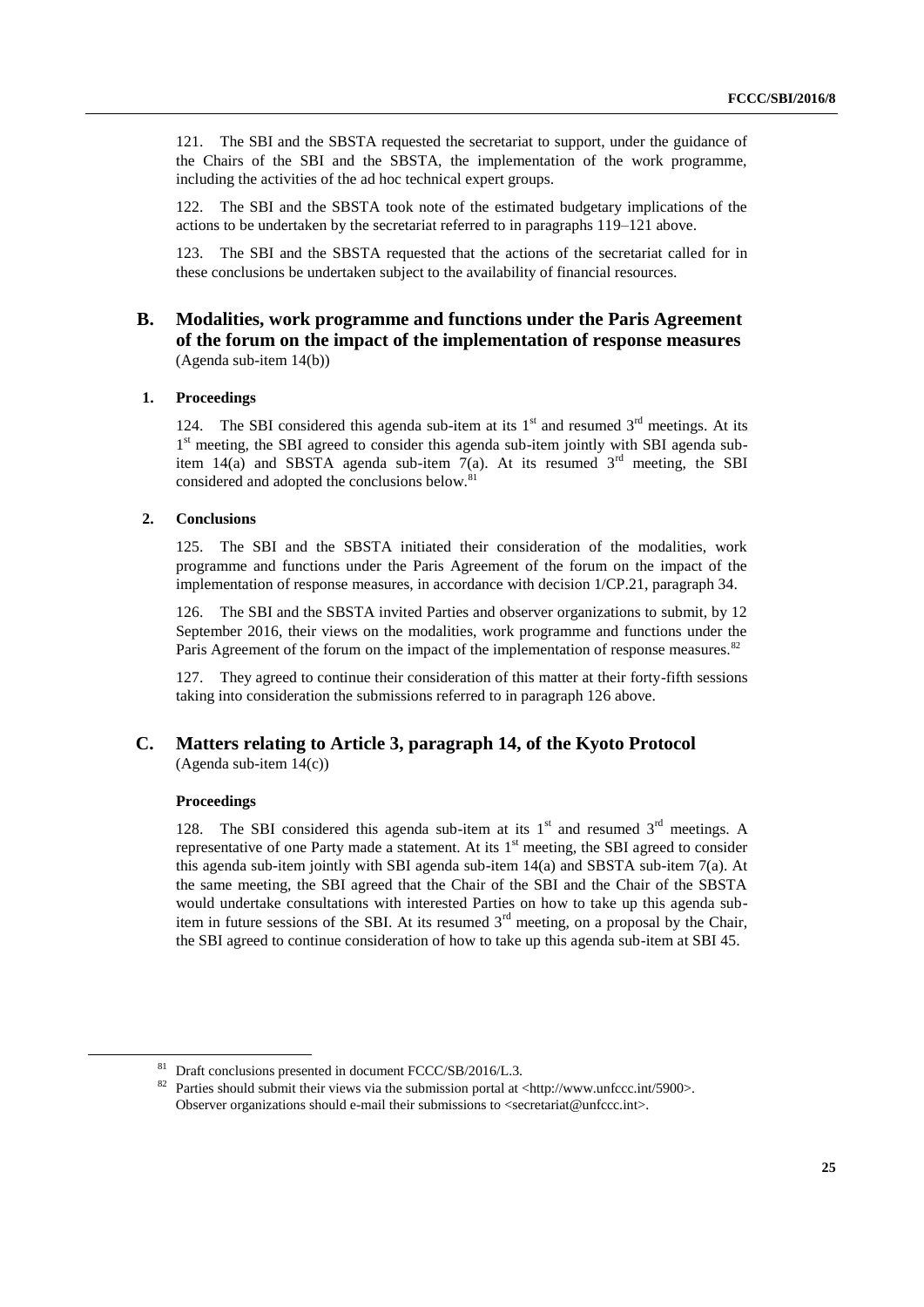## **D. Progress on the implementation of decision 1/CP.10**

(Agenda sub-item 14(d))

#### **Proceedings**

129. The SBI considered this agenda sub-item at its  $1<sup>st</sup>$  and resumed  $3<sup>rd</sup>$  meetings. A representative of one Party made a statement. At its  $1<sup>st</sup>$  meeting, the SBI agreed to consider this agenda sub-item jointly with SBI agenda sub-item 14(a) and SBSTA sub-item 7(a). At this same meeting, the SBI agreed that the Chair of the SBI would undertake consultations with interested Parties on how to take up this agenda sub-item in future sessions of the SBI. At its resumed  $3<sup>rd</sup>$  meeting, on a proposal by the Chair, the SBI agreed to continue consideration of how to take up this agenda sub-item at SBI 45.

# **XV. The scope of the next periodic review of the long-term goal under the Convention and of overall progress towards achieving it**

(Agenda item 15)

#### **1. Proceedings**

130. The SBI considered this agenda item at its  $1<sup>st</sup>$  and  $3<sup>rd</sup>$  meetings. Representatives of three Parties made statements, including one on behalf of the EU and one on behalf of AOSIS. At its  $1<sup>st</sup>$  meeting, the SBI agreed to consider this agenda item jointly with SBSTA agenda sub-item 6(c) in a contact group co-chaired by Mr. Leon Charles (Grenada) and Ms. Wollansky. At its  $3^{rd}$  meeting, the SBI considered and adopted the conclusions below.<sup>83</sup>

#### **2. Conclusions**

131. The SBSTA and the SBI recalled that they had been requested by COP 21 to consider the scope of the next periodic review with a view to forwarding a recommendation for consideration by the COP by no later than 2018, as appropriate.  $84$ 

132. They also recalled that the COP, at the same session, had agreed that the next periodic review should be conducted in an effective and efficient manner, avoid duplication of work and take into account the results of relevant work conducted under the Convention and its Kyoto Protocol and the subsidiary bodies.<sup>85</sup> In that regard, the SBSTA and the SBI noted the relevant work on the global stocktake under the APA, the facilitative dialogue, which will take place in 2018, and the technical examination processes.

133. In the light of the mandate referred to in paragraphs 131 and 132 above, the SBSTA and the SBI agreed to further consider the scope of the next periodic review at their fortysixth sessions (May 2017) and to refine it, taking into account relevant experiences with the 2013–2015 review.

134. The SBSTA and the SBI noted that an in-session workshop on the scope of the next periodic review could be useful and that they may consider the matter further at their fortysixth sessions.

1

<sup>83</sup> Draft conclusions presented in document FCCC/SB/2016/L.1.

<sup>&</sup>lt;sup>84</sup> Decision 10/CP.21, paragraph 10.

<sup>&</sup>lt;sup>85</sup> Decision 10/CP.21, paragraph 9.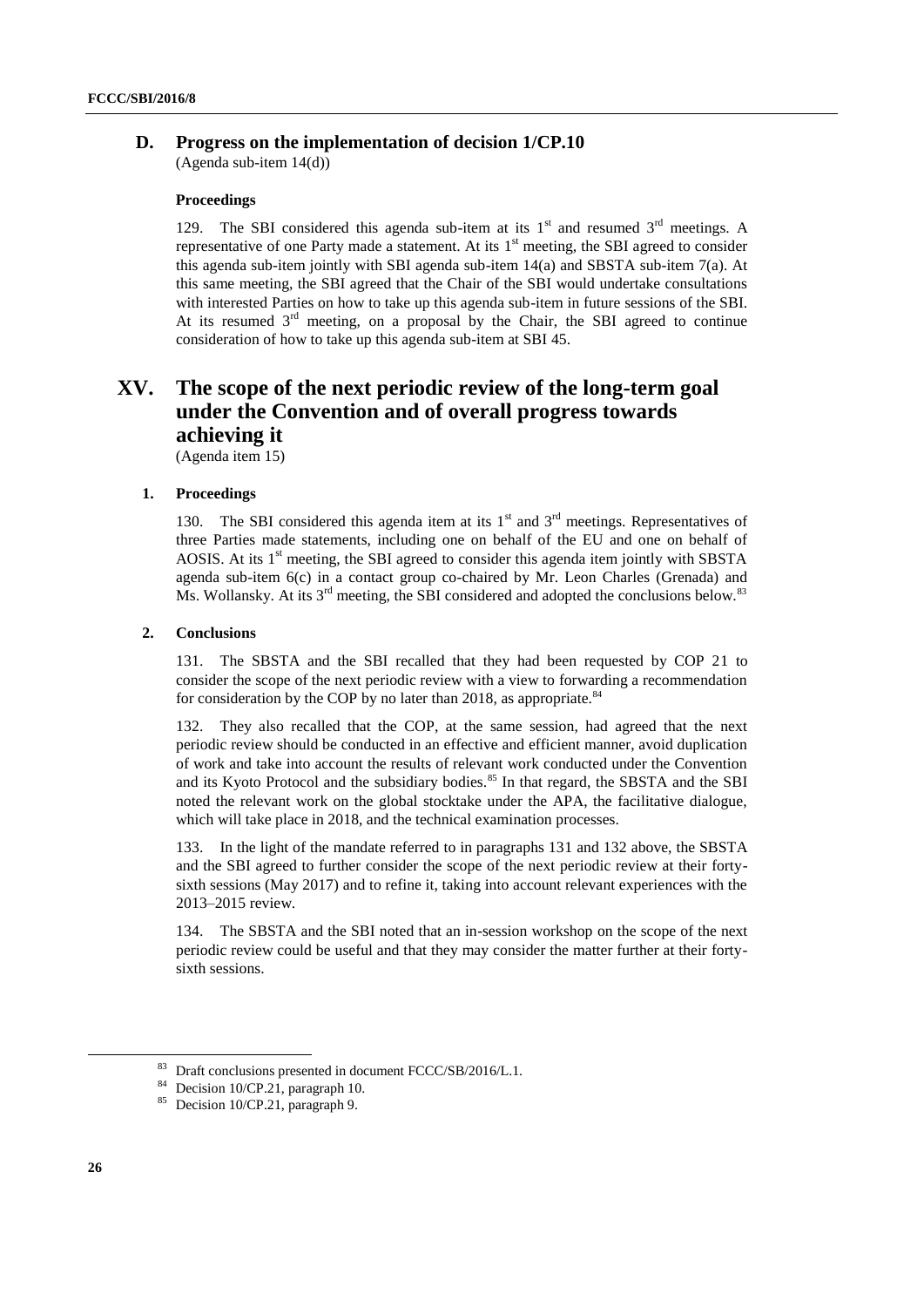# **XVI. Gender and climate change**

(Agenda item 16)

#### **1. Proceedings**

135. The SBI considered this agenda item at its  $1<sup>st</sup>$  and resumed  $3<sup>rd</sup>$  meetings and had before it document FCCC/TP/2016/2. At its  $1<sup>st</sup>$  meeting, the SBI agreed to consider this agenda sub-item in informal consultations co-facilitated by Mr. Martin Hession (EU) and  $\overline{M}$ s. Winfred Lichuma (Kenya). At its resumed  $3<sup>rd</sup>$  meeting, the SBI considered and adopted the conclusions below.<sup>86</sup>

#### **2. Conclusions**

136. The SBI welcomed the outcomes of and the recommendations provided by the participants at the in-session workshop, held on 18 and 19 May 2016, on gender-responsive climate policy with a focus on adaptation, capacity-building and training for delegates on gender issues. It noted with appreciation the submissions from Parties, observer organizations and other stakeholders provided as input to the in-session workshop.<sup>87</sup>

137. The SBI also welcomed the technical paper prepared by the secretariat titled "Guidelines or other tools for integrating gender considerations into climate change related activities under the Convention".<sup>88</sup> It encouraged Parties to use the resources identified in the technical paper.

138. The SBI expressed its appreciation for the two-year Lima work programme on gender and noted with appreciation the contributions received in support of the work undertaken so far. It invited Parties to further enhance their participation in the work programme.

139. The SBI expressed its support for the continuation and enhancement of the Lima work programme on gender.

140. The SBI invited Parties and observer organizations to submit their views on possible elements and guiding principles for continuing and enhancing the Lima work programme on gender, by 29 August 2016, taking into account recommendations and insights resulting from activities already completed under the work programme.<sup>89</sup> It requested the secretariat to compile those submissions into a miscellaneous document.

141. The SBI, recalling decision 18/CP.20, paragraph 15, invited Parties and observer organizations to provide information on progress made in meeting the goals of achieving gender balance and gender-responsive climate policy.<sup>90</sup>

142. The SBI agreed to continue its consideration of this matter at SBI 45, with a view to preparing a draft decision for consideration and adoption at COP 22.

 $^{86}$  Draft conclusions presented in document FCCC/SBI/2016/L.16.

<sup>87</sup> Submissions from Parties are available on the submission portal at <http://www.unfccc.int/5900>. Submissions from observer organizations are available on the submission portal at <http://www.unfccc.int/7478>.

 $^{88}$  FCCC/TP/2016/2.

Parties should submit their views via the submission portal at <http://www.unfccc.int/5900>. Observer organizations should e-mail their submissions to <secretariat@unfccc.int>.

<sup>&</sup>lt;sup>90</sup> As footnote 89 above.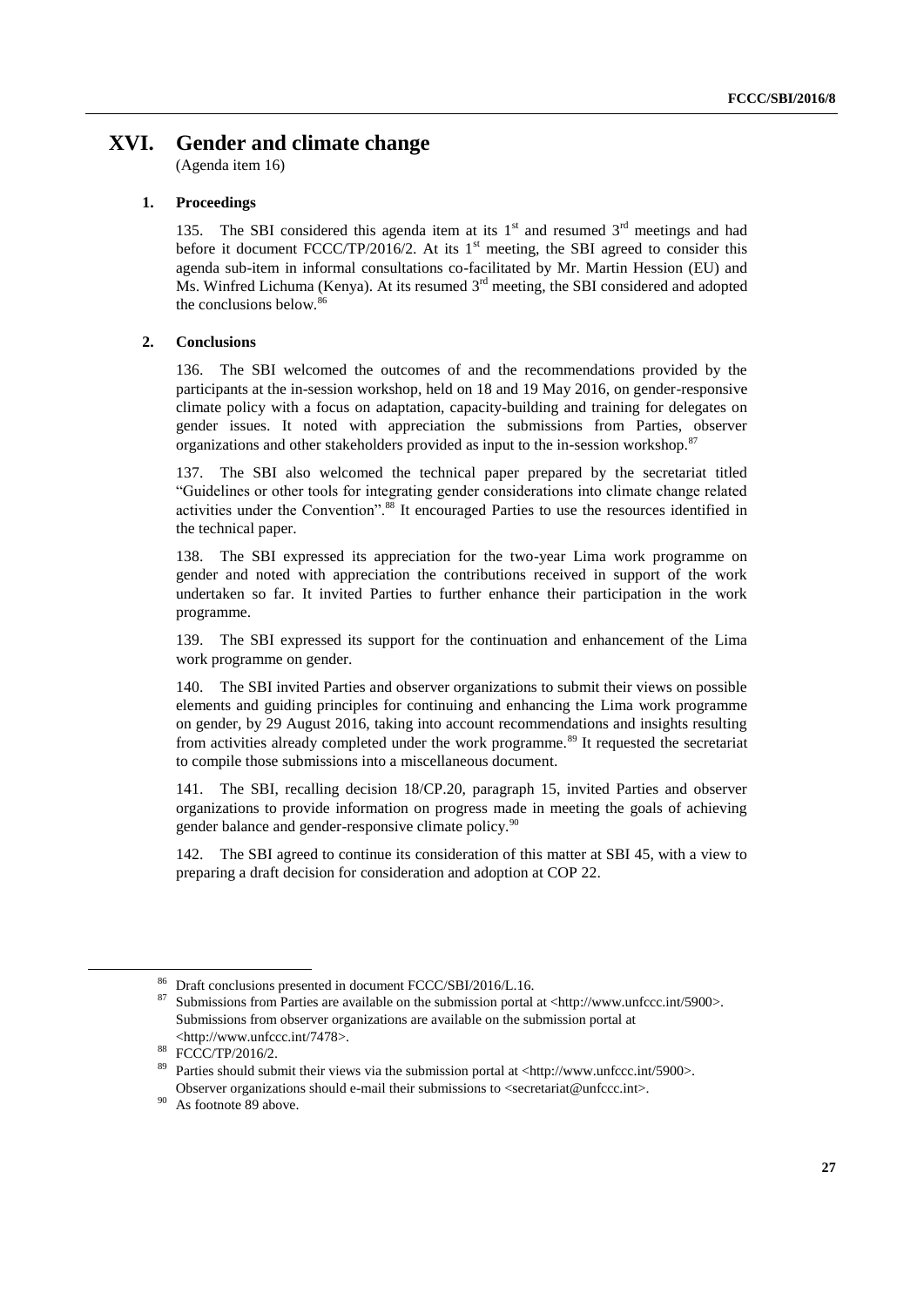# **XVII. Arrangements for intergovernmental meetings**

(Agenda item 17)

### **1. Proceedings**

143. The SBI considered this agenda item at its  $1<sup>st</sup>$  and resumed  $3<sup>rd</sup>$  meetings and had before it document FCCC/SBI/2016/2. Representatives of 14 Parties made statements, including on behalf of the Like-minded Developing Countries, the EU and the African Group. At its  $1<sup>st</sup>$  meeting, a representative from the incoming Presidency of the COP (Morocco) made a statement.<sup>91</sup> At the same meeting, the SBI agreed to consider this item in a contact group chaired by the SBI Chair.

144. At the resumed  $3<sup>rd</sup>$  meeting, the Chair recalled that he had invited Parties and observer organizations to share their views on any topic of their choice at the in-session workshop, proposed to be held at SBI 46, on opportunities to further enhance the effective engagement of non-Party stakeholders with a view to strengthening the implementation of the provisions of decision 1/CP.21.

145. At the same meeting, the SBI considered and adopted the conclusions below.<sup>92</sup> After that, one Party, speaking on behalf of the Like-minded Developing Countries and supported by a number of Parties, raised concerns of a technical and substantive nature.<sup>93</sup> These Parties requested that it be recorded in the report that a technical issue was experienced with the electronic name-handling system. The Chair informed the SBI that the substantive concerns raised will continue to be discussed at SBI 46.

#### **2. Conclusions**

146. The SBI took note of document FCCC/SBI/2016/2 and welcomed the views expressed by Parties on the information contained therein.

147. The SBI expressed its gratitude to the Government of Morocco for offering to host COP 22 and CMP 12 in Marrakech, from Monday, 7 November, to Friday, 18 November 2016. It took note with appreciation of the preparations and efforts that Morocco and the secretariat are undertaking to ensure the success of COP 22 and CMP 12. The SBI emphasized the importance of the principles of openness, transparency and inclusiveness in making arrangements for the United Nations Climate Change Conference in Marrakech.

148. The SBI recalled the historic outcomes of the United Nations Climate Change Conference in Paris and noted that the Marrakech Conference will be an important step in implementing the Paris Agreement as well as in the further implementation of other mandates and initiatives under the COP, the CMP, the SBSTA, the SBI, the APA and the constituted bodies under the Convention.

149. The SBI took note of the successful collaboration between previous presidencies and incoming presidencies and appreciates the close working relationship between the current Presidency and incoming Presidency in preparing for the Marrakech Conference. It encouraged future presidencies to continue to adopt such a collaborative approach.

<sup>&</sup>lt;sup>91</sup> The statement is available through the webcast of the meeting at <http://unfccc6.metafusion.com/bonn\_may\_2016/events/2016-05-16-15-30-subsidiary-body-for-implementation-sbi-1stmeeting/16-arrangements-for-intergovernmental-meetings-item-16-of-the-provisional-agenda>.

<sup>&</sup>lt;sup>92</sup> Draft conclusions presented in document FCCC/SBI/2016/L.14.<br><sup>93</sup> Statements delivered on this agenda item are available through the

Statements delivered on this agenda item are available through the webcast of the meeting at <http://unfccc6.meta-fusion.com/bonn\_may\_2016/events/2016-05-26-15-00-subsidiary-body-forimplementation-sbi-resumed-3rd-meeting/arrangements-for-intergovernmental-meetings-agendaitem-17-part-1>.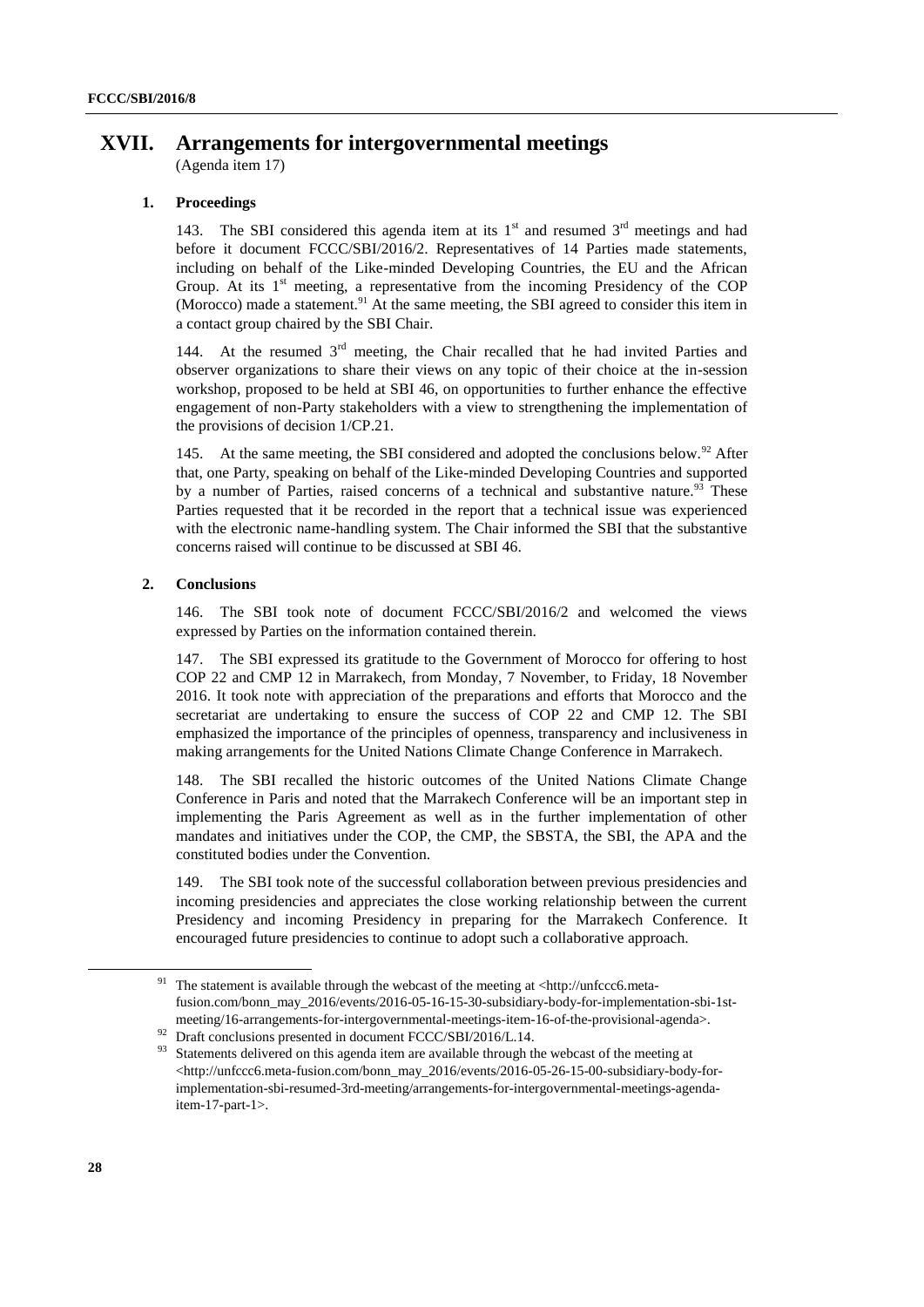150. The SBI requested the secretariat to take note of the views expressed by Parties on the possible elements of the provisional agendas for COP 22 and CMP 12.

151. The SBI invited the incoming Presidency, in consultation with the secretariat and the COP Bureau, to finalize the details of the arrangements for COP 22 and CMP 12, including arrangements for the high-level segment.

152. The SBI agreed to continue the following existing practice: in the joint meetings of the COP and the CMP during the high-level segment, arrangements should be made for the delivery of concise national statements by ministers and other heads of delegation, with a recommended time limit of three minutes, and of concise statements by representatives of intergovernmental and non-governmental organizations, with a recommended time limit of two minutes.

153. The SBI underlined the importance of the three mandated events to be convened at COP 22: the second biennial high-level ministerial dialogue on climate finance;<sup>94</sup> the highlevel event on climate action;<sup>95</sup> and the facilitative dialogue referred to in decision  $1/CP.21$ , paragraph 115.

154. The SBI noted that, in keeping with the principle of rotation among regional groups, the President of COP 23 and CMP 13 would come from the Asia-Pacific States and the President of COP 24 and CMP 14 from the Eastern European States. It invited Parties, as a matter of urgency, to come forward with offers to host COP 23 and CMP 13, and COP 24 and CMP 14.

155. The SBI recommended the following dates for the sessional periods in 2021, for consideration at COP 22:

- (a) First sessional period: Monday, 31 May, to Thursday, 10 June;
- (b) Second sessional period: Monday, 8 November, to Friday, 19 November.

156. The SBI welcomed the exchange of views by Parties on the implications for the intergovernmental process following the adoption of the Paris Agreement and other decisions at the Paris Conference, including implications for the frequency and organization of sessions of the COP, the CMP and their subsidiary bodies and, following the entry into force of the Paris Agreement, the Conference of the Parties serving as the meeting of the Parties to the Paris Agreement.

157. The SBI acknowledged that, owing to the work arising from the Paris Agreement and the decisions adopted at the Paris Conference, it is necessary to continue convening sessions of the supreme bodies annually in the pre-2020 period. It therefore agreed to further consider session frequency and organization scenarios at SBI 48 (April–May 2018). The SBI requested the secretariat to provide more detailed information on the budgetary implications of different options in order to support the further consideration of these issues.

158. The SBI recognized the need to take into account the important role of the implementation of mandates under the Paris Agreement and the implications of any change in the frequency and organization of sessions for the mandates and work resulting from the Paris Agreement.

159. The SBI took note of the update provided by the secretariat on the implementation during the period 2014–2015 of the SBI conclusions on ways to further enhance the engagement of observer organizations in the intergovernmental process. It noted the

<sup>&</sup>lt;sup>94</sup> Decisions 3/CP.19, paragraph 13, and  $5$ /CP.21, paragraph 4.

<sup>&</sup>lt;sup>95</sup> Decision 1/CP.21, paragraph 120.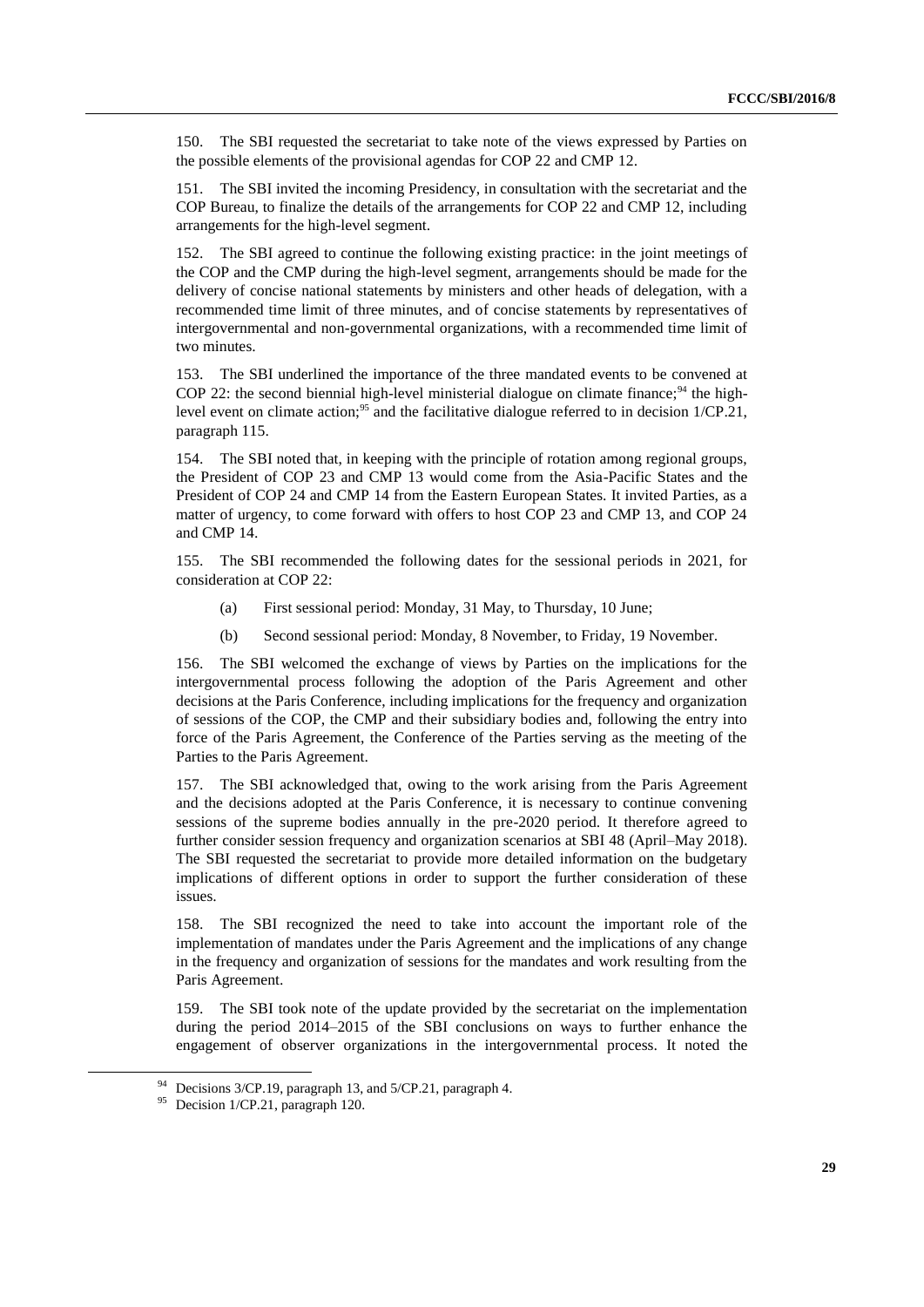summary provided by the secretariat of the evolution of stakeholder engagement in the UNFCCC process.<sup>96</sup>

160. The SBI welcomed the efforts made by the Governments of Poland, Peru and France in engaging stakeholders, including the private sector, local and subnational authorities and civil society, in the lead-up to, during and after COP 19 and CMP 9, COP 20 and CMP 10, and COP 21 and CMP 11, respectively.

161. The SBI recalled the increased recognition of, and references to, various non-Party stakeholders in the Paris Agreement and decision  $1/CP.21<sup>97</sup>$  and reaffirmed the fundamental value of effective participation by observers, both in the intergovernmental process and in undertaking practical action in response to climate change.

162. The SBI also reaffirmed the value of contributions from observer organizations to deliberations on substantive issues<sup>98</sup> and acknowledged the need to further enhance the effective engagement of observer organizations as the UNFCCC process moves forward into the implementation and operationalization of the Paris Agreement.

163. In this context, the SBI agreed to convene an in-session workshop at SBI 46 on opportunities to further enhance the effective engagement of non-Party stakeholders with a view to strengthening the implementation of the provisions of decision 1/CP.21.

164. In this regard, the SBI invited Parties, observer organizations and interested United Nations agencies to submit their views on opportunities to further enhance the effective engagement of non-Party stakeholders with a view to strengthening the implementation of the provisions of decision  $1/CP.21$ , by 28 February 2017 at the latest.<sup>99</sup> It requested the secretariat to prepare, by 30 April 2017, a summary report on the views contained in those submissions to be used as background information for the workshop referred to in paragraph 163 above. The SBI also requested the secretariat to prepare a report on that workshop for consideration at SBI 46.

165. The SBI took note of the work of the secretariat on the establishment of a platform for the exchange of experiences and sharing of best practices on mitigation and adaptation in a holistic and integrated manner, as referred to in decision 1/CP.21, paragraph 135, and requested further information on the implementation of such work by SBI 46.

166. The SBI noted that modes of observer engagement in other intergovernmental forums within the United Nations system may inform the UNFCCC process on efforts to enhance the engagement of non-Party stakeholders in climate action.

167. The SBI also noted that the number of admitted observer organizations has nearly doubled since 2008 and requested the secretariat to take the necessary administrative measures in order to facilitate more effective participation of such organizations in the intergovernmental process.

168. The SBI took note of the information provided by the secretariat on existing procedures and practices for the admission of observer organizations.

169. The SBI also took note of the estimated budgetary implications of the activities to be undertaken by the secretariat referred to in paragraphs 163 and 164 above. It requested that the actions of the secretariat called for in these conclusions be undertaken subject to the availability of financial resources.

 $^{96}$  FCCC/SBI/2016/2, paragraphs 36–45.

FCCC/SBI/2016/2, paragraph 41.

<sup>98</sup> FCCC/SBI/2011/7, paragraph 171.

Parties should submit their views via the submission portal at <http://www.unfccc.int/5900>. Observer organizations should e-mail their submissions to <secretariat@unfccc.int>.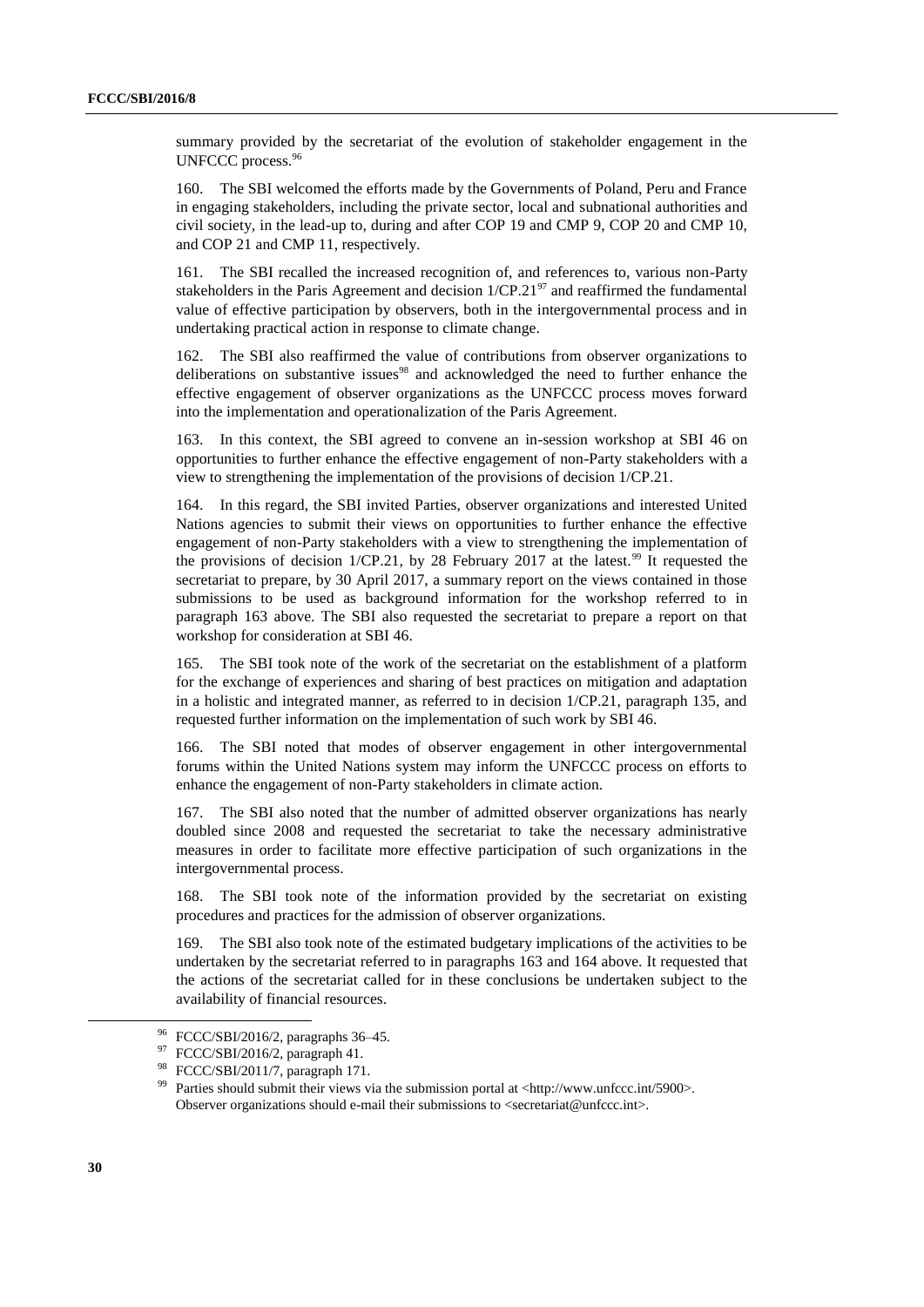# **XVIII. Administrative, financial and institutional matters**

(Agenda item 18)

### **A. Financial and budgetary matters** (Agenda sub-item 18(a))

## **1. Proceedings**

170. The SBI considered this agenda sub-item at its resumed  $1<sup>st</sup>$  and resumed  $3<sup>rd</sup>$ meetings, and had before it documents FCCC/SBI/2016/INF.3 and FCCC/SBI/2016/INF.5. The Executive Secretary made a statement, as well as the representative of one Party. At the resumed  $1<sup>st</sup>$  meeting, the Chair proposed to prepare draft conclusions on this sub-item, with the assistance of the secretariat and in consultation with interested Parties.

171. At its resumed  $3<sup>rd</sup>$  meeting, the Chair informed the SBI that, in response to requests from several Parties, the secretariat will prepare an information note on the evolving functions and operations of the secretariat in the light of decision 1/CP.21. He also informed the SBI that this note will be considered at SBI 45 under the standing agenda item on administrative, financial and institutional matters, in the expectation that the consideration of this matter will continue at SBI 46. At the same meeting, the SBI considered and adopted the conclusions below.<sup>100</sup>

### **2. Conclusions**

-

172. The SBI took note of the information relating to the status of contributions as at 29 April 2016. It expressed its appreciation to the Parties that had paid their indicative contributions to the core budget and their fees for the international transaction log on time. The SBI urged those Parties that have not yet paid their contributions for 1996–2015 to do so as soon as possible.

173. The SBI also expressed its appreciation to those Parties that had made voluntary contributions to the Trust Fund for Participation in the UNFCCC Process and the Trust Fund for Supplementary Activities. It urged Parties to contribute to the Trust Fund for Participation in the UNFCCC Process in order to ensure the widest possible participation therein in 2016, and to contribute to the Trust Fund for Supplementary Activities as well.

174. The SBI requested the Executive Secretary to prepare an information note on the revised indicative contributions for the biennium 2016–2017 pursuant to United Nations General Assembly resolution A/RES/70/245 adopting the United Nations scale of assessments for the period 2016–2018 for consideration at SBI 45 with a view to the SBI preparing a draft decision on this matter for consideration and adoption at COP 22 and a draft decision for consideration and adoption at CMP 12.

175. The SBI took note of the information relating to an overview of structures and bodies within the United Nations system that may inform Parties in making the budget process more efficient and transparent. It requested the secretariat to prepare an information document to further elaborate on document FCCC/SBI/2016/INF.5, including the range of options for improving the efficiency and transparency of the UNFCCC budget process included in paragraph 47 of that document, to enable SBI 45 to consider this matter under the agenda item on administrative, financial and institutional matters.

176. The SBI took note of the Secretary-General's decision to upgrade the position of the Executive Secretary from Assistant Secretary-General to Under-Secretary-General and to

<sup>&</sup>lt;sup>100</sup> Draft conclusions presented in document FCCC/SBI/2016/L.17.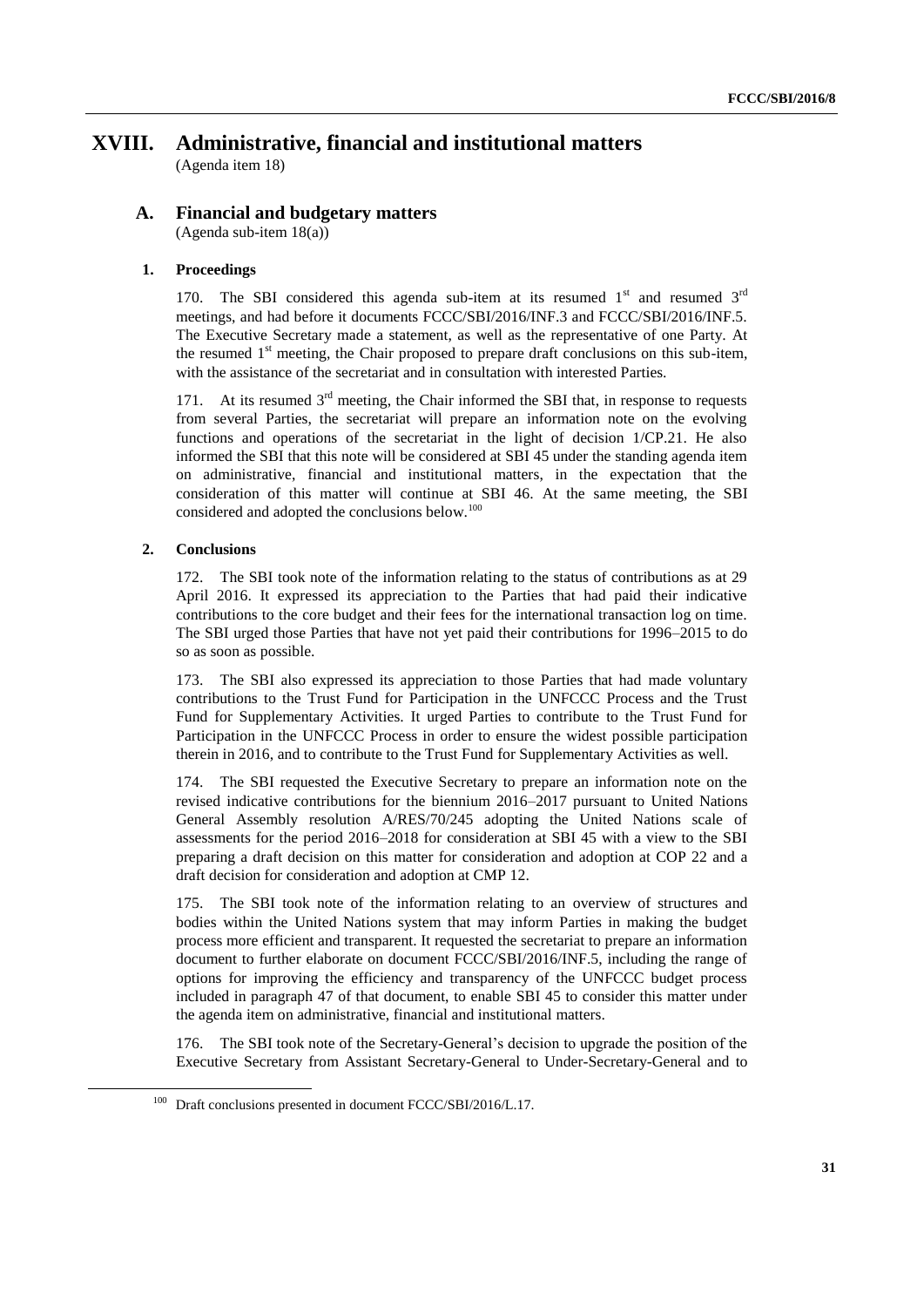upgrade one of the D-2 positions to the level of Assistant Secretary-General to serve as Deputy Executive Secretary. It recommended draft decisions on these matters for consideration and adoption at COP 22 and CMP 12 (for the texts of the draft decisions, see document FCCC/SBI/2016/8/Add.1).

#### **B. Continuing review of functions and operations of the secretariat** (Agenda sub-item 18(b))

#### **Proceedings**

177. The SBI considered this agenda sub-item at its resumed  $1<sup>st</sup>$  meeting and agreed to continue to consider it at SBI 46.

# **C. Privileges and immunities for individuals serving on constituted bodies established under the Kyoto Protocol**

(Agenda sub-item 18(c))

## **1. Proceedings**

178. The SBI considered this agenda sub-item at its resumed  $1<sup>st</sup>$  meeting and at its  $3<sup>rd</sup>$ meeting. At its resumed 1<sup>st</sup> meeting, the SBI agreed to consider this agenda sub-item in informal consultations facilitated by Mr. Peter Horne (Australia). At its  $3^{rd}$  meeting, the SBI considered and adopted the conclusions below.<sup>101</sup>

#### **2. Conclusions**

179. The SBI took note of the views of Parties on privileges and immunities for individuals serving on constituted bodies established under the Kyoto Protocol and recommended that CMP 12 conclude the consideration of this issue.

# **D. Privileges and immunities for individuals serving on constituted bodies established under the Convention**

(Agenda sub-item 18(d))

## **1. Proceedings**

180. The SBI considered this agenda sub-item at its resumed  $1<sup>st</sup>$  meeting and at its  $3<sup>rd</sup>$ meeting. At its resumed 1<sup>st</sup> meeting, the SBI agreed to consider this agenda sub-item in informal consultations facilitated by Mr. Horne. At its  $3<sup>rd</sup>$  meeting, the SBI considered and adopted the conclusion below.<sup>102</sup>

#### **2. Conclusions**

181. The SBI took note of the views of Parties on privileges and immunities for individuals serving on constituted bodies established under the Convention and recommended that COP 22 conclude the consideration of this issue.

 $101$  Draft conclusions presented in document FCCC/SBI/2016/L.3.

<sup>&</sup>lt;sup>102</sup> Draft conclusions presented in document FCCC/SBI/2016/L.4.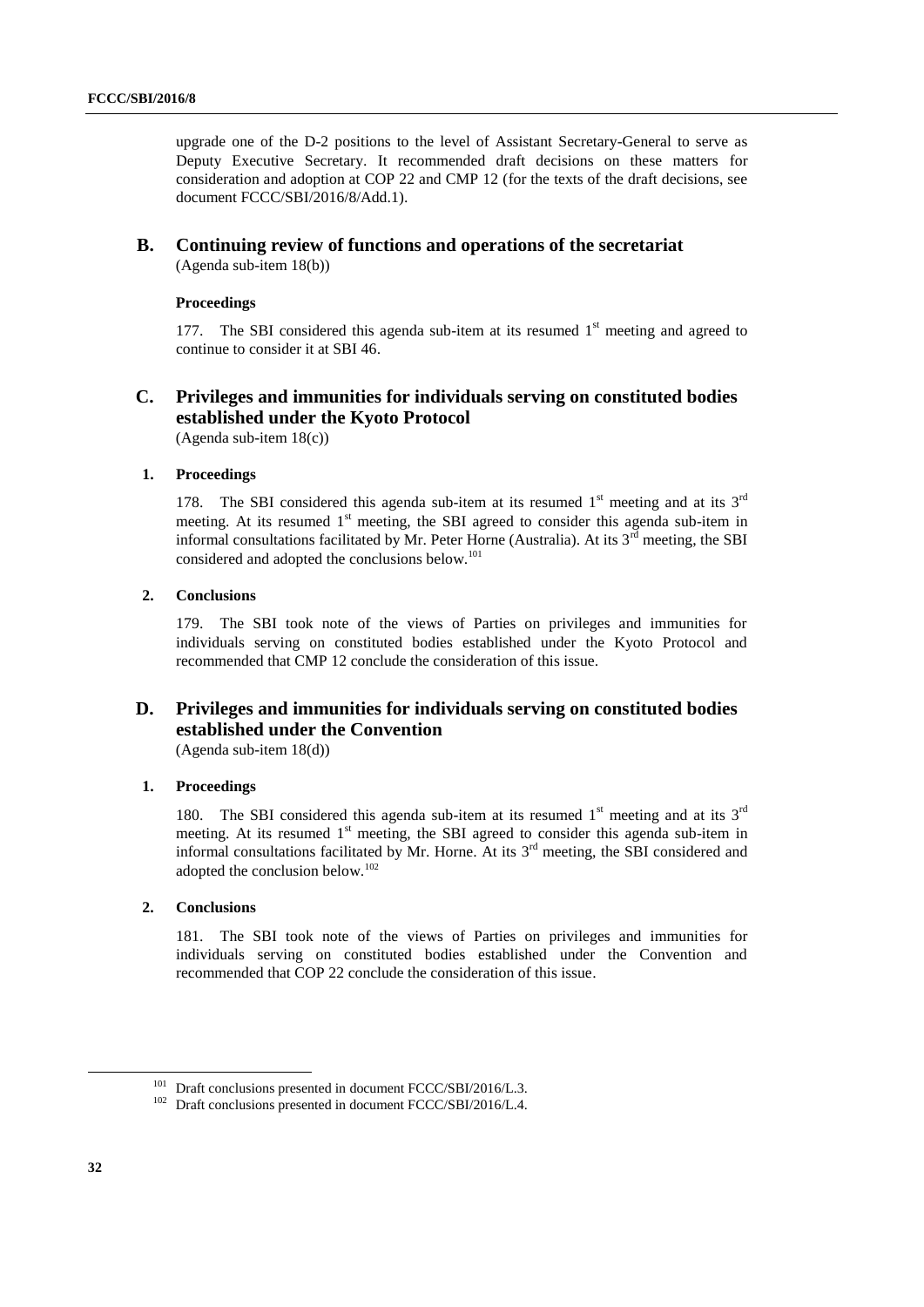# **XIX. Other matters**

(Agenda item 19)

#### **Proceedings**

182. The SBI considered this agenda item at its  $1<sup>st</sup>$  meeting. No other matters were raised by Parties.

# **XX. Closure of and report on the session**

(Agenda item 20)

#### **1. Administrative and budgetary implications**

183. At the resumed  $3<sup>rd</sup>$  meeting, a representative of the secretariat provided a preliminary evaluation of the administrative and budgetary implications of the conclusions adopted during the session in accordance with the provisions of rule 15 of the draft rules of procedure being applied.

184. He informed the SBI that there were a number of activities coming out of negotiations at the session that call for more support by the secretariat and, therefore, require additional resources over and above the approved core budget for the biennium 2016–2017. These comprise:

(a) Under agenda item 12(c), "Terms of reference for the Paris Committee on Capacity-building", funding in the amount of EUR 140,000 will be required to support and facilitate the work of the Paris Committee on Capacity-building;

Under agenda item  $14(a)$ , "Impact of the implementation of response measures: Improved forum and work programme", funding in the amount of EUR 225,000 will be required to operationalize the work programme. Activities of this nature have been included in the recent call for contributions to the Trust Fund for Supplementary Activities. For the information of Parties, the same costs are also stated under SBSTA agenda item 7(a).

185. He added that the above amounts were preliminary and based on the current available information. He noted that overall additional supplementary funds amounting to EUR 365,000 will be needed to cover additional requirements for the biennium 2016–2017 and expressed his gratitude to the continued generosity of Parties in providing additional funding for these activities in a timely and predictable manner as without supplementary contributions, the secretariat will not be in a position to provide the requested support.

186. He also noted that some of the conclusions adopted by the SBI at its current session will have budgetary implications beyond 2017. With regard to the resource requirements for 2018–2019, he informed the SBI that they will be reviewed in the context of established budgetary procedures.

#### **2. Closure of and report on the session**

187. On 26 May, the SBI convened a meeting jointly with the SBSTA and the APA to bid farewell to Ms. Christiana Figueres, the outgoing Executive Secretary of the UNFCCC. Representatives of the current and incoming Presidencies of the COP, the presiding officers of the three subsidiary bodies as well as Ms. Patricia Espinosa, Executive Secretary designate, thanked her for the services provided during her time in office.

188. Ms. Figueres recalled her first address to Parties in 2010, in which she invited all governments to rise to the challenge posed by the scale and urgency of the threat of climate change, and the subsequent six years characterized by the tireless efforts Parties made to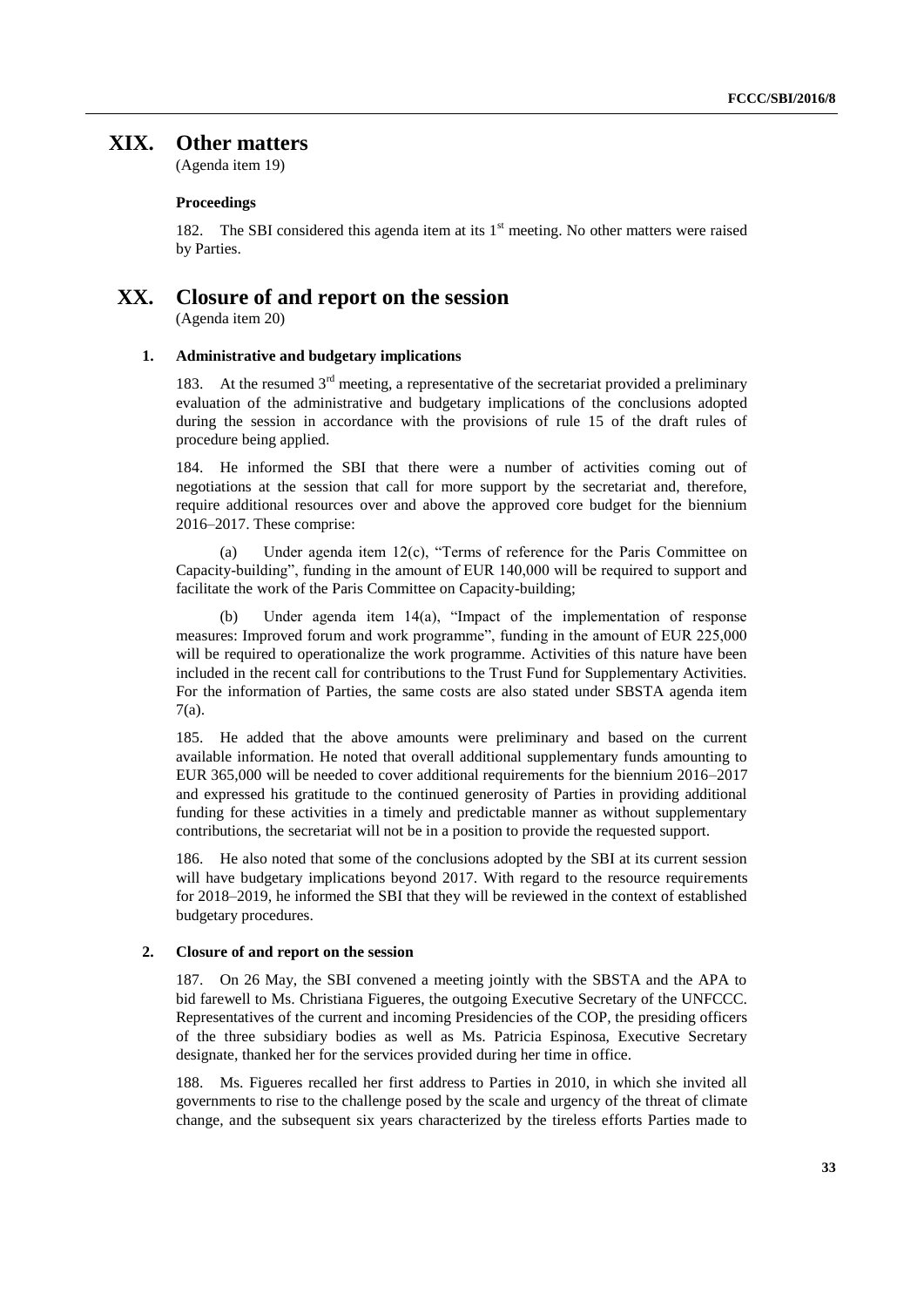respond to climate change. She thanked Parties for their hard work, national aspirations, cooperation with one another and collective ambition. She underlined the crucial role played by non-Party actors and civil society, and thanked subnational governments, corporations, financial institutions and civil society at large for their support of the climate change process. Ms. Figueres further expressed her appreciation to United Nations organizations and extended her deeply felt gratitude to the staff of the UNFCCC secretariat for their unwavering commitment, tireless dedication and collective wisdom.<sup>103</sup>

189. Fourteen Parties made statements, including on behalf of the African Group, AILAC, AOSIS, the Caribbean Community, the EIG, the EU, the G77 and China, the LDCs and the Umbrella Group.

190. At its resumed  $3<sup>rd</sup>$  meeting, the SBI considered and adopted the draft report on the session<sup>104</sup> and authorized the Rapporteur, with the assistance of the secretariat and under the guidance of the Chair, to complete the report on the session and to make it available to all Parties.

191. Closing statements were made by representatives of nine Parties, including on behalf of the G77 and China, the Umbrella Group, the EU, the EIG, the African Group, AOSIS, the LDCs and AILAC. Statements were also made by representatives of research and independent NGOs, women and gender NGOs, youth NGOs, indigenous peoples organizations and environmental NGOs. The Chair thanked Parties for their support and closed the session.

1

<sup>103</sup> See <http://newsroom.unfccc.int/unfccc-newsroom/christiana-figueres-farewell-address-todelegates/>.

<sup>&</sup>lt;sup>104</sup> FCCC/SBI/2016/L.7.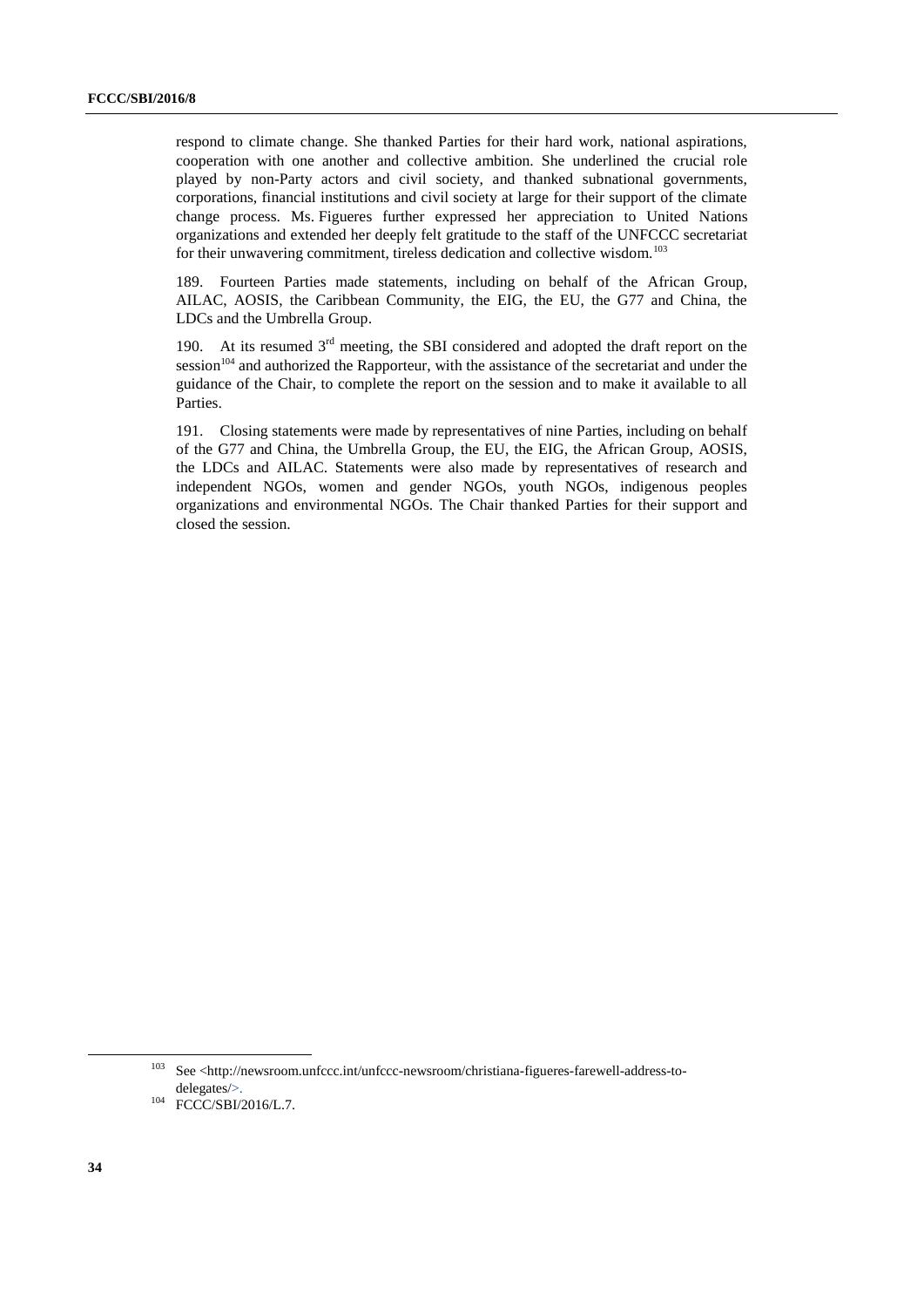# **Annex I**

## **Draft guidelines for the preparation of national communications by Parties included in Annex I to the Convention, Part II: UNFCCC reporting guidelines on national communications**

## **I. Objectives**

1. The objectives of these guidelines are:

(a) To assist Parties included in Annex I to the Convention (Annex I Parties) in meeting their commitments under Articles 4 and 12 of the Convention;

(b) To promote the provision of consistent, transparent, comparable, accurate and complete information in order to enable a thorough review and assessment of the implementation of the Convention by Parties, and to monitor the progress that Annex I Parties are making towards meeting their goals under the Convention;

To assist the Conference of the Parties (COP) in carrying out its responsibility to review the implementation of the Convention pursuant to its Article 7, paragraph 2(a), and the adequacy of the commitments under Article 4, paragraph 2(a) and (b), in accordance with Article 4, paragraph 2(d), of the Convention.

## **II. Executive summary**

2. The national communication shall include an executive summary that summarizes the information and data contained in the full document. The executive summary shall consist of no more than 15 pages.

# **III. National circumstances relevant to greenhouse gas emissions and removals**

3. Parties shall provide a description of their national circumstances, how the national circumstances affect greenhouse gas (GHG) emissions and removals, and how the national circumstances and changes therein affect GHG emissions and removals over time. Parties should provide information on how their national circumstances are relevant to factors affecting GHG emissions and removals, including disaggregated indicators, to explain the relationship between the national circumstances and emissions or removals. Parties may provide whatever information best describes their own national circumstances and historical trends. However, in order to improve the comparability of national communications, reporting information under the following headings is recommended:

(a) Government structure: for example, roles and responsibilities of different levels of government and relevant interministerial decision-making processes or bodies;

(b) Population profile: for example, total population, density and distribution;

(c) Economic profile: for example, gross domestic product (GDP), GDP per capita (expressed in domestic currency and purchasing power parity), GDP by sector and international trade patterns;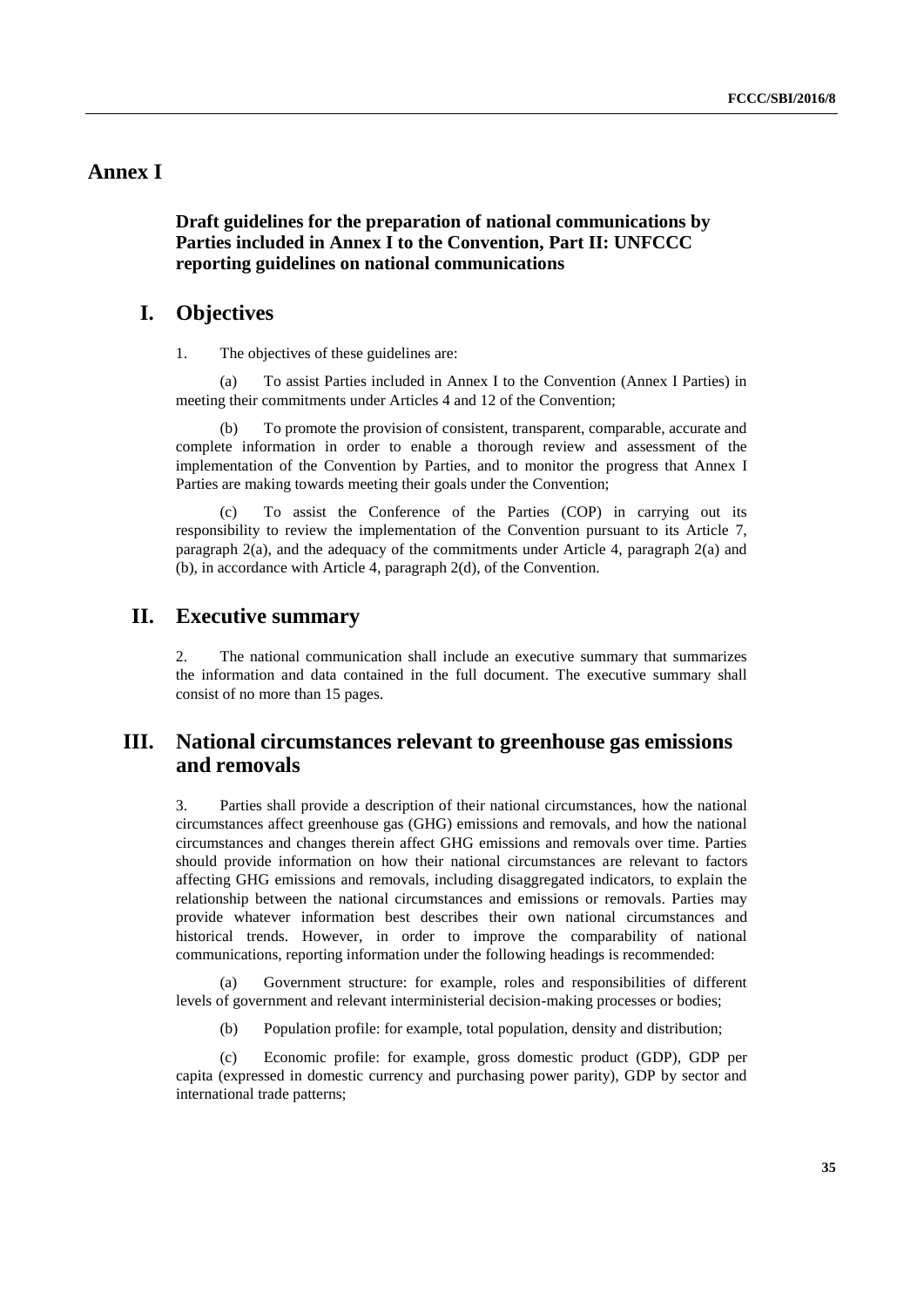(d) Geographical profile: for example, area, latitude, land use and ecosystems;

(e) Climate profile: for example, temperature distribution, annual temperature variation, precipitation distribution, climate variability and extreme events;

(f) Energy (by fuel type, where appropriate): for example, energy resource base, production, market structure, prices, taxes, subsidies and trade;

(g) Transportation: for example, modes (passenger and freight), travel distances and fleet characteristics;

- (h) Industry: for example, structure;
- (i) Waste: for example, waste sources and management practices;

(j) Building stock and urban structure: for example, profile of residential and commercial buildings;

- (k) Agriculture: for example, structure and management practices;
- (l) Forest: for example, types and management practices;
- (m) Other circumstances.

## **Flexibility in accordance with Article 4, paragraphs 6 and 10, of the Convention**

4. Parties requesting flexibility or consideration in accordance with Article 4, paragraphs 6 and 10, of the Convention shall state the type of special consideration that they are seeking and provide a full explanation of their circumstances.

# **IV. Greenhouse gas inventory information**

## **A. Summary tables**

5. Summary information from the national GHG inventory prepared in accordance with the "Guidelines for the preparation of national communications by Parties included in Annex I to the Convention, Part I: UNFCCC reporting guidelines on annual greenhouse gas inventories" (hereinafter referred to as the UNFCCC Annex I inventory reporting guidelines) (annex I to decision 24/CP.19 and any relevant decisions adopted subsequently by the COP) shall be provided for the period from 1990 (or another base year) to the latest year reported in the most recent annual inventory submission available (the most recent inventory year). The information provided in the national communication should be consistent with that provided in the most recent annual inventory submission available (for the year prior to the due date of submission of the national communication) and any differences should be fully explained.

6. For the purpose of the national communication, complete inventory information need not be provided. However, at a minimum, Parties shall report the summary of GHG emissions and removals, including the information expressed in carbon dioxide (CO2) equivalent in emission trend tables provided in the common reporting format contained in the UNFCCC Annex I inventory reporting guidelines. Parties may elect to replicate the information reported in the biennial report submitted with the national communication. The tables may be provided as an annex, as part of the national communication rather than in the main text.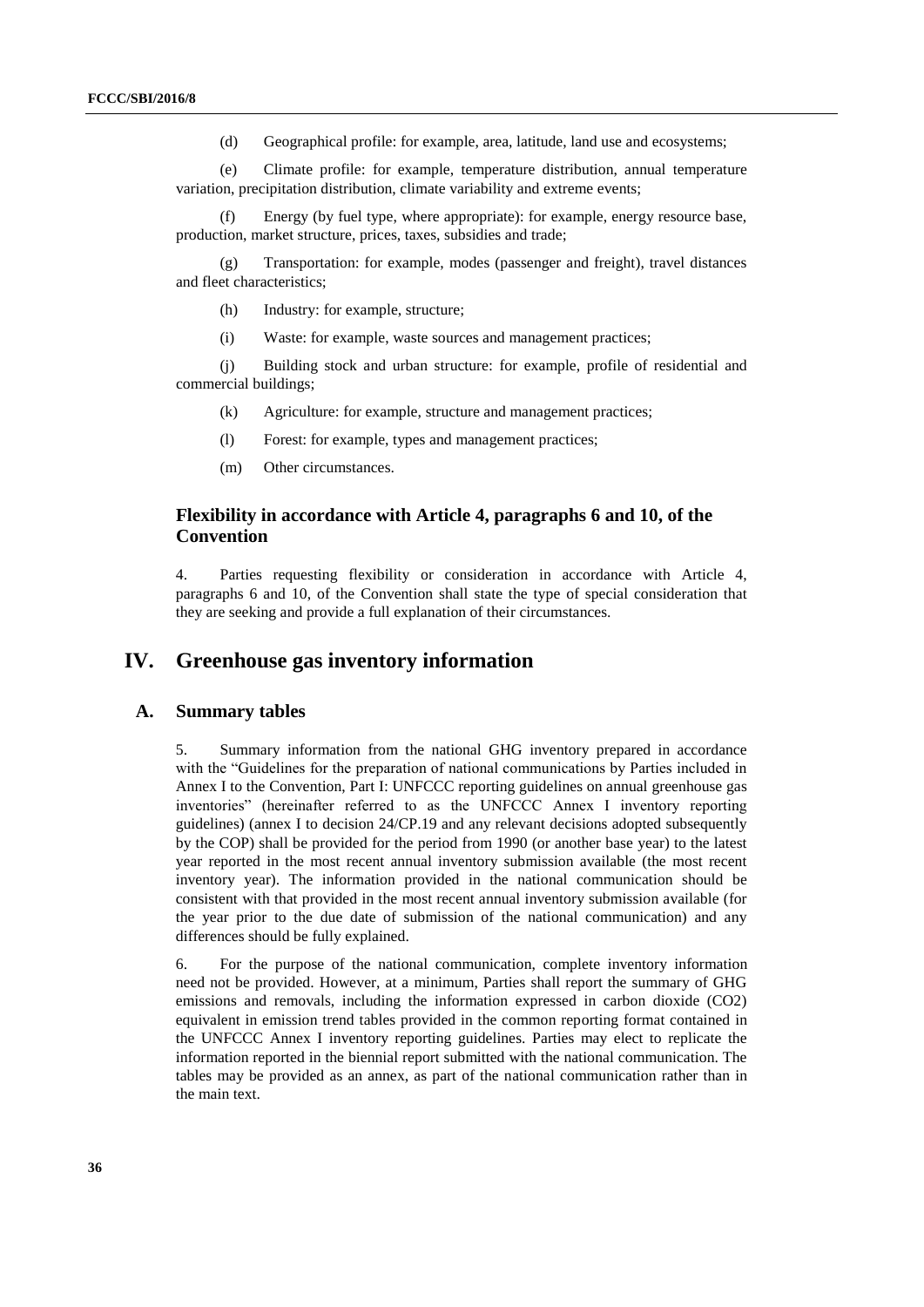## **B. Descriptive summary**

7. In the main text of the national communication, Parties should provide a descriptive summary and figures illustrating the GHG emissions reported in the summary tables referred to in paragraph 6 above. Parties should provide a description of the factors underlying emission trends.

## **C. National inventory arrangements**

8. Parties shall provide summary information on their national inventory arrangements in accordance with the reporting requirements related to national inventory arrangements contained in the UNFCCC Annex I inventory reporting guidelines and on any changes to those national inventory arrangements since their previous national communication or biennial report.

# **V. Policies and measures**

## **A. Selection of policies and measures to be reported in the national communication**

9. In accordance with Article 12, paragraph 2, of the Convention, Parties shall communicate information on policies and measures adopted to implement their commitments under Article 4, paragraph 2(a) and (b), of the Convention, which need not have the limitation or reduction of GHG emissions or the enhancement of removals as a primary objective.

10. In their reporting, Parties should give priority to policies and measures, or combinations of policies and measures, that have the most significant impact on GHG emissions and removals, and they may also indicate those that are innovative and/or effectively replicable by other Parties. Parties may report on adopted policies and measures and those in the planning stage, but should clearly distinguish them from implemented policies and measures. The national communication does not have to report every policy and measure that affects GHG emissions.

11. Policies and measures reported on should be: those implemented (those for which one or more of the following applies: (1) national legislation is in force; (2) one or more voluntary agreements have been established; (3) financial resources have been allocated; and (4) human resources have been mobilized); those adopted (those for which an official government decision has been made and there is a clear commitment to proceed with implementation); and/or those planned (options under discussion or announced and with a realistic chance of being adopted and implemented in the future) by governments at the national, state, provincial, regional and local levels, as applicable. Furthermore, policies and measures reported may also include those adopted in the context of regional or international efforts.

12. Parties should report on actions taken to implement their commitments under Article 4, paragraph  $2(e)$ (ii), of the Convention, which requires them to identify and periodically update their own policies and practices that encourage activities that lead to greater levels of anthropogenic GHG emissions than would otherwise occur. Parties should also provide the rationale for such actions in the context of their national communications.

13. Parties are encouraged to provide, to the extent possible, detailed information on the assessment of the economic and social consequences of response measures.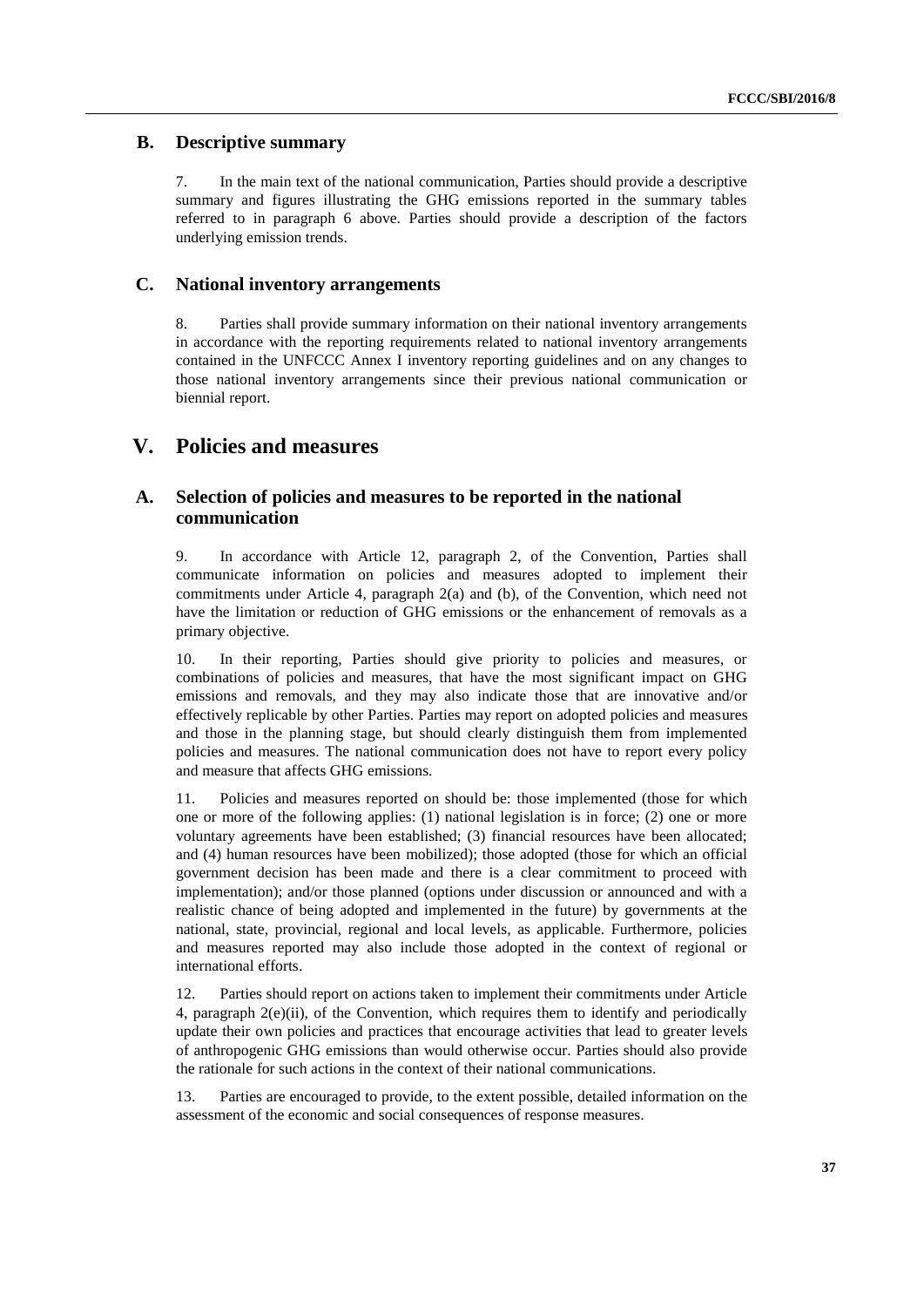## **B. Structure of the policies and measures section of the national communication**

14. Parties shall organize the reporting on policies and measures by sector, indicating which GHGs (CO2, methane (CH4), nitrous oxide (N2O), hydrofluorocarbons (HFCs), perfluorocarbons (PFCs), sulphur hexafluoride (SF6) and nitrogen trifluoride (NF3)) are affected by which policies and measures. To the extent appropriate, the following sectors should be considered: energy, transport, industry/industrial processes and product use, agriculture, forestry/land use, land-use change and forestry (LULUCF), waste management/waste, other sectors and cross-cutting. Each sector shall have its own textual description of the significant policies and measures, as set out in section D below, supplemented by table 1 below. Parties may include separate text describing cross-sectoral policies and measures. Policies and measures influencing GHG emissions from international transport should be reported under the transport sector.

15. In cases where a policy or measure has been maintained over time and is thoroughly described in a Party's previous national communication and/or biennial report, reference should be made to it and only a brief description contained in the latest national communication, focusing on any alterations to the policy or measure or effects achieved.

16. Some information, such as the effect of policies and measures, may be presented in aggregate for several complementary measures in a particular sector or affecting a particular gas.

## **C. Policymaking process**

17. The national communication should describe the overall policy context, including any national targets for GHG mitigation. Strategies for sustainable development, long-term mitigation strategies or other relevant policy objectives may also be covered.

18. The national communication should provide a description of the way in which progress with policies and measures to mitigate GHG emissions is monitored and evaluated over time. Institutional arrangements for the monitoring of GHG mitigation policy should also be reported in this context.

#### **D. Policies and measures and their effects**

19. The presentation of each policy or measure shall include information on each of the subject headings listed below. The presentation of each policy or measure should be concise and include the details suggested after each subject heading as follows:

(a) *Name of policy or measure*;

(b) *Sector(s) affected*. To the extent possible, the following sectors should be used: energy, transport, industry/industrial processes and product use, agriculture, forestry/LULUCF, waste management/waste, other sectors and cross-cutting, as appropriate;

(c) *The GHG(s) affected*;

(d) *Objective and/or activity affected*. The description of the objectives should focus on the key purposes and benefits of the policy or measure, including a description of activities and/or source and sink categories affected. Objectives should be described in quantitative terms, to the extent possible;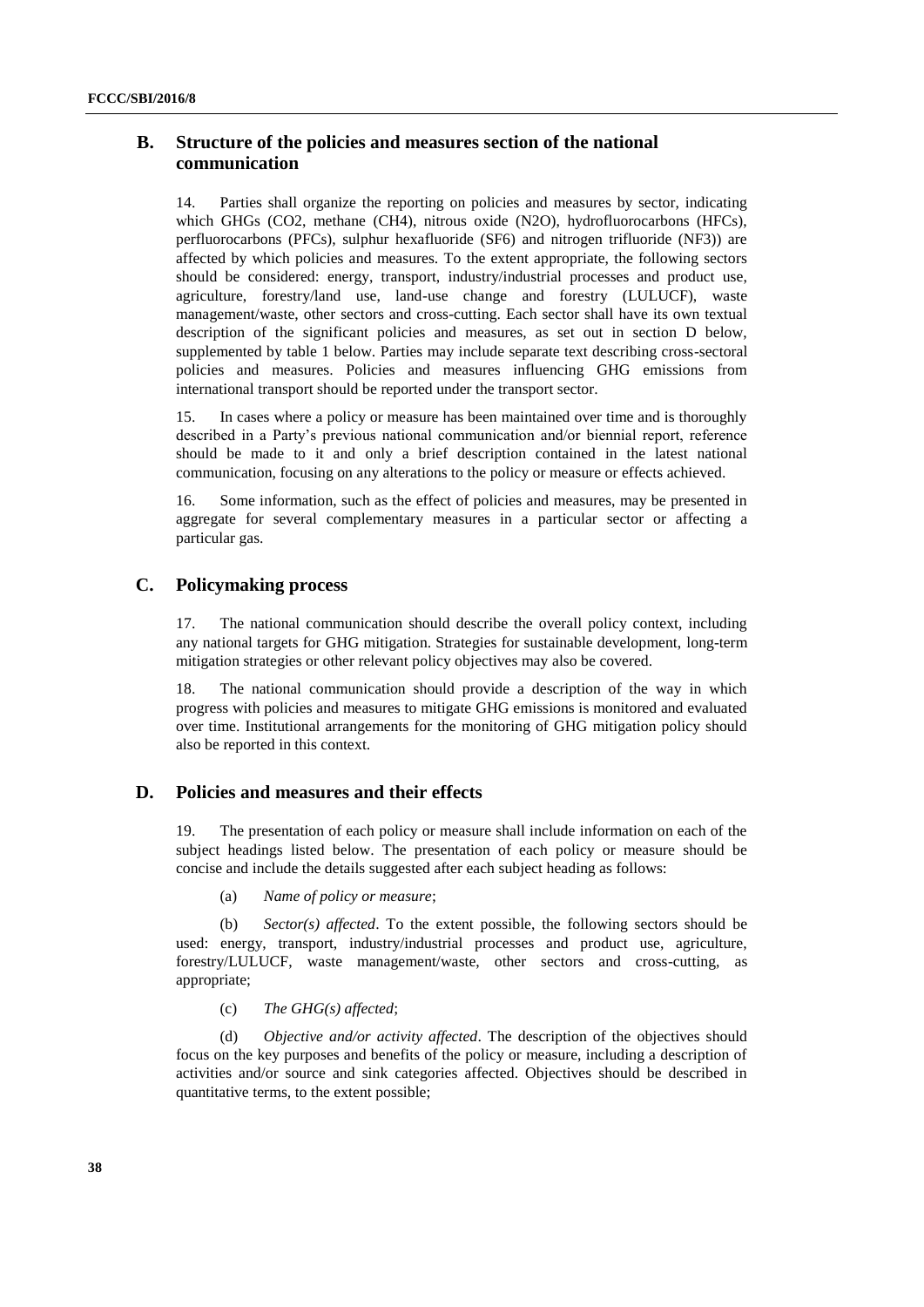(e) *Type of instrument*. To the extent possible, the following terms should be used: economic, fiscal, voluntary agreement, regulatory, information, education, research or other;

(f) *Status of implementation*. It should be noted whether the policy or measure is no longer in place, in the planning stage, has been adopted or is under implementation. For adopted and implemented measures, additional information may include the funds already provided, future budget allocated and the time frame for implementation;

(g) *Brief description of the policy or measure*;

(h) *Start year of implementation*;

(i) *Implementing entity or entities*. This should describe the role of national, state, provincial, regional and local governments and the involvement of any other entities;

(j) *Estimate of mitigation impact* (for a particular year, not cumulative, in kt CO2 eq).

20. In the description of each policy or measure or set of complementary measures reported, Parties shall include, as appropriate, a quantitative estimate of the impact of individual policies or measures or collections of policies and measures (if such estimation is not possible, Parties shall explain why), including estimated changes in activity levels and/or emissions and removals due to adopted and implemented policies and measures reported and a brief description of estimation methods. Estimates should be presented for a particular year, ending in either a zero or a five, following the most recent inventory year.

21. Parties may also provide information under the following headings for each policy or measure reported:

(a) *Information on costs of policy or measure*. Such information should be accompanied by a brief definition of the term 'cost' in this context;

(b) *Information on non-GHG mitigation benefits*. Such benefits may include, for example, reduced emissions of other pollutants, or health benefits;

(c) *Information on how it interacts with other policies and measures at the national level*. This may include a description of how policies complement each other in order to enhance overall GHG mitigation.

22. In the light of the information provided in paragraph 34 below, Parties shall provide information on how they believe their policies and measures are modifying longer-term trends in anthropogenic GHG emissions and removals consistent with the objective of the Convention.

#### **E. Policies and measures no longer in place**

23. When policies and measures listed in previous national communications are no longer in place, Parties may explain why this is so.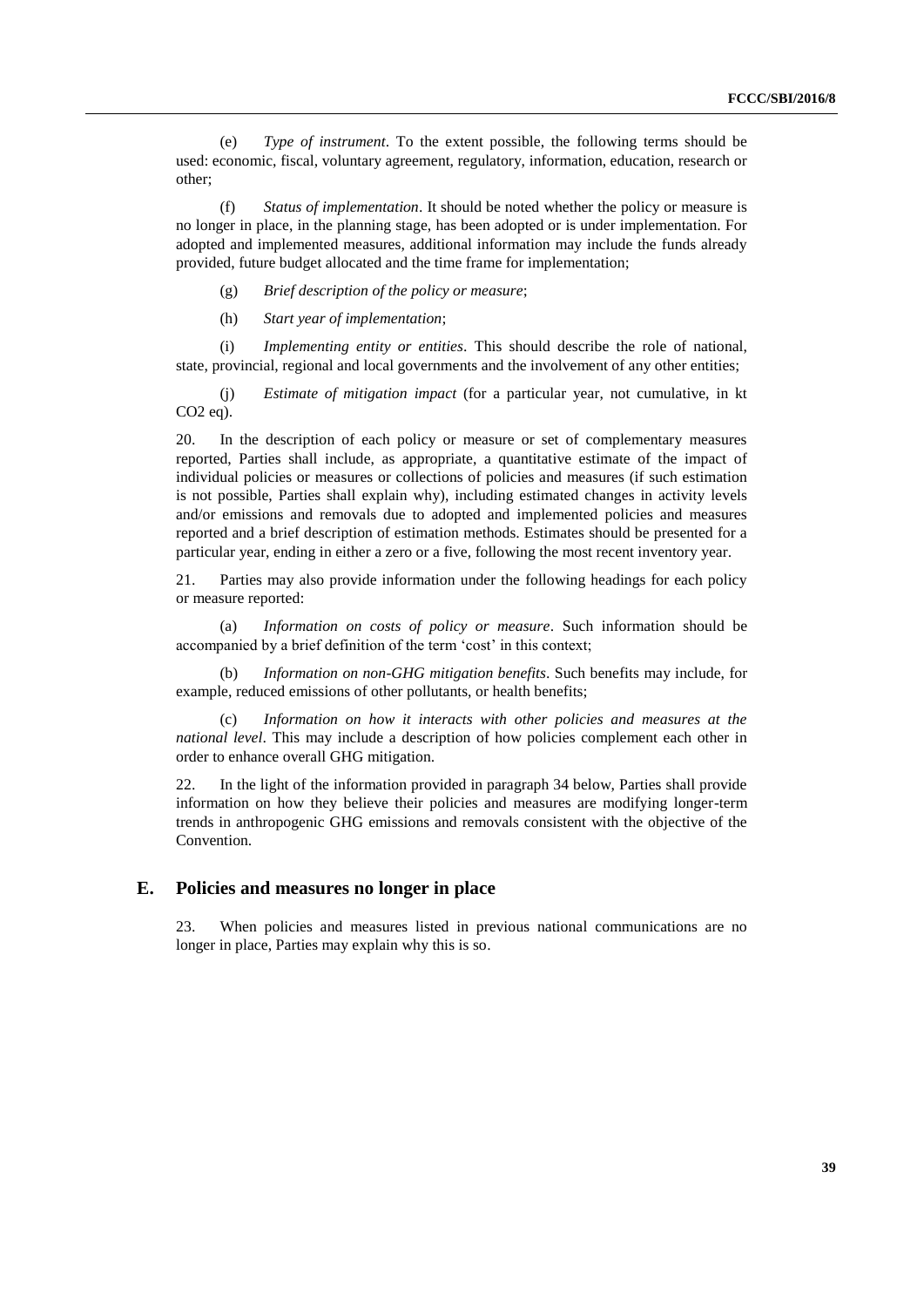#### **40** Table 1 **Summary of policies and measures by sector**

| 20XX'<br>2020 | Name of policy<br>or measure" | Sector(s)<br>affected <sup>b</sup> | GHG(s)<br>affected | <i><b>Objective</b></i><br>and/or<br>activity<br>affected | Type of<br><i>instrument</i> | <i>Status of</i><br><i>implementation</i> " | <b>Brief</b><br>description <sup>e</sup> | Start year of<br>implementation | Implementing<br>entity or<br>entities | Estimate of mitigation<br><i>impact</i> (not cumulative, in<br>kt $CO2$ eg) |
|---------------|-------------------------------|------------------------------------|--------------------|-----------------------------------------------------------|------------------------------|---------------------------------------------|------------------------------------------|---------------------------------|---------------------------------------|-----------------------------------------------------------------------------|
|               |                               |                                    |                    |                                                           |                              |                                             |                                          |                                 |                                       |                                                                             |

*Note*: The two final columns specify the year identified by the Party for estimating impacts (based on the status of the measure and whether an ex post or ex ante estimation is available).

*Abbreviation*: GHG = greenhouse gas.

<sup>*a*</sup> Parties should use an asterisk  $(*)$  to indicate that the policy or measure is included in the 'with measures' projection.

<sup>*b*</sup> To the extent possible, the following sectors should be used: energy, transport, industry/industrial processes and product use, agriculture, forestry/land use, landuse change and forestry, waste management/waste, other sectors and cross-cutting, as appropriate.

<sup>c</sup> To the extent possible, the following types of instrument should be referred to: economic, fiscal, voluntary agreement, regulatory, information, education, research and other.

<sup>*d*</sup> To the extent possible, the following descriptive terms should be used to report on the status of implementation: implemented, adopted and planned.

<sup>e</sup> Additional information may be provided on the cost of the policy or measure and the relevant timescale.

 $f$  Optional year or years deemed relevant by the Party.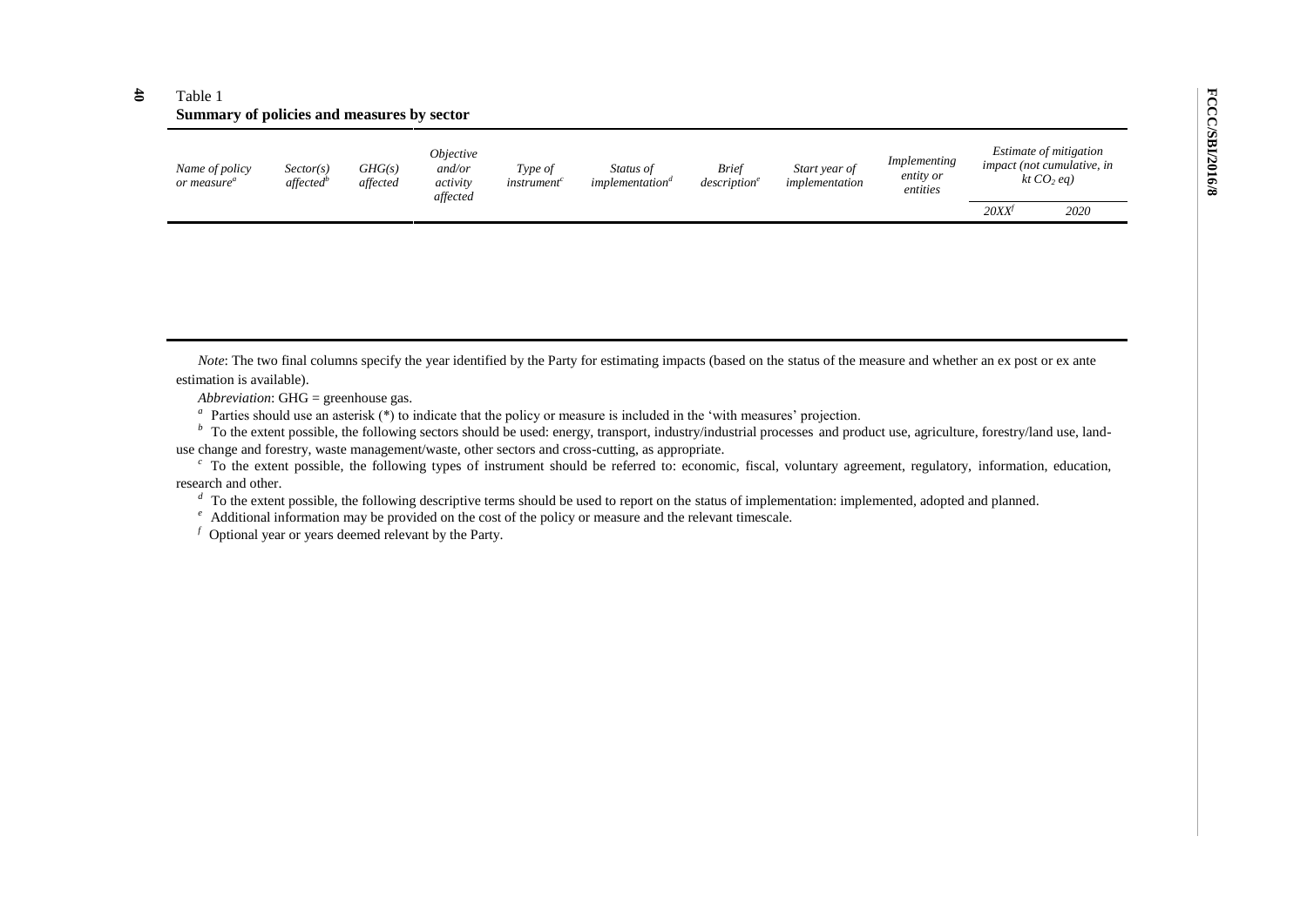# **VI. Projections and total effect of policies and measures**

### **A. Purpose**

24. The primary objective of the projections section of the national communication is to give an indication of future trends in GHG emissions and removals, given current national circumstances and implemented and adopted policies and measures, and to give an indication of the path of emissions and removals without such policies and measures.

### **B. Projections**

25. At a minimum, Parties shall report a 'with measures' projection, in accordance with paragraph 26 below, and may report 'without measures' and 'with additional measures' projections.

26. A 'with measures' projection shall encompass currently implemented and adopted policies and measures. If provided, a 'with additional measures' projection also encompasses planned policies and measures. If provided, a 'without measures' projection excludes all policies and measures implemented, adopted or planned after the year chosen as the starting point for that projection. In their reporting, Parties may refer to their 'without measures' projection as a 'baseline' or 'reference' projection, for example, if preferred, but should explain the nature of that projection.

27. Parties may report a sensitivity analysis for any of the projections, but should aim to limit the number of scenarios presented. Parties may provide the results of a sensitivity analysis for the reported GHG emissions together with a brief explanation of the methodologies and parameters used.

#### **C. Presentation of projections relative to actual data**

28. Emission projections shall be presented relative to actual inventory data for the preceding years.

29. For the 'with measures' and 'with additional measures' projections, the starting point should generally be the most recent inventory year. Parties may provide a 'without measures' projection starting from an earlier year.

30. Parties should present their projections relative to unadjusted inventory data for the preceding years presented in the most recent annual inventory submission available. In addition, Parties may present their projections relative to adjusted inventory data. In that case, Parties shall explain the nature of the adjustments.

## **D. Coverage and presentation**

31. Projections shall be presented on a sectoral basis. To the extent possible, the sectoral categories used should be the same as in the GHG inventories.

32. Projections shall be presented on a gas-by-gas basis for the following GHGs: CO2, CH4, N2O, PFCs, HFCs, SF6 and NF3 (treating PFCs and HFCs collectively in each case). Parties may also provide projections of indirect emissions of carbon monoxide, nitrogen oxide and non-methane volatile organic compounds, as well as sulphur oxide. In addition,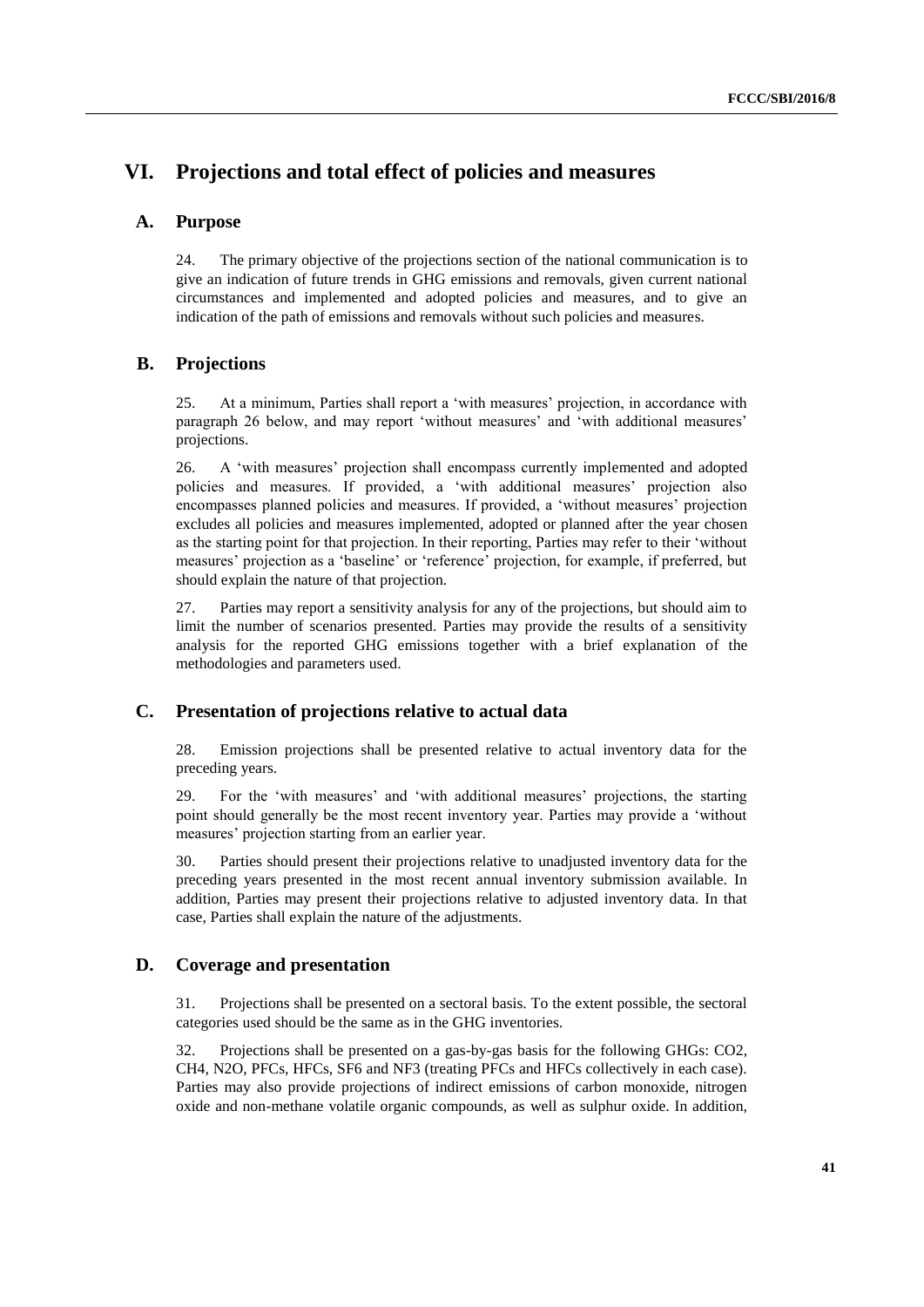projections shall be provided in an aggregated format for each sector as well as for a national total, using global warming potential values agreed upon by the COP.

33. To ensure consistency with inventory reporting, emission projections related to fuel sold to ships and aircraft engaged in international transport shall, to the extent possible, be reported separately and not included in the national total.

34. In view of the objective of the Convention and the intent to modify longer-term trends in emissions and removals, Parties should include information on historical emissions and removals on a quantitative basis for the period from 1990 (or another base year, as appropriate) to the most recent inventory year. The information should be presented for 1990 (and another base year, as appropriate), 1995, 2000, 2005, 2010 and subsequent years that end in either a zero or a five up to the most recent inventory year. Parties should include projections on a quantitative basis, starting from the most recent inventory year and for subsequent years that end in either a zero or a five, extending at least 15 years from the most recent inventory year (e.g. 2020, 2025, 2030 and 2035). Projections and information on historical emissions and removals should be presented in tabular format. The tabular format used shall be as in tables 2, 3 and 4 below. For Parties using a base year other than 1990 for their GHG inventories, in accordance with Article 4, paragraph 6, of the Convention, inventory data for that year shall be given.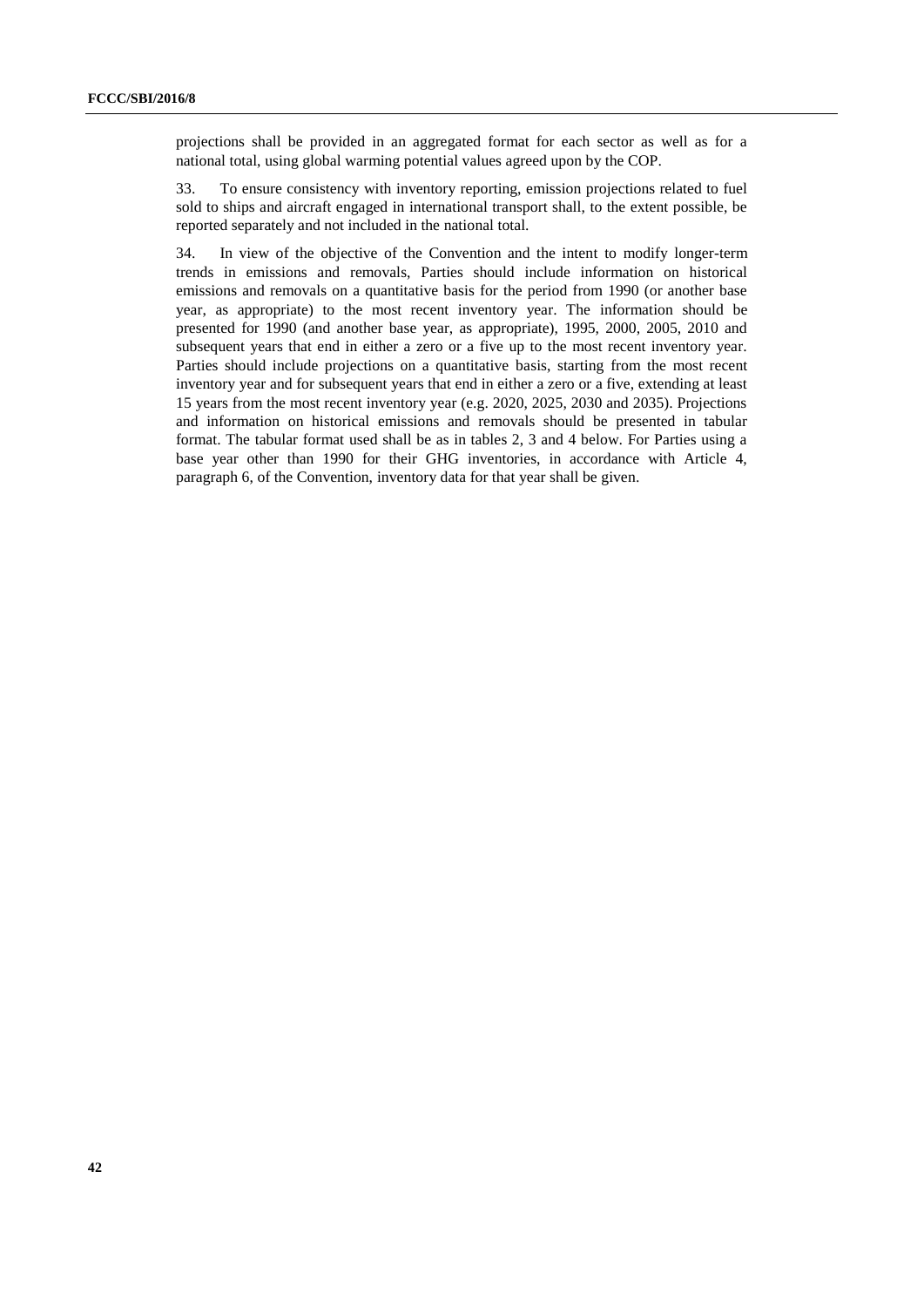|                                                    | GHG emissions and removals $^{b, c}$<br>(kt CO <sub>2</sub> eq) |  |      |          |          |          |          |          |          | GHG emission projections<br>$\real^{c,\,d}$<br>(kt CO <sub>2</sub> eq) |          |          |  |
|----------------------------------------------------|-----------------------------------------------------------------|--|------|----------|----------|----------|----------|----------|----------|------------------------------------------------------------------------|----------|----------|--|
|                                                    | Base year 1990                                                  |  | 1995 | $2000\,$ | $2005\,$ | $2010\,$ | $\ldots$ | $20XX^e$ | $20YY^f$ | $\ldots$                                                               | $\ldots$ | $\ldots$ |  |
| $Sector^{g, h}$                                    |                                                                 |  |      |          |          |          |          |          |          |                                                                        |          |          |  |
| Energy                                             |                                                                 |  |      |          |          |          |          |          |          |                                                                        |          |          |  |
| Transport                                          |                                                                 |  |      |          |          |          |          |          |          |                                                                        |          |          |  |
| Industry/industrial processes and<br>product use   |                                                                 |  |      |          |          |          |          |          |          |                                                                        |          |          |  |
| Agriculture                                        |                                                                 |  |      |          |          |          |          |          |          |                                                                        |          |          |  |
| Forestry/LULUCF                                    |                                                                 |  |      |          |          |          |          |          |          |                                                                        |          |          |  |
| Waste management/waste                             |                                                                 |  |      |          |          |          |          |          |          |                                                                        |          |          |  |
| Other (specify)                                    |                                                                 |  |      |          |          |          |          |          |          |                                                                        |          |          |  |
| Gas                                                |                                                                 |  |      |          |          |          |          |          |          |                                                                        |          |          |  |
| $CO2$ emissions including net $CO2$<br>from LULUCF |                                                                 |  |      |          |          |          |          |          |          |                                                                        |          |          |  |
| $CO2$ emissions excluding net $CO2$<br>from LULUCF |                                                                 |  |      |          |          |          |          |          |          |                                                                        |          |          |  |
| $CH_4$ emissions including $CH_4$<br>from LULUCF   |                                                                 |  |      |          |          |          |          |          |          |                                                                        |          |          |  |
| $CH_4$ emissions excluding $CH_4$<br>from LULUCF   |                                                                 |  |      |          |          |          |          |          |          |                                                                        |          |          |  |
| $N_2O$ emissions including $N_2O$<br>from LULUCF   |                                                                 |  |      |          |          |          |          |          |          |                                                                        |          |          |  |
| $N_2O$ emissions excluding $N_2O$<br>from LULUCF   |                                                                 |  |      |          |          |          |          |          |          |                                                                        |          |          |  |
| ${\rm HFCs}$                                       |                                                                 |  |      |          |          |          |          |          |          |                                                                        |          |          |  |
| PFCs                                               |                                                                 |  |      |          |          |          |          |          |          |                                                                        |          |          |  |
| SF <sub>6</sub>                                    |                                                                 |  |      |          |          |          |          |          |          |                                                                        |          |          |  |
| Other (specify, e.g. NF <sub>3</sub> )             |                                                                 |  |      |          |          |          |          |          |          |                                                                        |          |          |  |

#### Table 2 **Information on updated greenhouse gas projections under a 'with measures' scenario***<sup>a</sup>*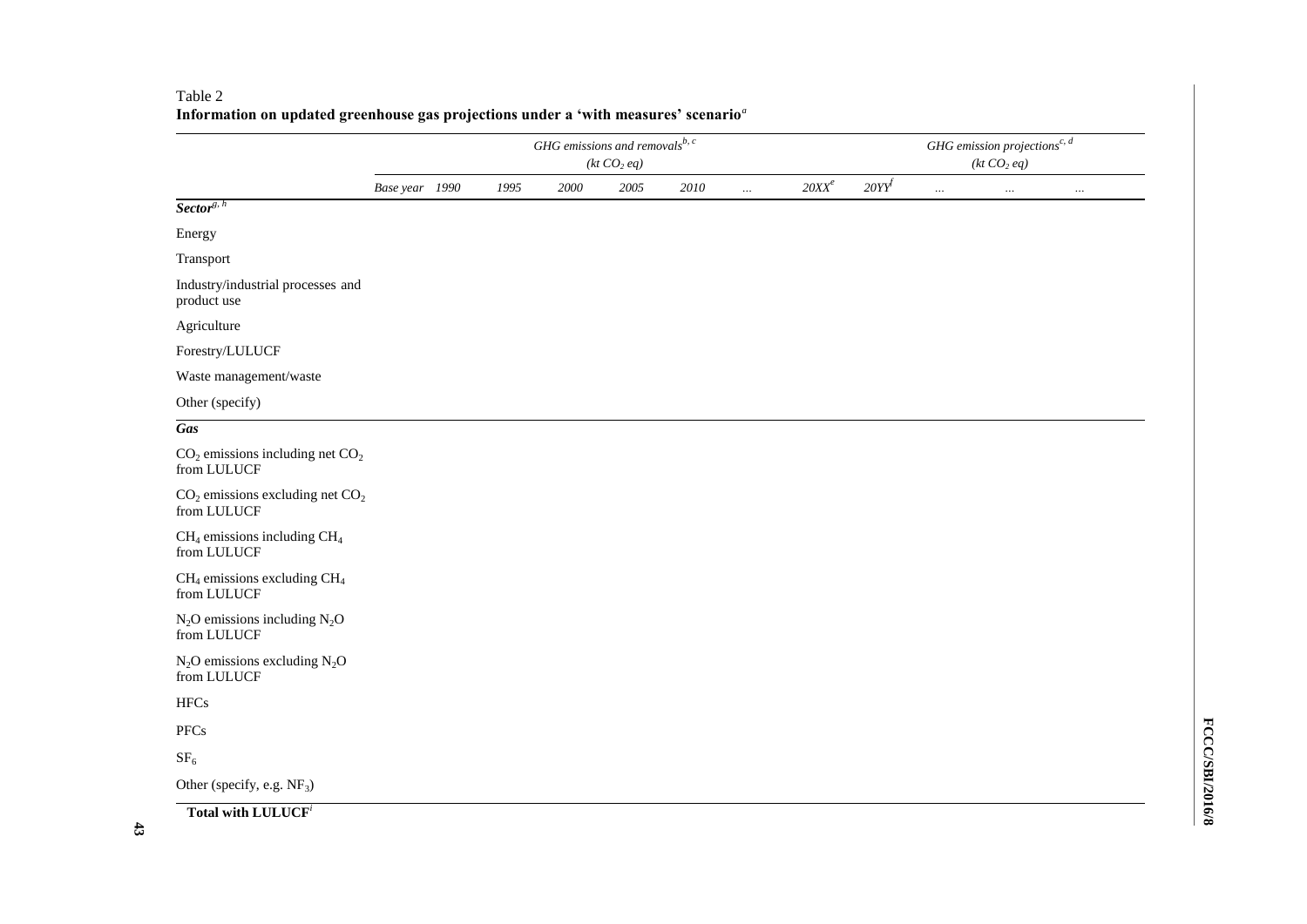| $\sharp$ |                             |           | GHG emissions and removals <sup><math>v, c</math></sup> |      |                         |      |      |          |          |      |          | GHG emission projections <sup>c, d</sup><br>(kt CO <sub>2</sub> eq) |          |  |  |  |
|----------|-----------------------------|-----------|---------------------------------------------------------|------|-------------------------|------|------|----------|----------|------|----------|---------------------------------------------------------------------|----------|--|--|--|
|          |                             |           |                                                         |      | (kt CO <sub>2</sub> eq) |      |      |          |          |      |          |                                                                     |          |  |  |  |
|          |                             | Base year | 1990                                                    | 1995 | 2000                    | 2005 | 2010 | $\cdots$ | $20XX^e$ | 20YY | $\cdots$ | $\cdots$                                                            | $\cdots$ |  |  |  |
|          | <b>Total without LULUCF</b> |           |                                                         |      |                         |      |      |          |          |      |          |                                                                     |          |  |  |  |

*Abbreviations*: GHG = greenhouse gas, LULUCF = land use, land-use change and forestry.

<sup>*a*</sup> In accordance with paragraph 25 of these guidelines, at a minimum Parties shall report a 'with measures' projection and they may also report 'without measures' and 'with additional measures' projections. If a Party chooses to report a 'without measures' and/or 'with additional measures' projection, it is to use table 3 and/or 4 below, respectively. If a Party does not choose to report a 'without measures' or 'with additional measures' projection, then it should not include table 3 or 4 in its national communication.

*<sup>b</sup>*Emissions and removals reported in these columns should be as reported in the most recent annual inventory submission available and consistent with the emissions and removals reported in the table on GHG emissions and trends provided in accordance with section IV of these guidelines. Where the sectoral breakdown differs from that reported in the GHG inventory, Parties should explain in their national communication how the inventory sectors relate to the sectors reported in this table.

 $c$  Parties may include indirect CO<sub>2</sub> emissions in historical GHG emissions and in GHG emission projections and shall indicate this in a custom footnote below.

Parties should include projections on a quantitative basis starting from the most recent inventory year and for subsequent years that end in either a zero or a five, extending at least 15 years from the most recent inventory year.

*e* The most recent inventory year.

 $f_A$  year that ends in either a zero or a five following the most recent inventory year, extending at least 15 years from the most recent inventory year.

<sup>g</sup>In accordance with paragraph 31 of these guidelines, projections shall be presented on a sectoral basis, to the extent possible, using the same sectoral categories as used in the GHG inventories. This table should follow, to the extent possible, the same sectoral categories as those listed in paragraph 14 of these guidelines; namely, to the extent appropriate, the following sectors should be considered: energy, transport, industry/industrial processes and product use, agriculture, forestry/LULUCF, waste management/waste, other sectors and cross-cutting.

*h* To the extent possible, the following sectors should be used: energy, transport, industry/industrial processes and product use, agriculture, forestry/LULUCF, waste management/waste and other sectors (i.e. cross-cutting), as appropriate.

Parties may choose to report total emissions with or without LULUCF, as appropriate.

#### *Custom footnote*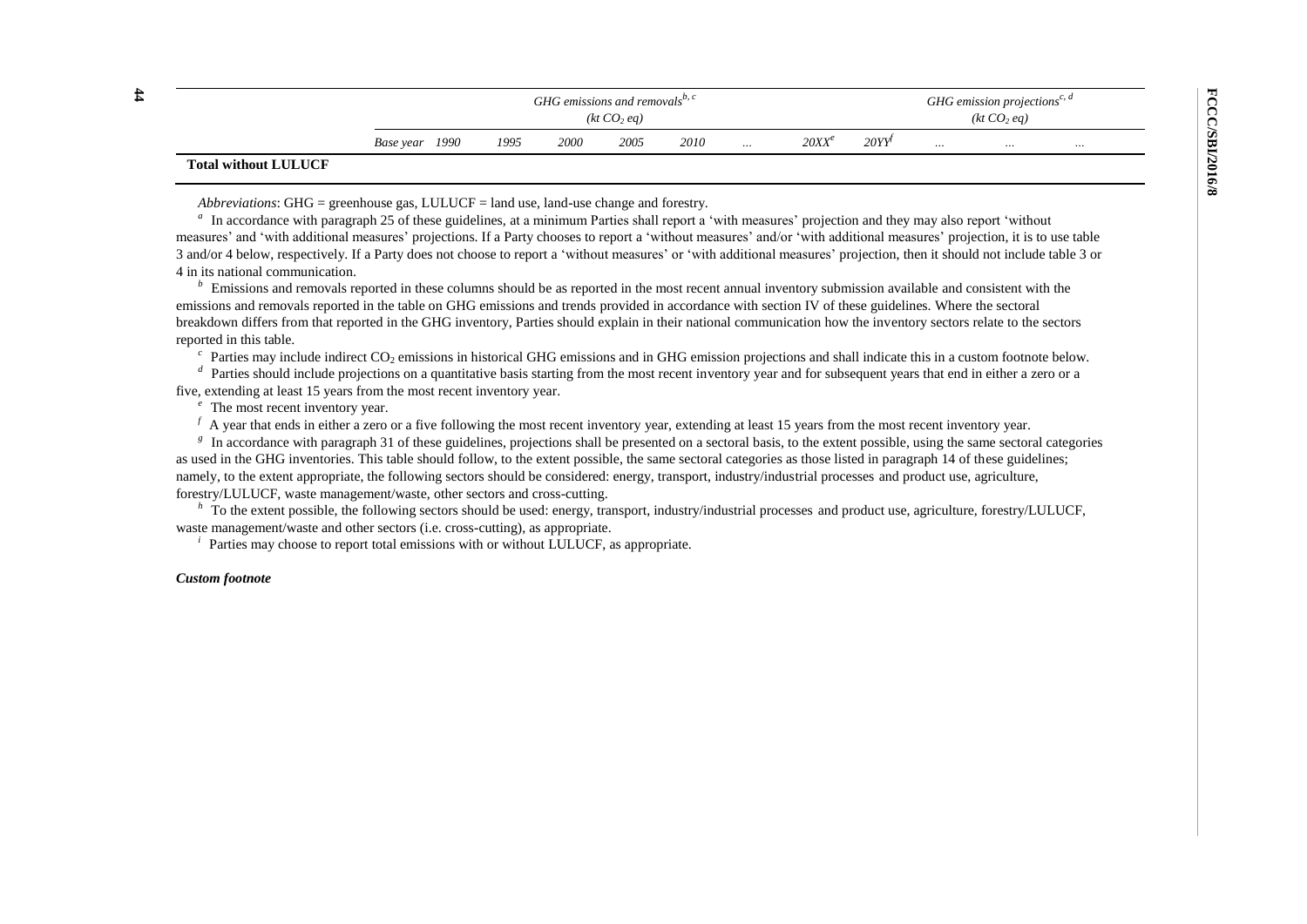|                                                           |           |      |      |      |      | GHG emissions and removals $^{b, c}$ |          |          |      |          |          | GHG emissions and removals <sup>c, <math>d</math></sup> |
|-----------------------------------------------------------|-----------|------|------|------|------|--------------------------------------|----------|----------|------|----------|----------|---------------------------------------------------------|
|                                                           |           |      |      |      |      | (kt CO <sub>2</sub> eq)              |          |          |      |          |          | (kt CO <sub>2</sub> eq)                                 |
|                                                           | Base year | 1990 | 1995 | 2000 | 2005 | 2010                                 | $\cdots$ | $20XX^e$ | 20YY | $20ZZ^g$ | $\ldots$ | $\ldots$                                                |
| $Sector^{h, i}$                                           |           |      |      |      |      |                                      |          |          |      |          |          |                                                         |
| Energy                                                    |           |      |      |      |      |                                      |          |          |      |          |          |                                                         |
| Transport                                                 |           |      |      |      |      |                                      |          |          |      |          |          |                                                         |
| Industry/industrial processes and<br>product use          |           |      |      |      |      |                                      |          |          |      |          |          |                                                         |
| Agriculture                                               |           |      |      |      |      |                                      |          |          |      |          |          |                                                         |
| Forestry/LULUCF                                           |           |      |      |      |      |                                      |          |          |      |          |          |                                                         |
| Waste management/waste                                    |           |      |      |      |      |                                      |          |          |      |          |          |                                                         |
| Other (specify)                                           |           |      |      |      |      |                                      |          |          |      |          |          |                                                         |
| Gas<br>$CO2$ emissions including net $CO2$<br>from LULUCF |           |      |      |      |      |                                      |          |          |      |          |          |                                                         |
| $CO2$ emissions excluding net $CO2$<br>from LULUCF        |           |      |      |      |      |                                      |          |          |      |          |          |                                                         |
| $CH4$ emissions including $CH4$ from<br><b>LULUCF</b>     |           |      |      |      |      |                                      |          |          |      |          |          |                                                         |
| $CH4$ emissions excluding $CH4$<br>from LULUCF            |           |      |      |      |      |                                      |          |          |      |          |          |                                                         |
| $N_2O$ emissions including $N_2O$<br>from LULUCF          |           |      |      |      |      |                                      |          |          |      |          |          |                                                         |
| $N_2O$ emissions excluding $N_2O$<br>from LULUCF          |           |      |      |      |      |                                      |          |          |      |          |          |                                                         |
| <b>HFCs</b>                                               |           |      |      |      |      |                                      |          |          |      |          |          |                                                         |
| <b>PFCs</b>                                               |           |      |      |      |      |                                      |          |          |      |          |          |                                                         |
| SF <sub>6</sub>                                           |           |      |      |      |      |                                      |          |          |      |          |          |                                                         |
| Other (specify, e.g. NF <sub>3</sub> )                    |           |      |      |      |      |                                      |          |          |      |          |          |                                                         |

## Table 3 **Information on updated greenhouse gas projections under a 'without measures' scenario***<sup>a</sup>*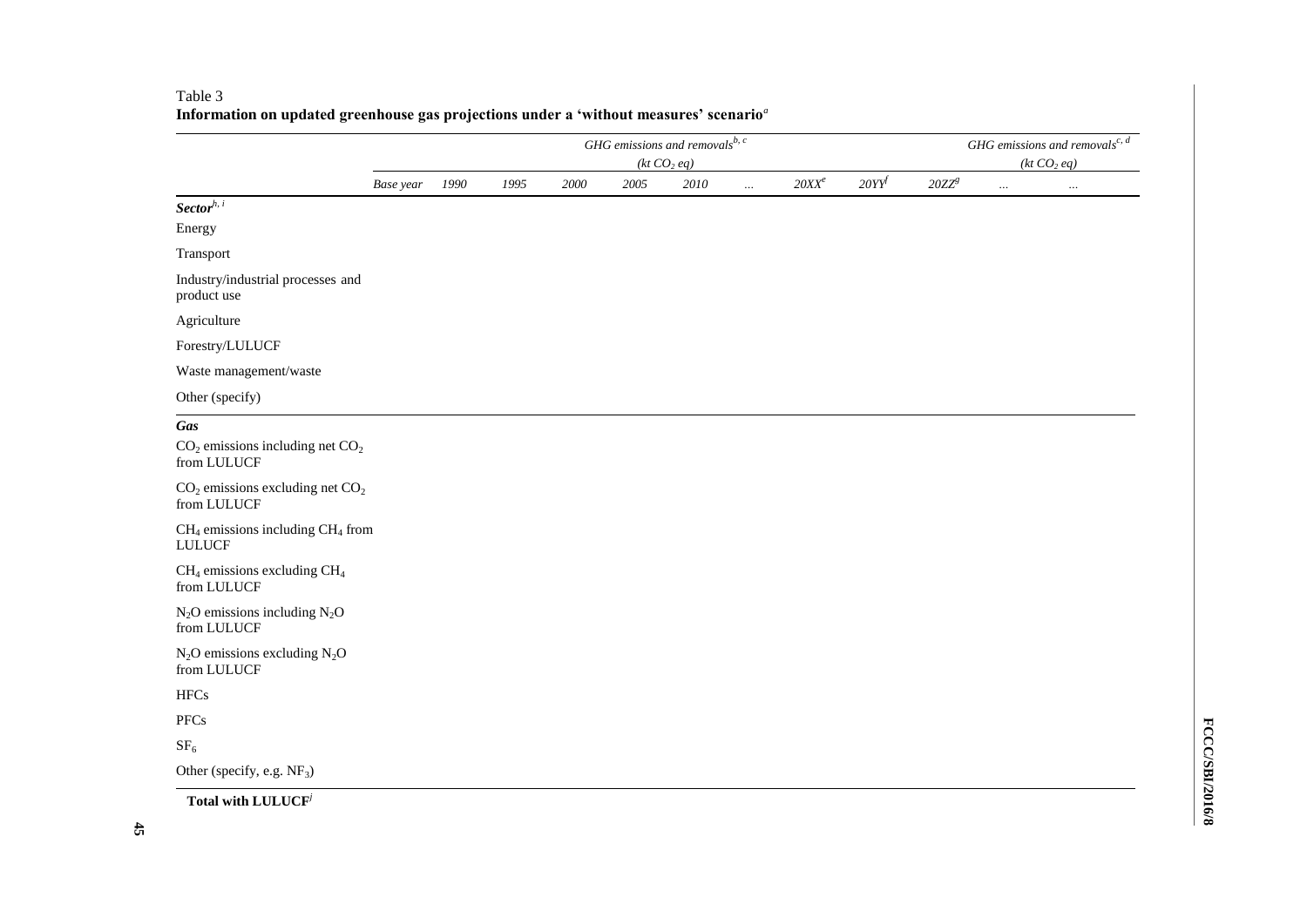| $\sharp$ |                             |           | GHG emissions and removals <sup>0, c</sup> |      |      |      |                         |          |          |      |          |          | GHG emissions and removals <sup>c, a</sup> |  |
|----------|-----------------------------|-----------|--------------------------------------------|------|------|------|-------------------------|----------|----------|------|----------|----------|--------------------------------------------|--|
|          |                             |           |                                            |      |      |      | (kt CO <sub>2</sub> eq) |          |          |      |          |          |                                            |  |
|          |                             | Base year | 1990                                       | 1995 | 2000 | 2005 | 2010                    | $\cdots$ | $20XX^e$ | 20YY | $20ZZ^8$ | $\cdots$ | $\cdots$                                   |  |
|          | <b>Total without LULUCF</b> |           |                                            |      |      |      |                         |          |          |      |          |          |                                            |  |

*Abbreviations*: GHG = greenhouse gas, LULUCF = land use, land-use change and forestry.

<sup>*a*</sup> In accordance with paragraph 25 of these guidelines, at a minimum Parties shall report a 'with measures' projection and they may also report 'without measures' and 'with additional measures' projections. If a Party chooses to report 'without measures' and/or 'with additional measures' projection, they are to use table 3 and/or 4 below, respectively. If a Party does not choose to report 'without measures' or 'with additional measures' projections, then it should not include table 3 or 4 in the national communication.

<sup>*b*</sup> Emissions and removals reported in these columns should be as reported in the most recent annual inventory submission available and consistent with the emissions and removals reported in the table on GHG emissions and trends provided in accordance with section IV of these guidelines. Where the sectoral breakdown differs from that reported in the GHG inventory, Parties should explain in their national communication how the inventory sectors relate to the sectors reported in this table.

 $c$  Parties may include indirect CO<sub>2</sub> emissions in historical GHG emissions and in GHG emission projections and shall indicate this in a custom footnote below.

<sup>*d*</sup> Parties should include projections on a quantitative basis starting from the most recent inventory year (or an earlier year followed by the most recent inventory year) and for subsequent years that end in either a zero or a five, extending at least 15 years from the most recent inventory year.

<sup>*e*</sup> The starting year of the projections.

 $f$  The most recent inventory year, in the case that the projections are started from an earlier year.

<sup>g</sup> A year that ends in either a zero or a five, following the most recent inventory year, extending at least 15 years from the most recent inventory year.

*h* In accordance with paragraph 31 of these guidelines, projections shall be presented on a sectoral basis, to the extent possible, using the same sectoral categories used in the GHG inventories. This table should follow, to the extent possible, the same sectoral categories as those listed in paragraph 14 of these guidelines; namely, to the extent appropriate, the following sectors should be considered: energy, transport, industry/industrial processes and product use, agriculture, forestry/LULUCF, waste management/waste, other sectors and cross-cutting.

<sup>*i*</sup> To the extent possible, the following sectors should be used: energy, transport, industry/industrial processes and product use, agriculture, forestry/LULUCF, waste management/waste, other sectors (i.e. cross-cutting), as appropriate.

Parties may choose to report total emissions with or without LULUCF, as appropriate.

#### *Custom footnote*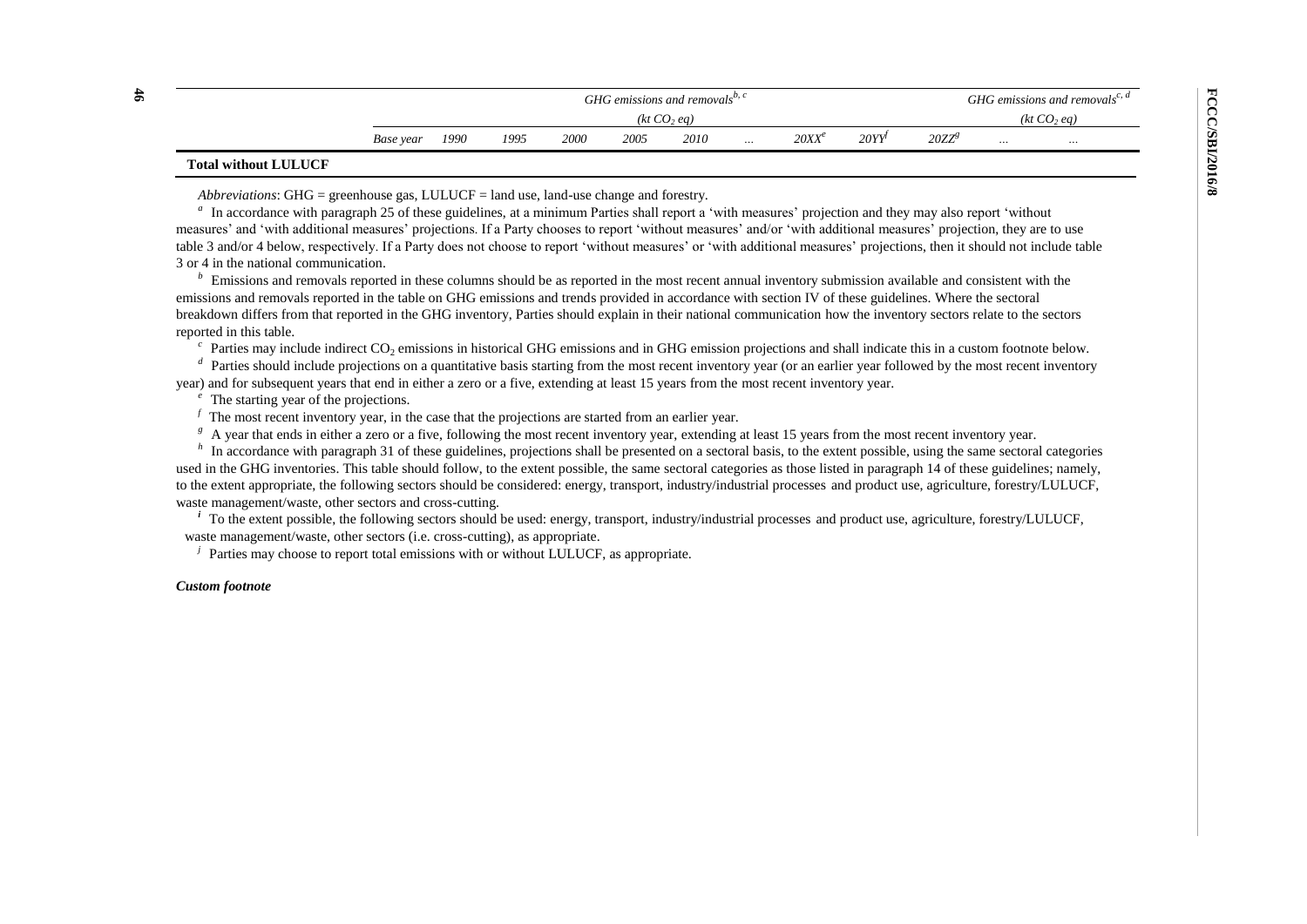|                                                                                                                                                                                                                                                                      |                | GHG emissions and removals $^{b, c}$ | (kt $CO2$ eq) |      |          |          |          |          | (kt CO <sub>2</sub> eq) | GHG emission projections <sup>c, <math>d</math></sup> |          |
|----------------------------------------------------------------------------------------------------------------------------------------------------------------------------------------------------------------------------------------------------------------------|----------------|--------------------------------------|---------------|------|----------|----------|----------|----------|-------------------------|-------------------------------------------------------|----------|
|                                                                                                                                                                                                                                                                      | Base year 1990 | 1995                                 | 2000          | 2005 | $2010\,$ | $\ldots$ | $20XX^e$ | $20YY^f$ | $\ldots$                | $\ldots$                                              | $\cdots$ |
| $Sector^{g,h}$                                                                                                                                                                                                                                                       |                |                                      |               |      |          |          |          |          |                         |                                                       |          |
| Energy                                                                                                                                                                                                                                                               |                |                                      |               |      |          |          |          |          |                         |                                                       |          |
| Transport                                                                                                                                                                                                                                                            |                |                                      |               |      |          |          |          |          |                         |                                                       |          |
| Industry/industrial processes and<br>product use<br>Agriculture                                                                                                                                                                                                      |                |                                      |               |      |          |          |          |          |                         |                                                       |          |
| Forestry/LULUCF                                                                                                                                                                                                                                                      |                |                                      |               |      |          |          |          |          |                         |                                                       |          |
| Waste management/waste                                                                                                                                                                                                                                               |                |                                      |               |      |          |          |          |          |                         |                                                       |          |
| Other (specify)                                                                                                                                                                                                                                                      |                |                                      |               |      |          |          |          |          |                         |                                                       |          |
| Gas                                                                                                                                                                                                                                                                  |                |                                      |               |      |          |          |          |          |                         |                                                       |          |
| $CO2$ emissions including net $CO2$<br>from LULUCF<br>$CO2$ emissions excluding net $CO2$<br>from LULUCF<br>$CH_4$ emissions including $CH_4$<br>from LULUCF<br>$CH_4$ emissions excluding $CH_4$<br>from LULUCF<br>$N_2O$ emissions including $N_2O$<br>from LULUCF |                |                                      |               |      |          |          |          |          |                         |                                                       |          |
| $N_2O$ emissions excluding $N_2O$<br>from LULUCF                                                                                                                                                                                                                     |                |                                      |               |      |          |          |          |          |                         |                                                       |          |
| <b>HFCs</b>                                                                                                                                                                                                                                                          |                |                                      |               |      |          |          |          |          |                         |                                                       |          |
| PFCs                                                                                                                                                                                                                                                                 |                |                                      |               |      |          |          |          |          |                         |                                                       |          |
| $\rm SF_6$                                                                                                                                                                                                                                                           |                |                                      |               |      |          |          |          |          |                         |                                                       |          |
| Other (specify, e.g. NF <sub>3</sub> )                                                                                                                                                                                                                               |                |                                      |               |      |          |          |          |          |                         |                                                       |          |
| Total with LULUCF <sup>i</sup>                                                                                                                                                                                                                                       |                |                                      |               |      |          |          |          |          |                         |                                                       |          |
| <b>Total without LULUCF</b>                                                                                                                                                                                                                                          |                |                                      |               |      |          |          |          |          |                         |                                                       |          |

#### Table 4 **Information on updated greenhouse gas projections under a 'with additional measures' scenario***<sup>a</sup>*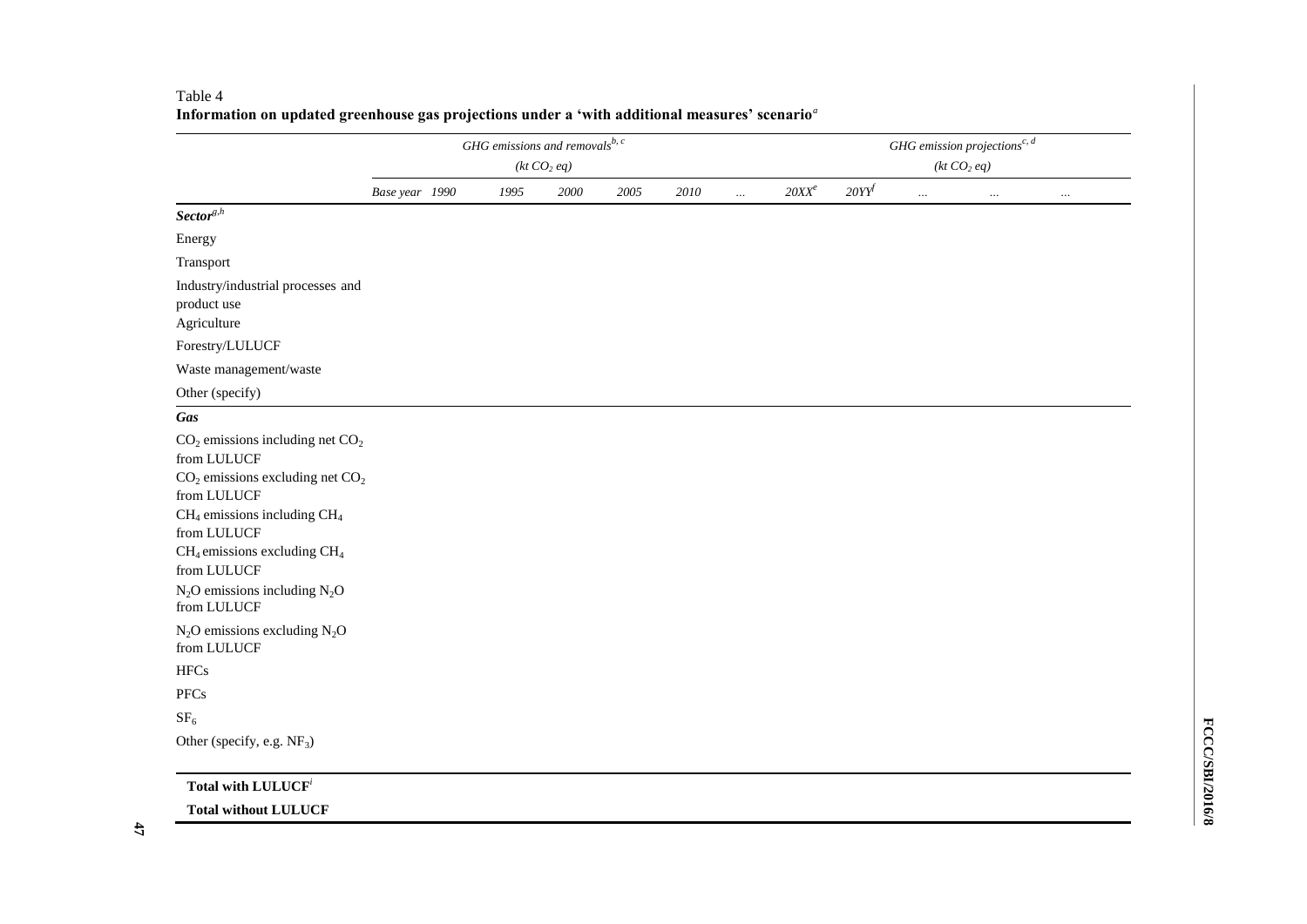**48** *Abbreviations*: GHG = greenhouse gas, LULUCF = land use, land-use change and forestry.

<sup>*a*</sup> In accordance with paragraph 25 of these guidelines, at a minimum Parties shall report a 'with measures' projection and they may also report 'without measures' and 'with additional measures' projections. If a Party chooses to report 'without measures' and/or 'with additional measures' projections, they are to use table 3 and/or 4 below, respectively. If a Party does not choose to report 'without measures' or 'with additional measures' projections, then it should not include table 3 or 4 in the national communication.

*<sup>b</sup>*Emissions and removals reported in these columns should be as reported in the most recent annual inventory submission available and consistent with the emissions and removals reported in the table on GHG emissions and trends provided in accordance with section IV of these guidelines. Where the sectoral breakdown differs from that reported in the GHG inventory, Parties should explain in their national communication how the inventory sectors relate to the sectors reported in this table.

<sup>c</sup> Parties may include indirect CO<sub>2</sub> emissions in historical GHG emissions and in GHG emission projections and shall indicate this in a custom footnote below.

<sup>*d*</sup> Parties should include projections on a quantitative basis starting from the most recent inventory year and for subsequent years that end in either a zero or a five, extending at least 15 years from the most recent inventory year.

The most recent inventory year.

<sup>*f*</sup> A year that ends in either a zero or a five, following the most recent inventory year, extending at least 15 years from the most recent inventory year.

<sup>*g*</sup> In accordance with paragraph 31 of these guidelines, projections shall be presented on a sectoral basis, to the extent possible, using the same sectoral categories used in the GHG inventories. This table should follow, to the extent possible, the same sectoral categories as those listed in paragraph 14 of these guidelines; namely, to the extent appropriate, the following sectors should be considered: energy, transport, industry/industrial processes and product use, agriculture, forestry/LULUCF, waste management/waste, other sectors and cross-cutting.

To the extent possible, the following sectors should be used: energy, transport, industry/industrial processes and product use, agriculture, forestry/LULUCF, waste management/waste, other sectors (i.e. cross-cutting), as appropriate.

 *Parties may choose to report total emissions with or without LULUCF, as appropriate.* 

#### *Custom footnote*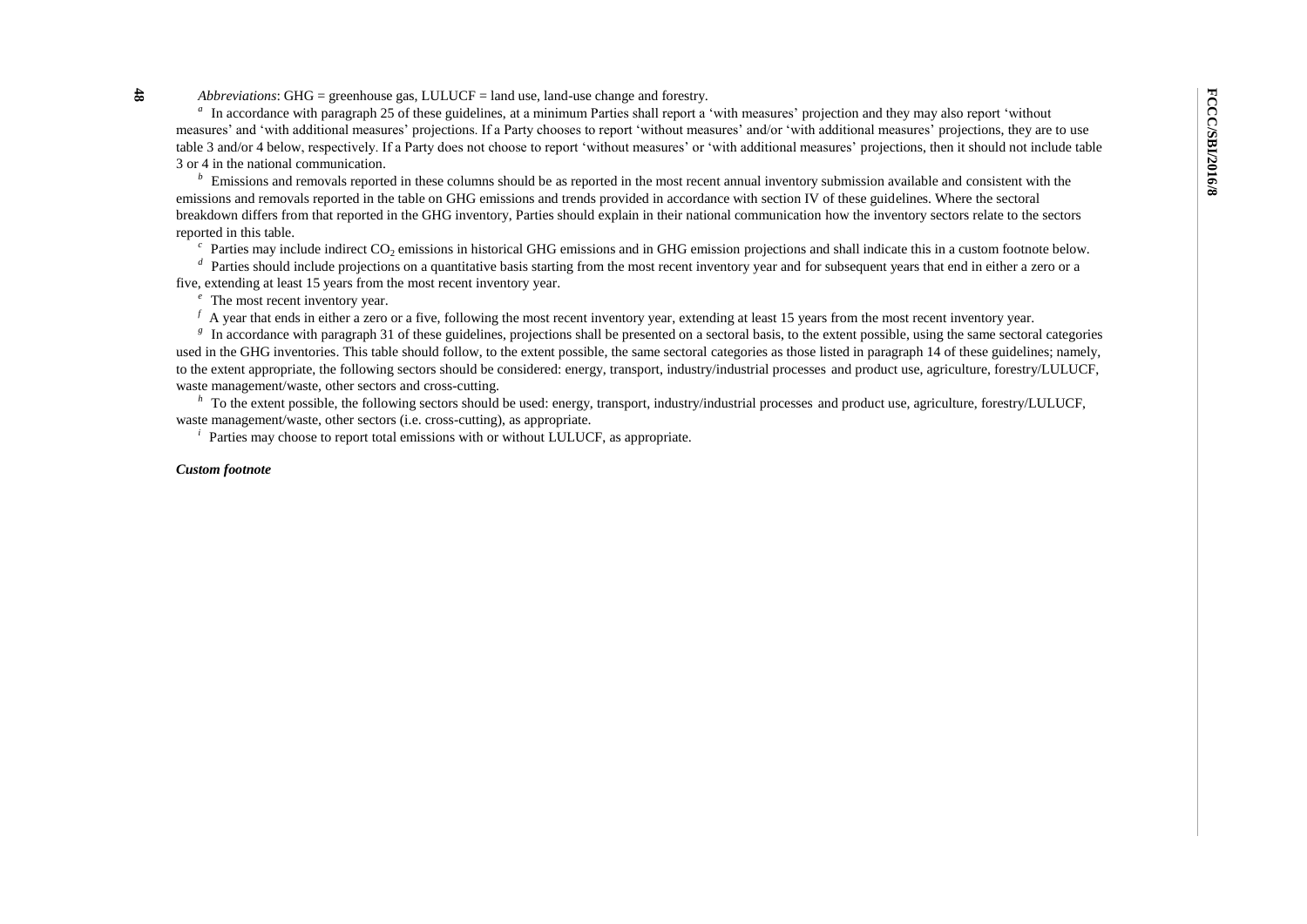35. Figures illustrating the information referred to in paragraphs 31–34 above should be presented showing unadjusted inventory data and a 'with measures' projection for the period from 1990 (or another base year, as appropriate) to the most recent inventory year and for subsequent years that end in either a zero or a five, extending at least 15 years from the most recent inventory year. Additional figures may also be presented. The figure below illustrates the presentation of a hypothetical Party's projection of emissions. It shows unadjusted inventory data for the period from 1990 to the most recent inventory year and 'with measures', 'with additional measures' and 'without measures' projections.

#### **Hypothetical Party's projection of emissions**



#### **E. Assessment of aggregate effect of policies and measures**

36. The estimated and expected effects of individual policies and measures are addressed in the policies and measures section of the national communication. In the projections section of the national communication, Parties shall present the estimated and expected total effect of implemented and adopted policies and measures. Parties may also present the total expected effect of planned policies and measures.

37. Parties shall provide an estimate of the total effect of their policies and measures, in accordance with the 'with measures' definition, compared with a situation without such policies and measures. That effect shall be presented in terms of GHG emissions avoided or sequestered, by gas (on a CO2 eq basis), in the most recent inventory year and in subsequent years that end in either a zero or a five, extending at least 15 years from the most recent inventory year (not cumulative savings). This information may be presented in tabular format.

38. Parties may estimate the total effect of their measures by calculating the difference between a 'with measures' and a 'without measures' projection. Alternatively, Parties may use another approach, for example individually assessing the effect of each significant policy and measure and aggregating the individual effects to arrive at a total. In either case, in the reporting it should be clear from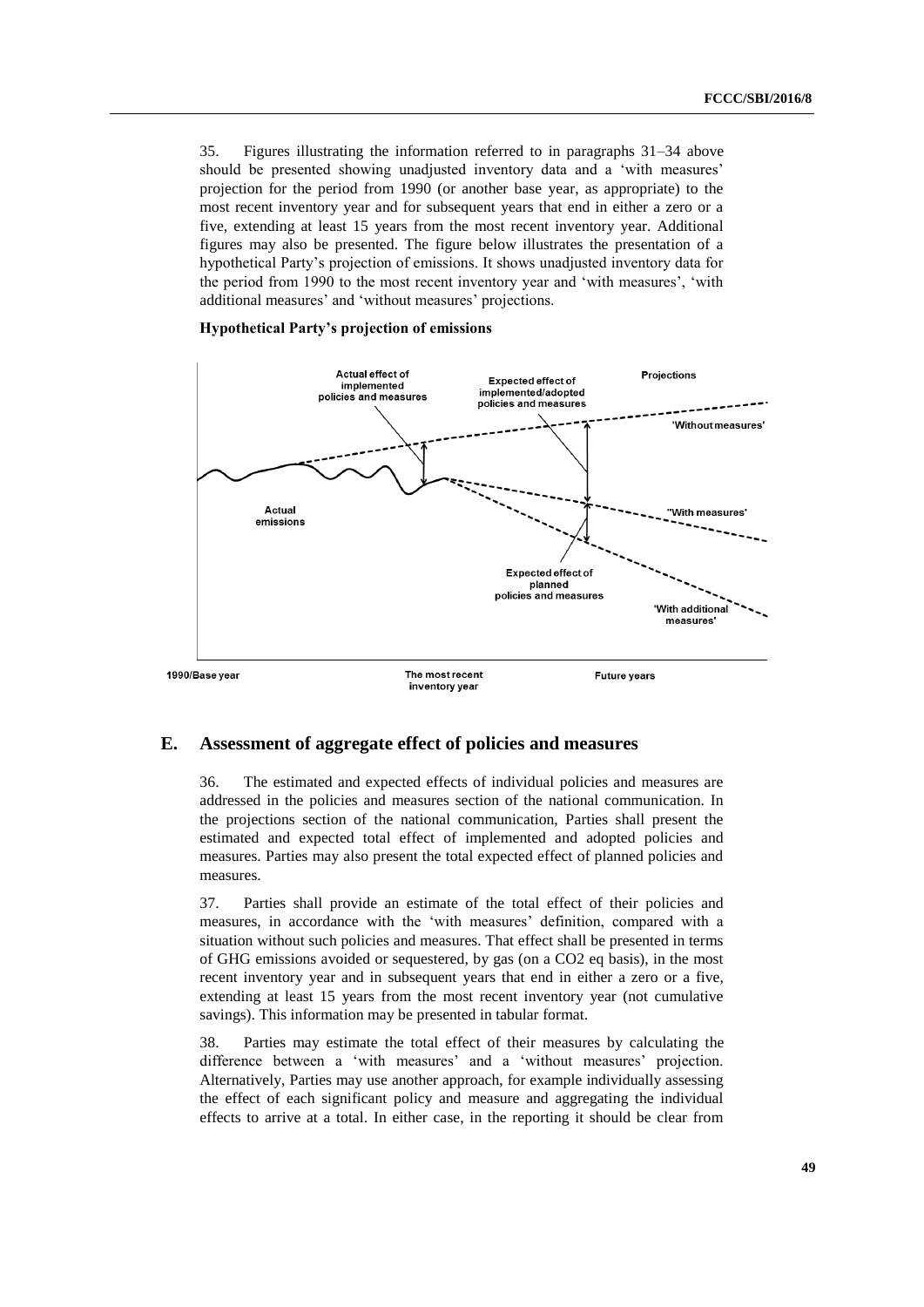what year onward it was assumed that policies were implemented or not implemented in calculating the estimate.

### **F. Methodology**

39. When projecting GHG emissions and removals and estimating the total effects of policies and measures on emissions and removals, Parties may use any models and/or approaches that they choose. Sufficient information should be reported in the national communication to allow a reader to obtain a basic understanding of such models and/or approaches.

40. In the interest of transparency, for each model or approach used, Parties should briefly:

(a) Explain for which gases and/or sectors it was used;

(b) Describe its type and characteristics (for example, top-down model, bottom-up model, accounting model or expert judgment);

(c) Describe the original purpose that it was designed for and, if applicable, how it has been modified for climate change purposes;

(d) Summarize its strengths and weaknesses;

(e) Explain how it accounts for any overlap or synergies that may exist between different policies and measures.

41. Parties should provide references to more detailed information related to the information referred to in paragraph 40(a–e) above.

42. Parties should report the main differences in assumptions, methods employed and results between the projections reported in the current national communication and those reported in previous national communications.

43. The sensitivity of the projections to underlying assumptions should be discussed qualitatively and, where possible, quantitatively.

44. To ensure transparency, Parties should report information on key underlying assumptions and values of variables such as GDP growth, population growth, tax levels and international fuel prices, using table 5 below. The information should be limited to that not covered by paragraph 45 below (i.e. it should not include sectorspecific data).

45. To provide the reader with an understanding of emission trends from 1990 to at least 15 years from the most recent inventory year, Parties shall present relevant information on factors and activities for each sector. Such information may be presented in tabular format.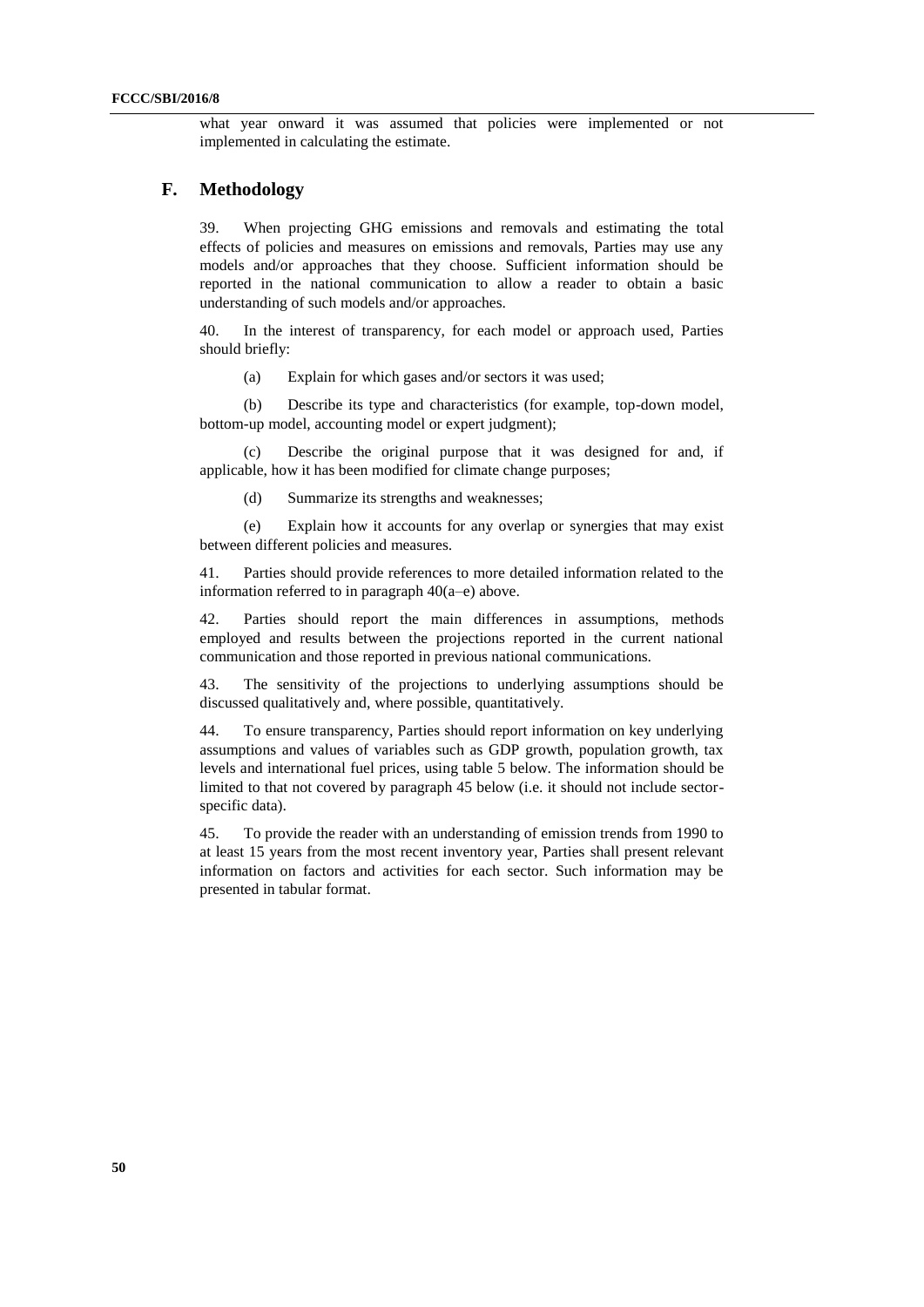|                                  | Summary of key variables and assumptions used in the projections analysis $a$ |      |      |      |      |          |          |                               |          |  |  |  |  |  |  |
|----------------------------------|-------------------------------------------------------------------------------|------|------|------|------|----------|----------|-------------------------------|----------|--|--|--|--|--|--|
|                                  | <b>Historical<sup>p</sup></b><br>Projected                                    |      |      |      |      |          |          |                               |          |  |  |  |  |  |  |
| Key<br>underlying<br>assumptions | 1990                                                                          | 1995 | 2000 | 2005 | 2010 | $\cdots$ | $20XX^c$ | 20YY''<br>$\cdot \cdot \cdot$ | $\cdots$ |  |  |  |  |  |  |

# Table 5

- <sup>c</sup> The most recent inventory year.
- <sup>d</sup> A year that ends in either a zero or a five following the most recent inventory year, extending at least 15 years from the most recent inventory year.

<sup>&</sup>lt;sup>a</sup> Parties should include key underlying assumptions, as appropriate.

<sup>&</sup>lt;sup>*b*</sup> Parties should include the historical data used to develop the greenhouse gas emission projections reported.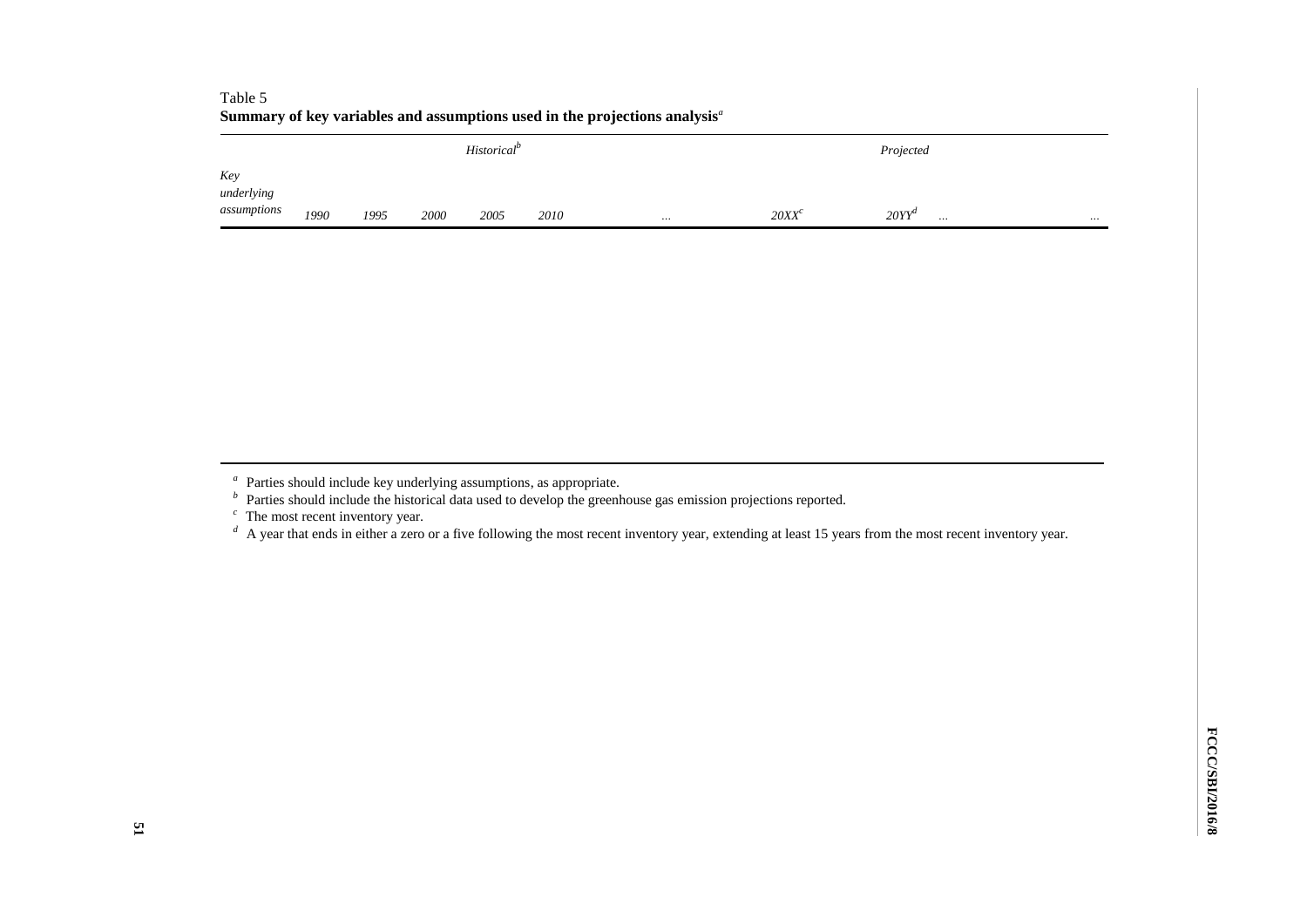# **VII. Vulnerability assessment, climate change impacts and adaptation measures**

46. The national communication shall include information on the expected impacts of climate change and an outline of the action taken to implement Article 4, paragraph 1(b) and (e), of the Convention with regard to adaptation. Parties are encouraged to use and reference relevant methodologies and guidance for assessing climate change impacts, vulnerability and adaptation measures. Parties may refer, inter alia, to integrated plans for coastal zone management, water resources and agriculture. Parties may also report on specific results of scientific research in the field of vulnerability assessment and adaptation.

47. Parties are encouraged to use the following structure when reporting information in this section:

(a) Climate modelling, projections and scenarios: for example, updated information on climate modelling, climate projections and scenarios relevant to the assessment of climate change impacts and vulnerability;

Assessment of risks and vulnerability to climate change: for example, updated information on key economic, social and/or environmental vulnerabilities or risks related to current and expected climate change impacts;

Climate change impacts: for example, updated information on both observed and potential future impacts of climate change;

(d) Domestic adaptation policies and strategies: for example, updated information on progress on adaptation policies, strategies or plans that illustrate the Party's medium- and long-term approaches to addressing risks and vulnerability through its broader domestic development and sectoral planning;

(e) Monitoring and evaluation framework: for example, updated information on approaches to the monitoring and evaluation of implemented adaptation strategies or plans;

(f) Progress and outcomes of adaptation action: for example, updated information on adaptation measures taken to address current risks and vulnerabilities and on their status of implementation; and updated information on progress and, where possible, outcomes and the effectiveness of already implemented adaptation measures.

## **VIII. Financial, technological and capacity-building support**

48. Parties included in Annex II to the Convention (Annex II Parties) shall provide information on the provision of financial, technological and capacity-building support to Parties not included in Annex I to the Convention (non-Annex I Parties), including information to show how this support is new and additional. In reporting such information, Parties should distinguish, to the extent possible, between support provided to non-Annex I Parties for mitigation and adaptation activities, noting the capacity-building elements of such activities, where relevant. For activities with multiple objectives, the funding could be reported as a contribution allocated partially to the other relevant objectives.

49. Each Annex II Party shall provide a description of its national approach to the tracking of the provision of financial, technological and capacity-building support to non-Annex I Parties, if appropriate. This description shall also include information on indicators and delivery mechanisms used and allocation channels tracked.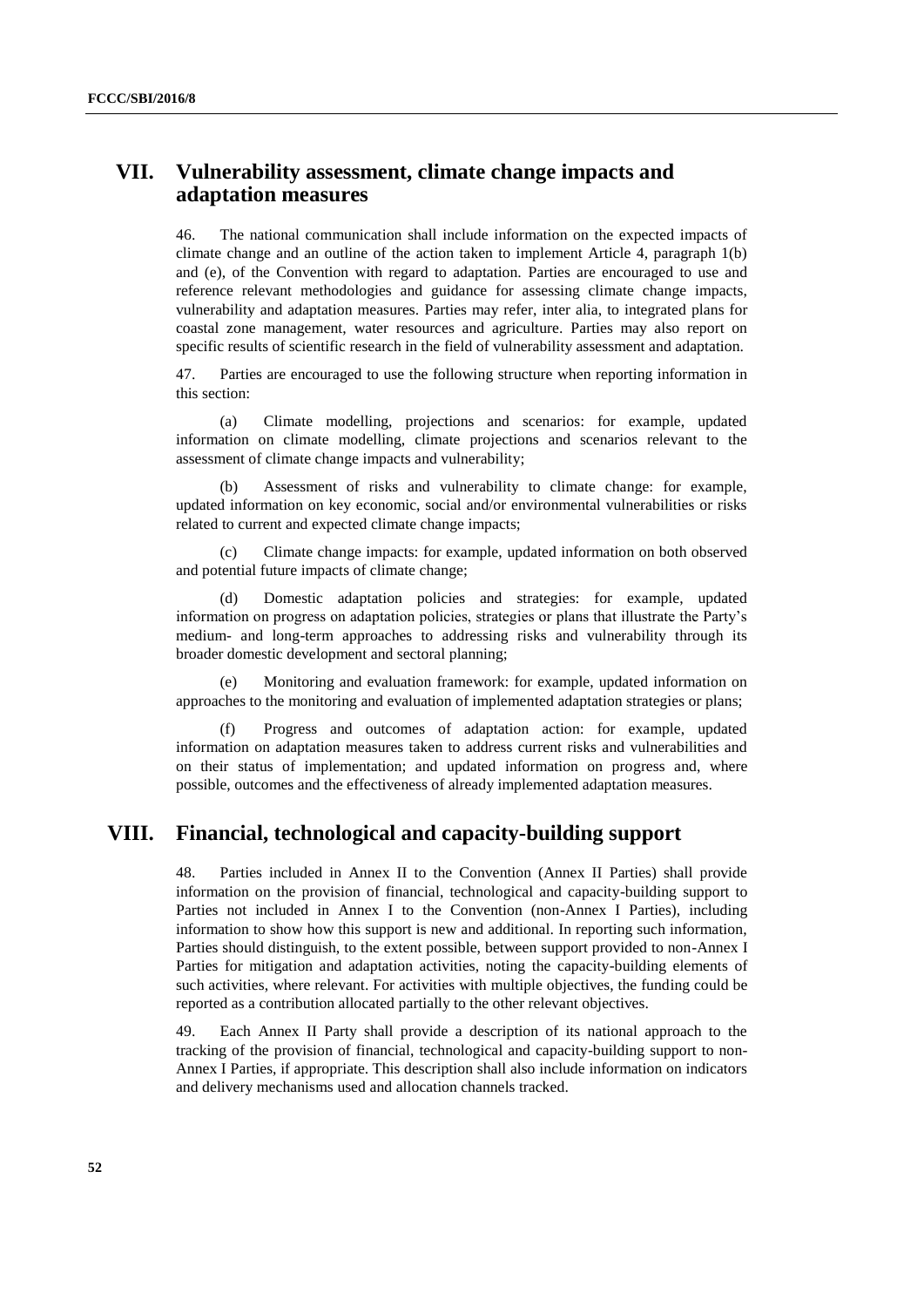50. In reporting information in accordance with paragraphs 52 and 53 below, Annex II Parties shall use any methodology to be developed under the Convention, taking into account international experience. Annex II Parties shall describe the methodology used and shall report in a rigorous, robust and transparent manner the underlying assumptions and methodologies used to produce information on finance.

## **A. Finance**

51. Each Annex II Party shall describe, to the extent possible, how it seeks to ensure that the resources it provides effectively address the needs of non-Annex I Parties with regard to climate change adaptation and mitigation.

52. Each Annex II Party shall provide information on the financial support that it has disbursed and committed for the purpose of assisting non-Annex I Parties to mitigate GHG emissions and adapt to the adverse effects of climate change and any economic and social consequences of response measures, and for capacity-building and technology transfer in the areas of mitigation and adaptation, where appropriate. To that end, each Annex II Party shall provide summary information in textual and tabular format (see tables 6, 7 and 8 below) on allocation channels and annual contributions for the previous two calendar or financial years, without overlapping with the previous reporting periods, including, as appropriate, the following:

(a) The Global Environment Facility, the Least Developed Countries Fund, the Special Climate Change Fund, the Adaptation Fund, the Green Climate Fund and the UNFCCC Trust Fund for Supplementary Activities;

- (b) Other multilateral climate change funds;
- (c) Multilateral financial institutions, including regional development banks;
- (d) Specialized United Nations bodies;
- (e) Contributions through bilateral, regional and other channels.

53. Each Annex II Party shall provide the summary information referred to in paragraph 52 above for the previous two calendar or financial years in textual and tabular format on the annual financial support that it has provided for the purpose of assisting non-Annex I Parties, including the following:

(a) The amount of financial resources (including the amount in original currency and its equivalent in United States dollars/international currency);

- (b) The type of support (for mitigation and adaptation activities);
- (c) The source of funding;
- (d) The financial instrument;
- (e) The sector;

(f) An indication of what new and additional financial resources it has provided pursuant to Article 4, paragraph 3, of the Convention, including clarification of how it has determined that such resources are new and additional.

54. Each Annex II Party shall provide detailed information on the assistance provided by it for the purpose of assisting developing country Parties that are particularly vulnerable to the adverse effects of climate change in meeting the costs of adaptation to those adverse effects, in textual format and with reference to table 6 below.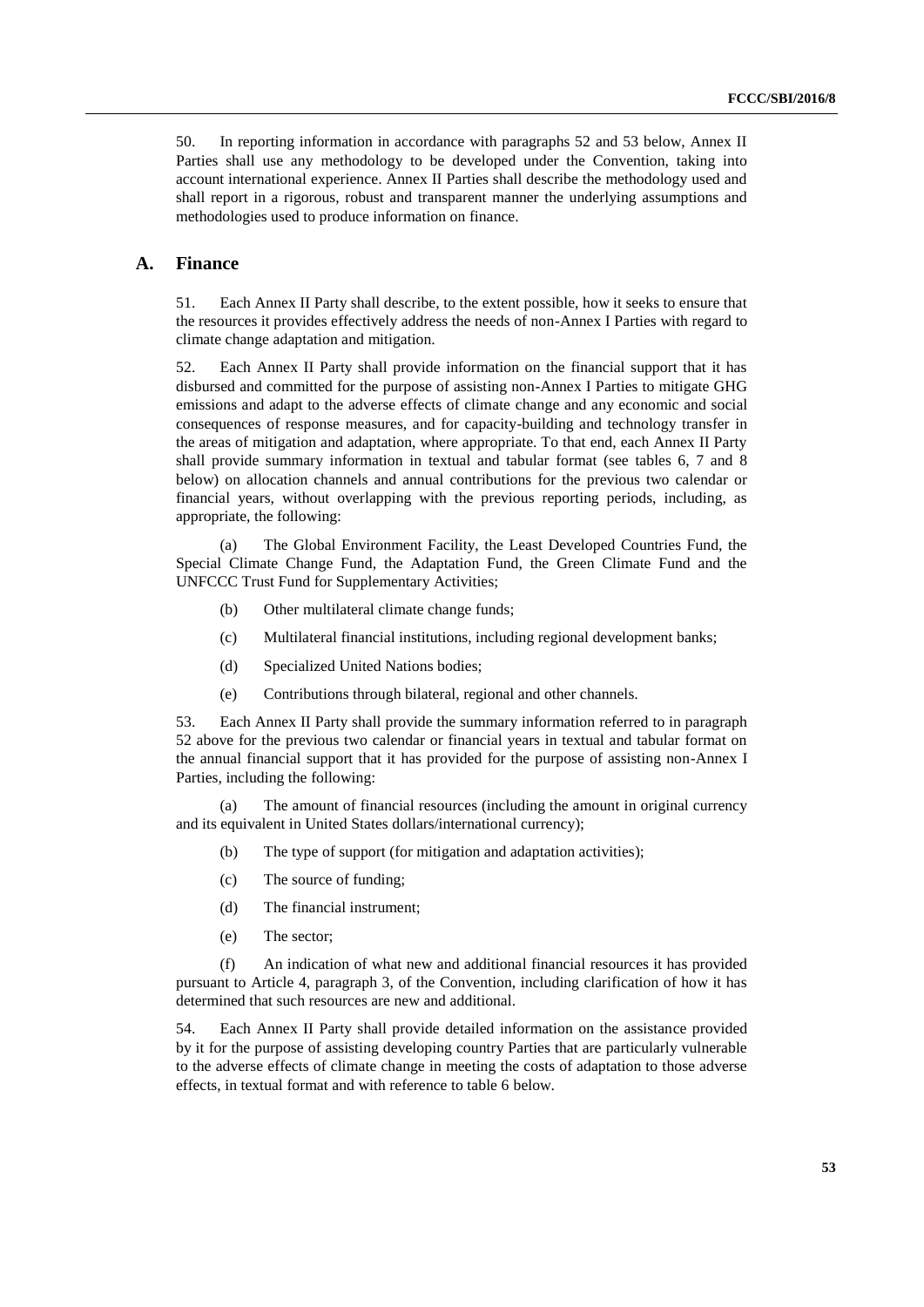55. Recognizing that the goal of mobilizing financial resources referred to in decision 1/CP.16, paragraph 98, includes private financial sources, each Annex II Party should report, to the extent possible, on private financial flows leveraged by bilateral climate finance towards mitigation and adaptation activities in non-Annex I Parties, and should report on policies and measures that promote the scaling up of private investment in mitigation and adaptation activities in developing country Parties.

56. Each Annex II Party should specify the types of instrument used in the provision of their assistance, such as grants and concessional loans.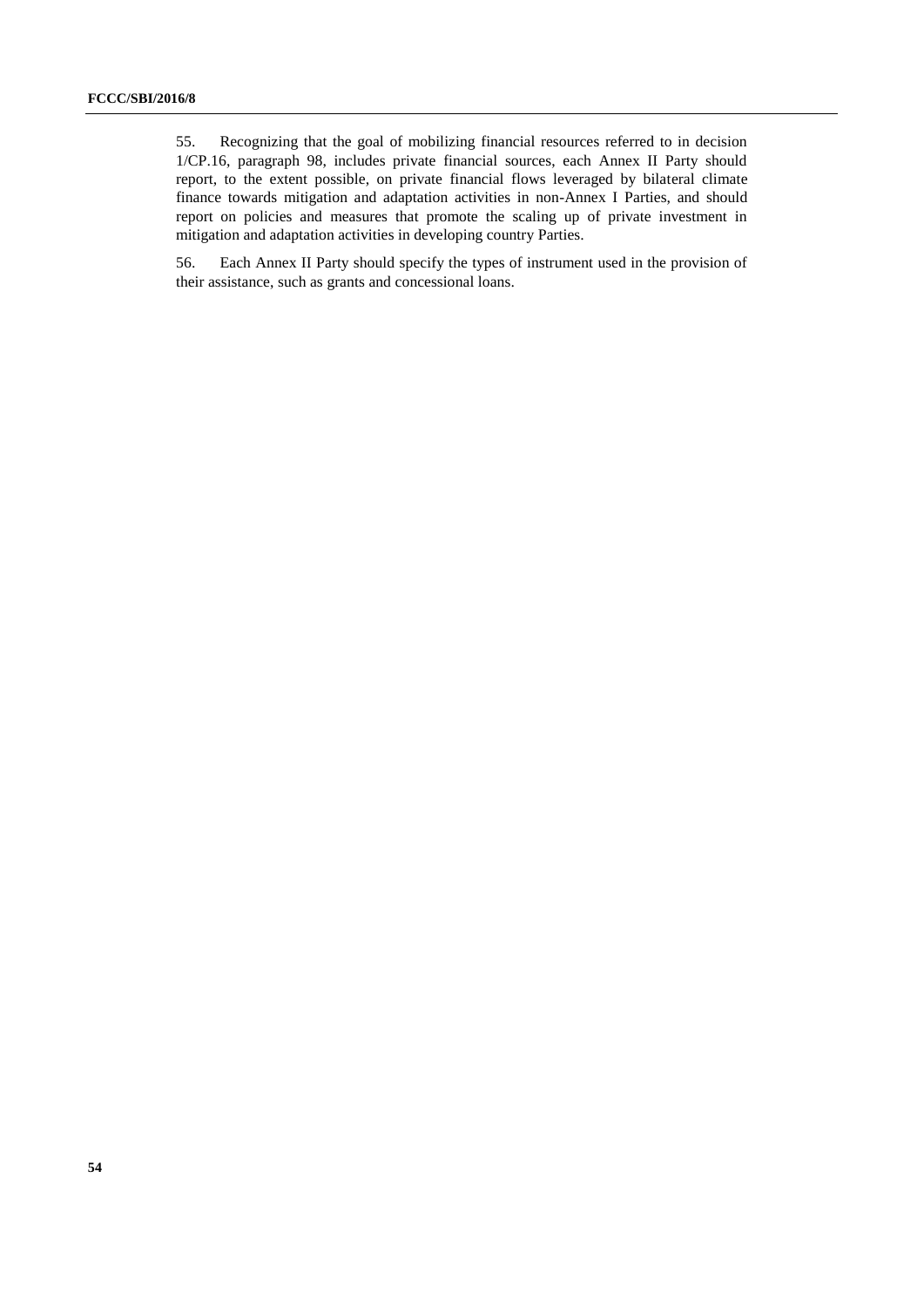|                                                                                    |                   |            |                                    |                                |                    |                               |            |                          | Year                           |           |
|------------------------------------------------------------------------------------|-------------------|------------|------------------------------------|--------------------------------|--------------------|-------------------------------|------------|--------------------------|--------------------------------|-----------|
| Allocation channel                                                                 |                   |            | Domestic currency                  |                                |                    |                               |            | $\mathit{USD}^b$         |                                |           |
|                                                                                    | Core/             |            | $Climate-specific$ <sup>d, 2</sup> |                                |                    |                               |            | $Climate-specific^{d,2}$ |                                |           |
|                                                                                    | general $^{c, l}$ | Mitigation | Adaptation                         | Cross-<br>cutting <sup>e</sup> | Other <sup>f</sup> | Core/<br>general <sup>c</sup> | Mitigation | Adaptation               | Cross-<br>cutting <sup>e</sup> | $Other^f$ |
| Total contributions<br>through multilateral<br>channels:                           |                   |            |                                    |                                |                    |                               |            |                          |                                |           |
| Multilateral climate<br>change funds <sup><math>g</math></sup>                     |                   |            |                                    |                                |                    |                               |            |                          |                                |           |
| Other multilateral<br>climate change funds $^h$                                    |                   |            |                                    |                                |                    |                               |            |                          |                                |           |
| Multilateral financial<br>institutions, including<br>regional development<br>banks |                   |            |                                    |                                |                    |                               |            |                          |                                |           |
| Specialized United<br>Nations bodies                                               |                   |            |                                    |                                |                    |                               |            |                          |                                |           |
| Total contributions<br>through bilateral, regional<br>and other channels           |                   |            |                                    |                                |                    |                               |            |                          |                                |           |

#### Table 6 **Provision of public financial support: summary information in 20XX-3** *a*

**Total**

*Note*: Explanation of numerical footnotes is provided in the documentation box after tables 6, 7 and 8.

*Abbreviation*: USD = United States dollars.

<sup>a</sup> Parties should fill in a separate table for each year, namely 20XX-3 and 20XX-2, where 20XX is the reporting year.

*b* Parties should provide an explanation of the methodology used for currency exchange for the information provided in tables 6, 7 and 8 in the documentation

box.

<sup>c</sup> This refers to support provided to multilateral institutions that Parties cannot specify as being climate-specific.

- *d* Parties should explain in their national communication how they define funds as being climate-specific.
- <sup>e</sup> This refers to funding for activities that are cross-cutting across mitigation and adaptation.

<sup>*f*</sup> Please specify.

<sup>g</sup>Multilateral climate change funds listed in paragraph 52(a) of these guidelines.<br>
<sup>*h*</sup> Other multilateral climate change funds as referred to in paragraph 52(b) of the

Other multilateral climate change funds as referred to in paragraph  $\frac{6}{2}$ (b) of these guidelines.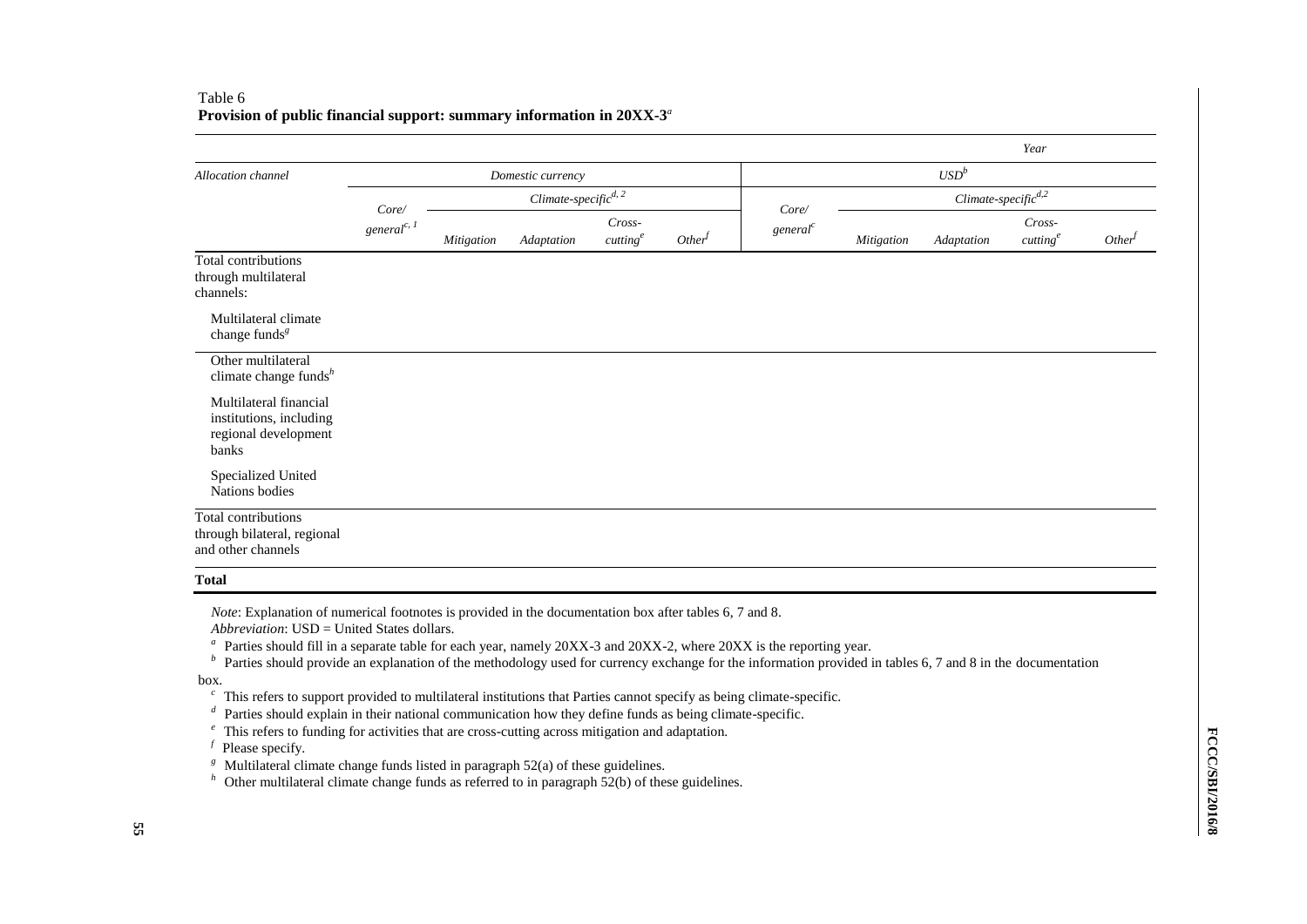#### **56** Table 7

#### **Provision of public financial support: contributions through multilateral channels in 20XX-3** *a*

|                                                                              |                              |            | Total amount                |            | $Status^{b, 3}$               | Funding<br>source                              | Financial<br><i>instrument</i> <sup>5</sup>                      | Type of<br>support <sup>6</sup>                                                  | Sector <sup>c, <math>7</math></sup>                                                                      |
|------------------------------------------------------------------------------|------------------------------|------------|-----------------------------|------------|-------------------------------|------------------------------------------------|------------------------------------------------------------------|----------------------------------------------------------------------------------|----------------------------------------------------------------------------------------------------------|
|                                                                              | Core/general <sup>d, 1</sup> |            | Climate-specific $e^{e, 2}$ |            |                               |                                                | Grant<br>Concessional                                            |                                                                                  | Energy<br>Transport<br>Industry                                                                          |
| Donor funding                                                                | Domestic<br>currency         | <b>USD</b> | Domestic<br>currency        | <b>USD</b> | Committed<br><b>Disbursed</b> | <b>ODA</b><br><b>OOF</b><br>Other <sup>f</sup> | loan<br>Non-concessional<br>loan<br>Equity<br>Other <sup>f</sup> | Mitigation<br>Adaptation<br>Cross-<br>cutting <sup>g</sup><br>Other <sup>t</sup> | Agriculture<br>Forestry<br>Water and sanitation<br>Cross-cutting<br>Other <sup>f</sup><br>Not applicable |
| Multilateral climate change funds                                            |                              |            |                             |            |                               |                                                |                                                                  |                                                                                  |                                                                                                          |
| 1. Global Environment Facility                                               |                              |            |                             |            |                               |                                                |                                                                  |                                                                                  |                                                                                                          |
| 2. Least Developed Countries Fund                                            |                              |            |                             |            |                               |                                                |                                                                  |                                                                                  |                                                                                                          |
| Special Climate Change Fund<br>3.                                            |                              |            |                             |            |                               |                                                |                                                                  |                                                                                  |                                                                                                          |
| 4. Adaptation Fund                                                           |                              |            |                             |            |                               |                                                |                                                                  |                                                                                  |                                                                                                          |
| Green Climate Fund<br>5.                                                     |                              |            |                             |            |                               |                                                |                                                                  |                                                                                  |                                                                                                          |
| 6. UNFCCC Trust Fund for Supplementary Activities                            |                              |            |                             |            |                               |                                                |                                                                  |                                                                                  |                                                                                                          |
| Other multilateral climate change funds<br>7.                                |                              |            |                             |            |                               |                                                |                                                                  |                                                                                  |                                                                                                          |
| <b>Subtotal</b>                                                              |                              |            |                             |            |                               |                                                |                                                                  |                                                                                  |                                                                                                          |
| Multilateral financial institutions, including regional<br>development banks |                              |            |                             |            |                               |                                                |                                                                  |                                                                                  |                                                                                                          |
| 1. World Bank                                                                |                              |            |                             |            |                               |                                                |                                                                  |                                                                                  |                                                                                                          |
| 2. International Finance Corporation                                         |                              |            |                             |            |                               |                                                |                                                                  |                                                                                  |                                                                                                          |
| 3. African Development Bank                                                  |                              |            |                             |            |                               |                                                |                                                                  |                                                                                  |                                                                                                          |
| 4. Asian Development Bank                                                    |                              |            |                             |            |                               |                                                |                                                                  |                                                                                  |                                                                                                          |
| 5. European Bank for Reconstruction and Development                          |                              |            |                             |            |                               |                                                |                                                                  |                                                                                  |                                                                                                          |
| 6. Inter-American Development Bank<br>7. Other                               |                              |            |                             |            |                               |                                                |                                                                  |                                                                                  |                                                                                                          |
| <b>Subtotal</b>                                                              |                              |            |                             |            |                               |                                                |                                                                  |                                                                                  |                                                                                                          |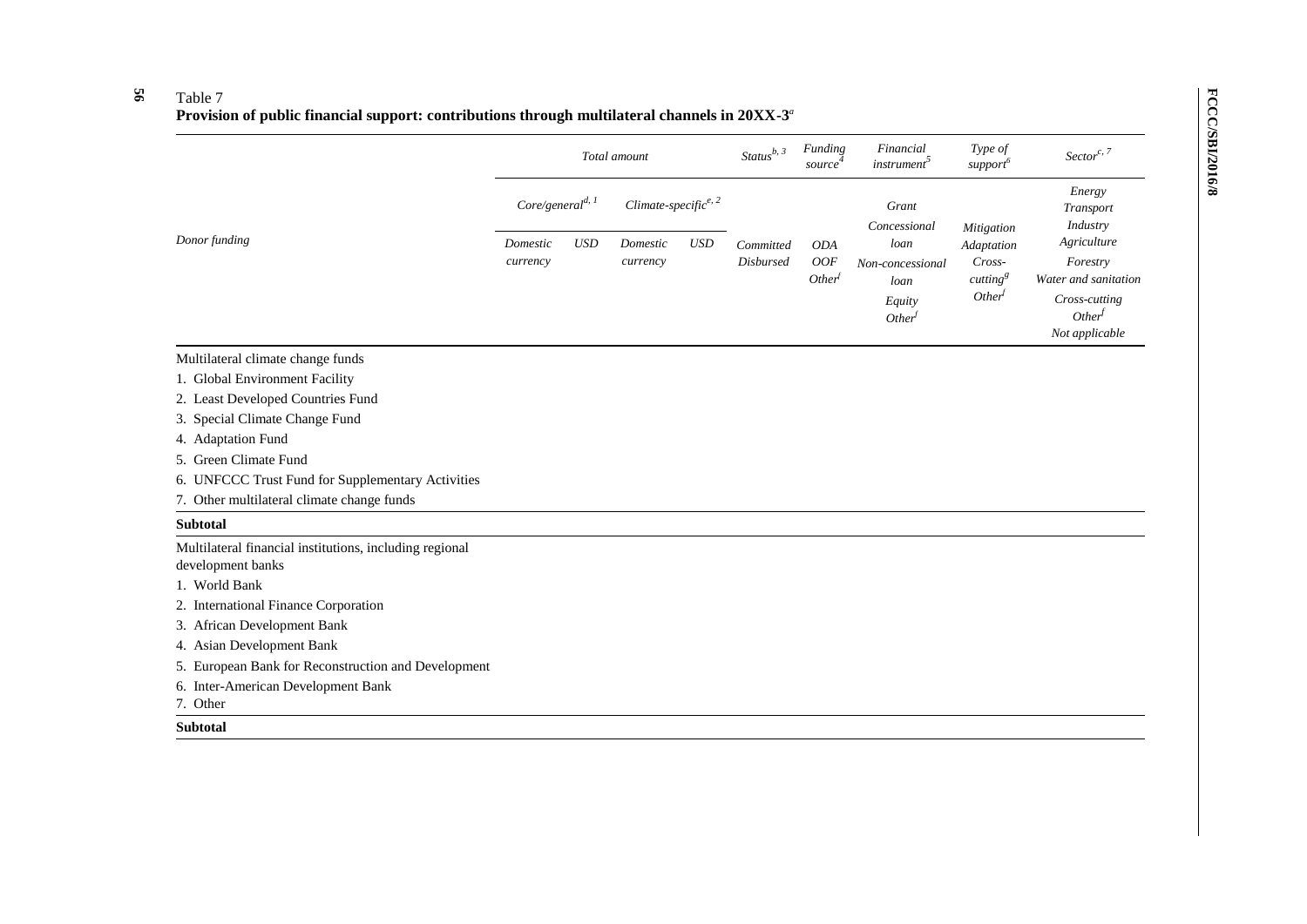|                                                                  |          | Total amount                 |          |                                  | Status $b, 3$    | Funding<br>source                | Financial<br><i>instrument</i>                                                                                 | Type of<br>support <sup>6</sup> | Sector <sup>c, 7</sup>                     |
|------------------------------------------------------------------|----------|------------------------------|----------|----------------------------------|------------------|----------------------------------|----------------------------------------------------------------------------------------------------------------|---------------------------------|--------------------------------------------|
|                                                                  |          | Core/general <sup>d, 1</sup> |          | Climate-specific <sup>e, 2</sup> |                  |                                  | Grant<br>Concessional                                                                                          |                                 | Energy<br><i>Transport</i><br>Industry     |
| Donor funding                                                    | Domestic | <b>USD</b>                   | Domestic | <b>USD</b>                       | Committed        | <b>ODA</b>                       | loan<br>Non-concessional<br>cutting <sup>8</sup><br>loan<br>Other <sup>f</sup><br>Equity<br>Other <sup>f</sup> | <b>Mitigation</b><br>Adaptation | Agriculture                                |
|                                                                  | currency |                              | currency |                                  | <b>Disbursed</b> | <b>OOF</b><br>Other <sup>f</sup> |                                                                                                                | Cross-                          | Forestry                                   |
|                                                                  |          |                              |          |                                  |                  |                                  |                                                                                                                |                                 | Water and sanitation                       |
|                                                                  |          |                              |          |                                  |                  |                                  |                                                                                                                |                                 | Cross-cutting<br>Other <sup><i>J</i></sup> |
|                                                                  |          |                              |          |                                  |                  |                                  |                                                                                                                |                                 | Not applicable                             |
| Specialized United Nations bodies                                |          |                              |          |                                  |                  |                                  |                                                                                                                |                                 |                                            |
| 1. United Nations Development Programme<br>(specific programmes) |          |                              |          |                                  |                  |                                  |                                                                                                                |                                 |                                            |
| 2. United Nations Environment Programme<br>(specific programmes) |          |                              |          |                                  |                  |                                  |                                                                                                                |                                 |                                            |

3. Other

#### **Subtotal**

#### **Total**

*Note*: Explanation of numerical footnotes is provided in the documentation box after tables 6, 7 and 8.

*Abbreviations*: ODA = official development assistance, OOF = other official flows, USD = United States dollars.

<sup>a</sup> Parties should fill in a separate table for each year, namely 20XX-3 and 20XX-2, where 20XX is the reporting year.

<sup>*b*</sup> Parties should explain, in their national communication, the methodologies used to specify the funds as disbursed and committed. Parties will provide the

information for as many status categories as appropriate in the following order of priority: disbursed and committed.

<sup>c</sup> Parties may select several applicable sectors. Parties may report sectoral distribution, as applicable, under "Other".

<sup>*d*</sup> This refers to support provided to multilateral institutions that Parties cannot specify as being climate-specific.

<sup>*e*</sup> Parties should explain in their national communication how they define funds as being climate-specific.

 *Please specify.* 

<sup>g</sup> This refers to funding for activities that are cross-cutting across mitigation and adaptation.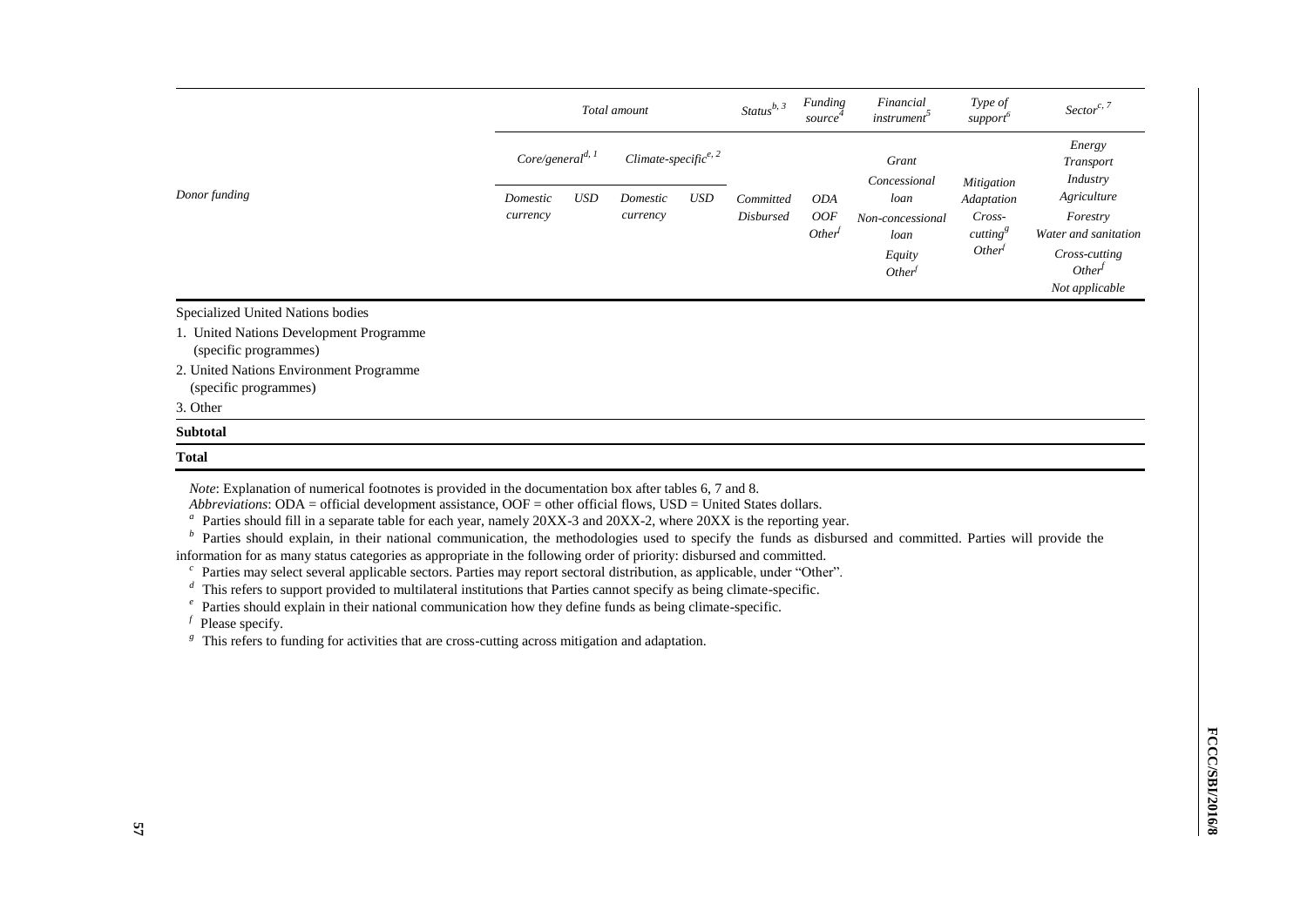#### Table 8

**Provision of public financial support: contributions through bilateral, regional and other channels in 20XX-3** *a*

|                                                                      | Total amount                                     |            | Status <sup>c, 3</sup>        | Funding<br>source <sup>*</sup>                 | Financial<br><i>instrument</i>                                                         | Type of<br>support                                                        | Sector <sup>d, 7</sup>                                                                                                           | Additional<br><i>Information<sup>e</sup></i> |
|----------------------------------------------------------------------|--------------------------------------------------|------------|-------------------------------|------------------------------------------------|----------------------------------------------------------------------------------------|---------------------------------------------------------------------------|----------------------------------------------------------------------------------------------------------------------------------|----------------------------------------------|
| Recipient country/<br>region/project/programme/activity <sup>b</sup> | Climate-specific $ff, 2$<br>Domestic<br>currency | <b>USD</b> | Committed<br><b>Disbursed</b> | <b>ODA</b><br><i>OOF</i><br>Other <sup>g</sup> | Grant<br>Concessional loan<br>Non-concessional<br>loan<br>Equity<br>Other <sup>g</sup> | <b>Mitigation</b><br>Adaptation<br>$Cross-cuttingn$<br>Other <sup>g</sup> | Energy<br><b>Transport</b><br>Industry<br>Agriculture<br>Forestry<br>Water and sanitation<br>Cross-cutting<br>Other <sup>g</sup> |                                              |

*Note*: Explanation of numerical footnotes is provided in the documentation box after tables 6, 7 and 8.

*Abbreviations*: ODA = official development assistance, OOF = other official flows, USD = United States dollars.

<sup>a</sup> Parties should fill in a separate table for each year, namely 20XX-3 and 20XX-2, where 20XX is the reporting year.

 $\bar{p}$  Parties should report, to the extent possible, on the details contained in this table.

<sup>c</sup> Parties should explain, in their national communication, the methodologies used to specify the funds as disbursed and committed. Parties will provide the information for as many status categories as appropriate in the following order of priority: disbursed and committed.

*d* Parties may select several applicable sectors. Parties may report sectoral distribution, as applicable, under "Other".

 $\epsilon$  Parties should report, as appropriate, on project details and the implementing agency.

 $f$  Parties should explain in their national communication how they define funds as being climate-specific.

<sup>*g*</sup> Please specify.

*h* This refers to funding for activities that are cross-cutting across mitigation and adaptation.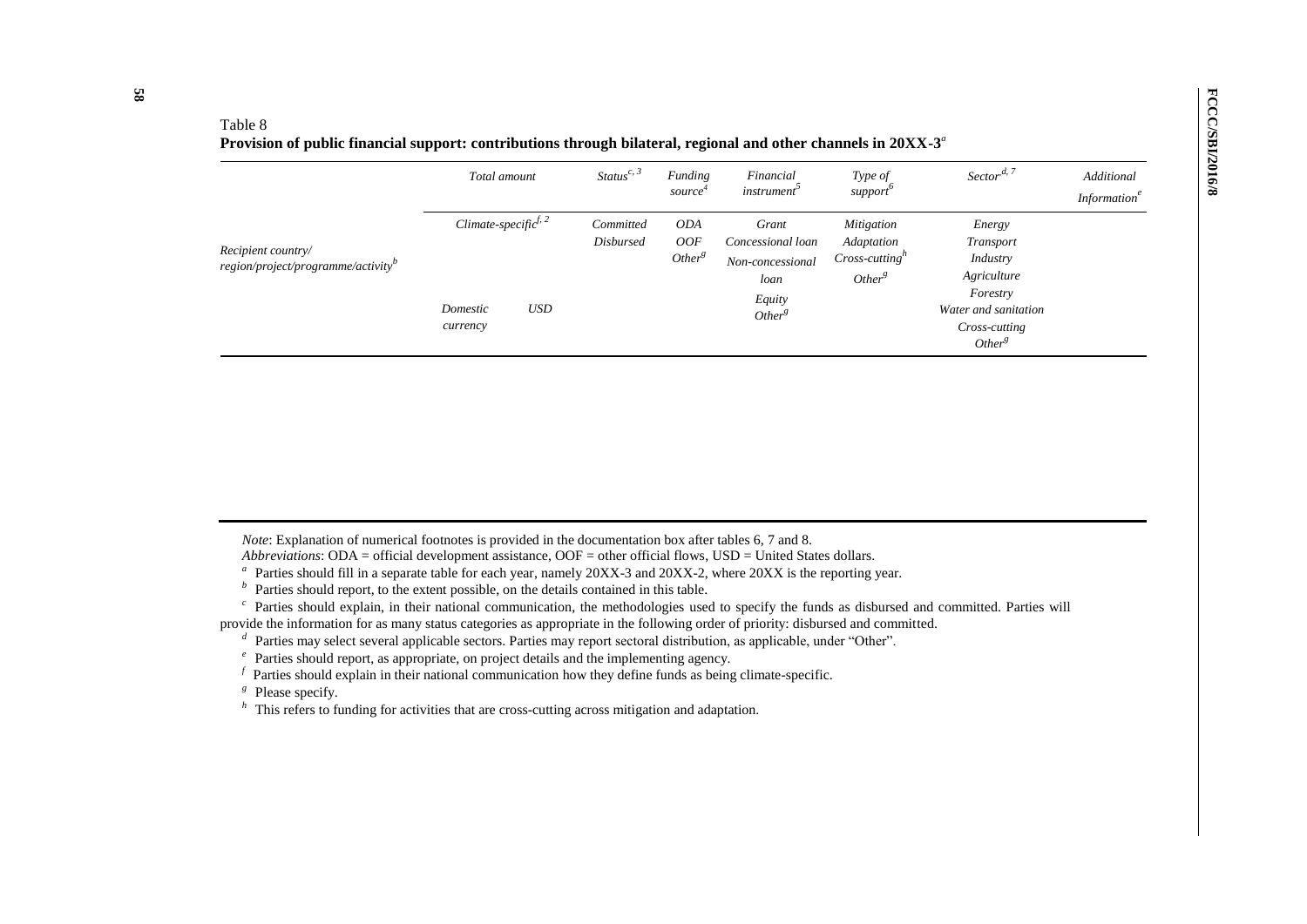## **Documentation box**

| 1: Core/general                                                                                                                                                                                                                                      |
|------------------------------------------------------------------------------------------------------------------------------------------------------------------------------------------------------------------------------------------------------|
|                                                                                                                                                                                                                                                      |
|                                                                                                                                                                                                                                                      |
| 2: Climate-specific                                                                                                                                                                                                                                  |
|                                                                                                                                                                                                                                                      |
|                                                                                                                                                                                                                                                      |
| 3: Status                                                                                                                                                                                                                                            |
|                                                                                                                                                                                                                                                      |
| 4: Funding source                                                                                                                                                                                                                                    |
|                                                                                                                                                                                                                                                      |
| 5: Financial instrument                                                                                                                                                                                                                              |
|                                                                                                                                                                                                                                                      |
| 6: Type of support                                                                                                                                                                                                                                   |
|                                                                                                                                                                                                                                                      |
| 7: Sector                                                                                                                                                                                                                                            |
|                                                                                                                                                                                                                                                      |
| Each Party shall provide an indication of what new and additional financial resources it has provided and clarify how it has determined that such resources are new and<br>additional. Please provide this information in relation to tables 7 and 8 |
|                                                                                                                                                                                                                                                      |
|                                                                                                                                                                                                                                                      |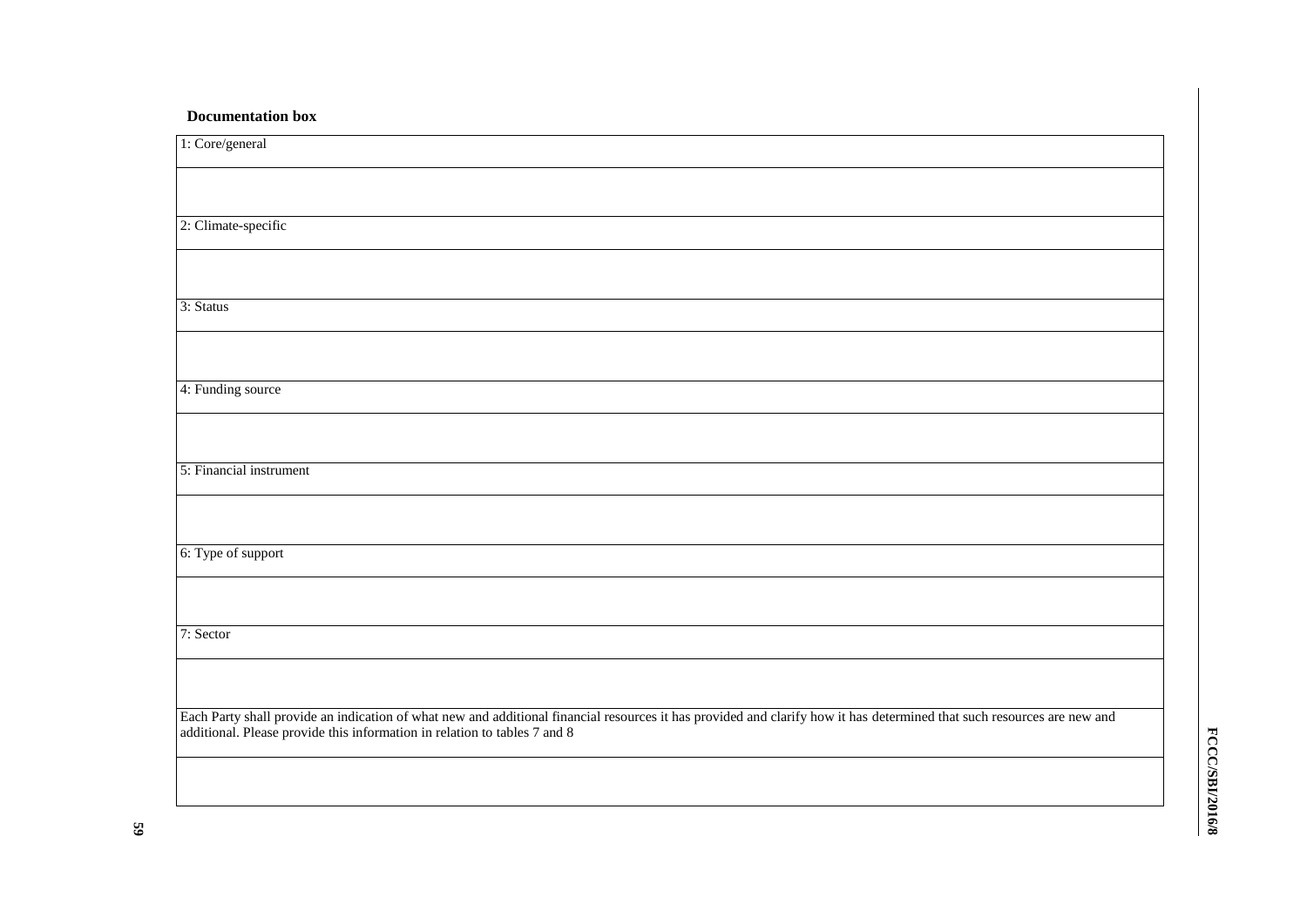## **B. Technology development and transfer**

57. Each Annex II Party shall provide information on measures taken to promote, facilitate and finance the transfer of, access to and the deployment of climate-friendly technologies for the benefit of non-Annex I Parties and for the support of the development and enhancement of endogenous capacities and technologies of non-Annex I Parties. Parties shall, where feasible, report activities related to technology transfer, including success and failure stories, using table 9 below.

58. Each Annex II Party shall provide, in textual and tabular formats (see table 10 below), information on measures and activities related to technology transfer implemented or planned since its previous national communication or biennial report. In reporting such measures and activities, Annex II Parties shall, to the extent possible, provide information on the recipient country, the targeted area of mitigation or adaptation, the sector involved and the sources of technology transfer from the public or private sectors, and shall distinguish between activities undertaken by the public and private sectors. As the ability of Parties to collect adequate information on private-sector activities is limited, Parties may indicate, where feasible, how they have encouraged private-sector activities and how those activities help Parties to meet their commitments under Article 4, paragraphs 3, 4 and 5, of the Convention.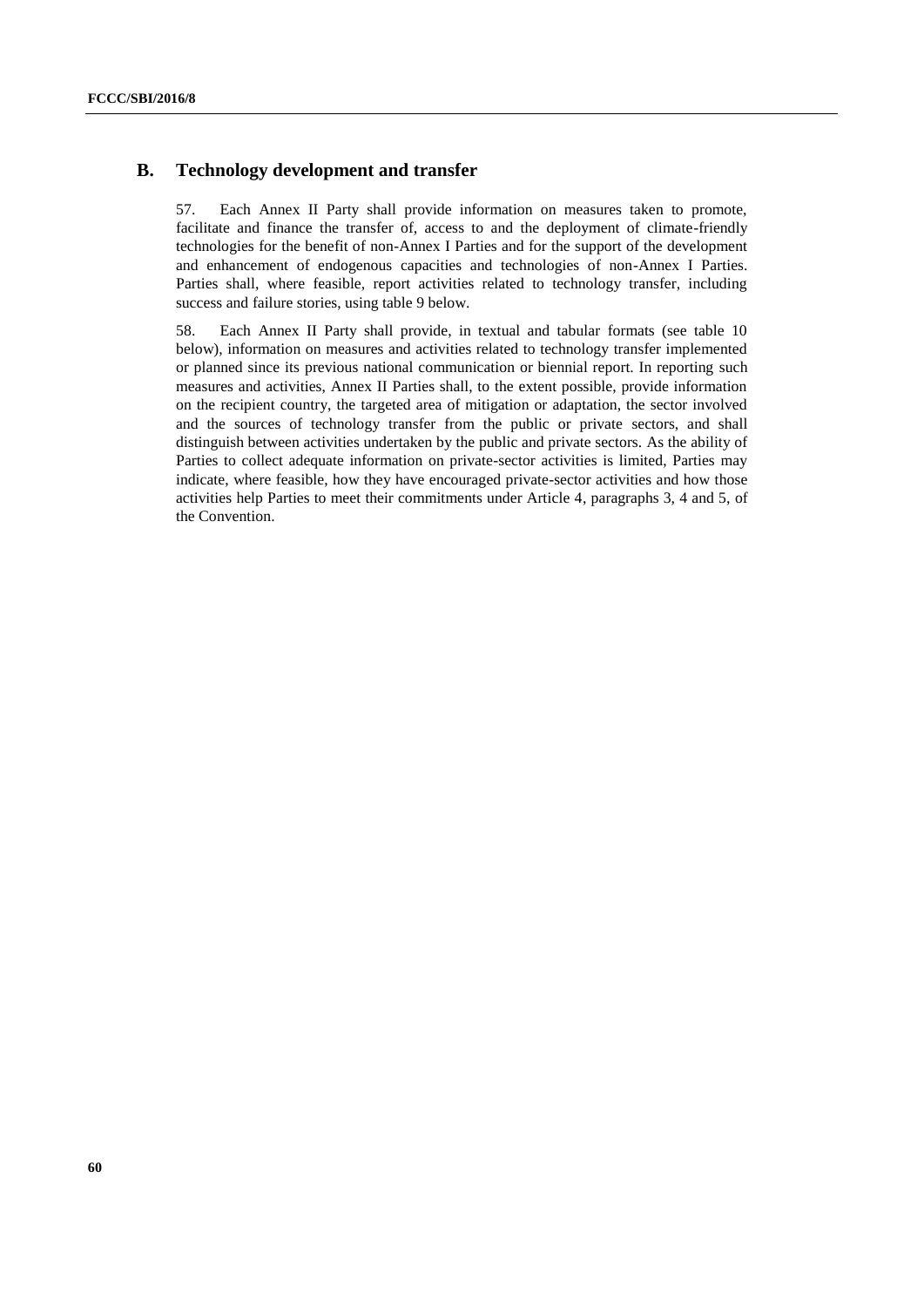#### Table 9 **Description of selected projects or programmes that promoted practicable steps to facilitate and/or finance the transfer of, or access to, environmentally sound technologies**

Project/programme title:

Purpose:

Recipient country: Sector: Total funding: Years in operation:

Description:

Factors that led to project/programme's success:

Technology transferred:

Impact on greenhouse gas emissions/removals (optional):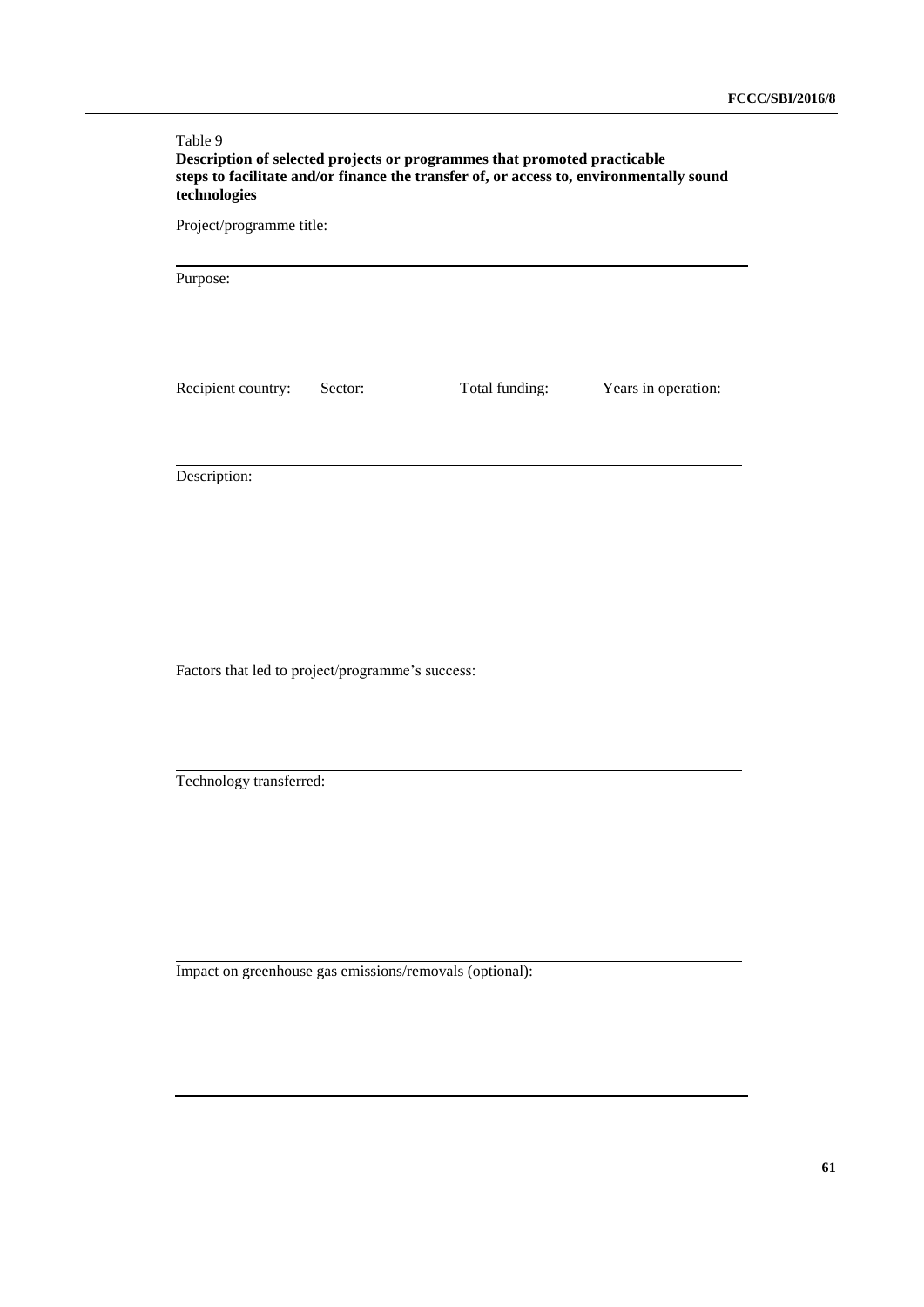| Table 10                                                                                   |
|--------------------------------------------------------------------------------------------|
| Provision of support for technology development and transfer <sup><i>a</i>, <i>b</i></sup> |

| Recipient country<br>and/or region | Targeted area                                            | Measures and<br>activities related to<br>technology transfer | Sector <sup>c</sup>                                                                       | Source of funding for<br>technology transfer | Activities undertaken<br>by             | <b>Status</b>          | Additional information <sup>a</sup> |
|------------------------------------|----------------------------------------------------------|--------------------------------------------------------------|-------------------------------------------------------------------------------------------|----------------------------------------------|-----------------------------------------|------------------------|-------------------------------------|
|                                    | Mitigation<br>Adaptation<br>Mitigation and<br>adaptation |                                                              | Energy<br><i>Transport</i><br>Industry<br>Agriculture<br>Water and<br>sanitation<br>Other | Private<br>Public<br>Private and public      | Private<br>Public<br>Private and public | Implemented<br>Planned |                                     |

*b* The table should include measures and activities implemented or planned since the previous national communication or biennial report.

 $c$  Parties may report sectoral disaggregation, as appropriate.

<sup>d</sup> Additional information may include, for example, information on funding for technology development and transfer provided, a short description of the measure or activity and information on cofinancing arrangements.

<sup>&</sup>lt;sup>a</sup> To be reported to the extent possible.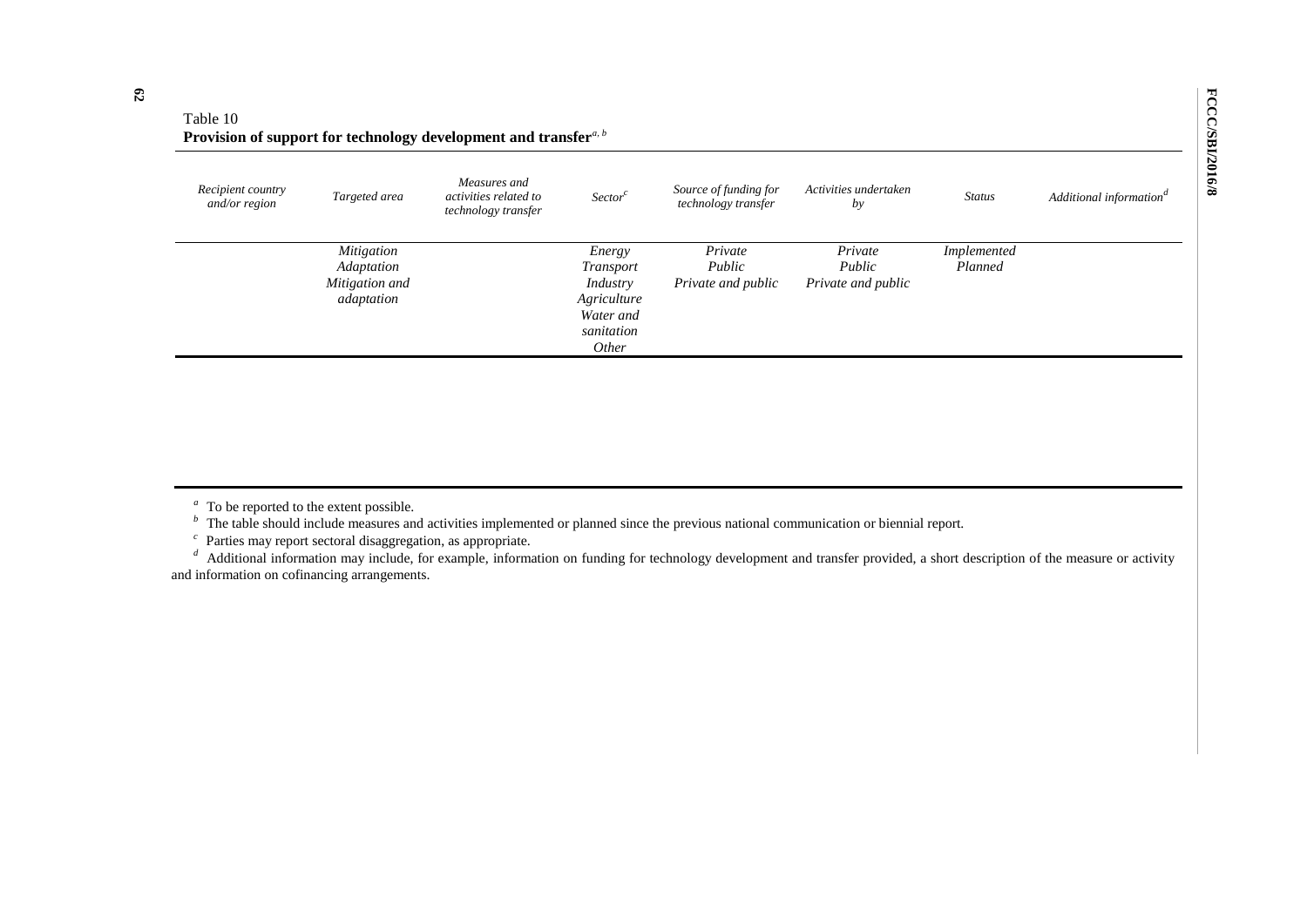## **C. Capacity-building**

59. Each Annex II Party shall provide information, to the extent possible, on how it has provided capacity-building support that responds to existing and emerging capacitybuilding needs identified by non-Annex I Parties in the areas of mitigation, adaptation and technology development and transfer. Information should be reported in textual and tabular format (see table 11 below) as a description of individual measures and activities.

#### Table 11

#### **Provision of capacity-building support***<sup>a</sup>*

| Recipient country/region | Targeted area                       | Programme or project<br>title | Description of programme or<br>project <sup><math>b, c</math></sup> |
|--------------------------|-------------------------------------|-------------------------------|---------------------------------------------------------------------|
|                          | Mitigation                          |                               |                                                                     |
|                          | Adaptation                          |                               |                                                                     |
|                          | Technology development and transfer |                               |                                                                     |
|                          | Multiple areas                      |                               |                                                                     |

*b* Each Party included in Annex II to the Convention shall provide information, to the extent possible, on how it has provided capacity-building support that responds to existing and emerging capacity-building needs identified by Parties not included in Annex I to the Convention in the areas of mitigation, adaptation and technology development and transfer.

<sup>c</sup> Additional information may be provided on, for example, the measure or activity and cofinancing arrangements.

# **IX. Research and systematic observation**

60. Pursuant to Articles 4, paragraph 1(g) and (h), 5 and 12, paragraph 1(b), of the Convention, Annex I Parties shall communicate information on their actions relating to research and systematic observation.

61. The national communication shall address both domestic and international activities (for example, the activities of the Intergovernmental Panel on Climate Change, the World Climate Research Programme, Future Earth and the Global Climate Observing System) and also reflect action taken to support related capacity-building in developing countries.

62. Parties shall provide summary information on global climate observing system activities in accordance with paragraph 67 below. To guide the reporting under sections A and C below, Parties should refer to the detailed guidance provided in the revised "UNFCCC reporting guidelines on global climate observing systems" (annex to decision 11/CP.13) and any relevant decisions subsequently adopted by the COP.

63. The national communication should report, in summary form, on action taken. For example, the results of research studies, model runs or data analysis should not be included in this section.

<sup>&</sup>lt;sup>*a*</sup> To be reported to the extent possible.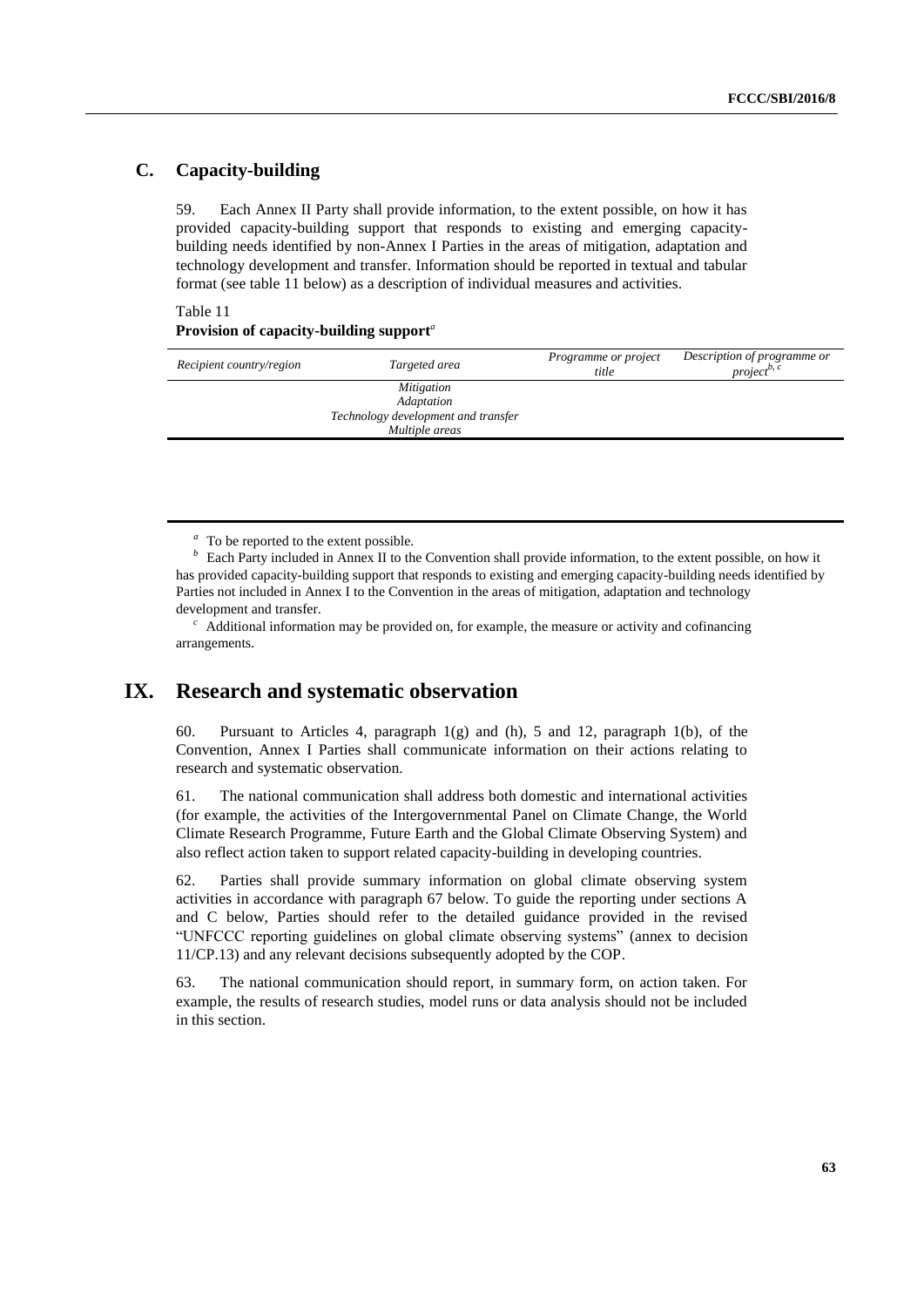## **A. General policy on and funding of research and systematic observation**

64. Parties should provide information on their general policy on and funding of research and systematic observation.

65. Parties should identify opportunities for and barriers to free and open international exchange of data and information and report on action taken to overcome such barriers.

#### **B. Research**

66. Parties should provide, inter alia, information on highlights, innovations and significant efforts made with regard to:

- (a) Climate process and climate system studies, including paleoclimatic studies;
- (b) Modelling and prediction, including global and regional climate models;
- (c) Research on the impacts of climate change;

(d) Socioeconomic analysis, including analysis of both the impacts of climate change and response options;

(e) Research and development of mitigation and adaptation approaches, including technologies.

### **C. Systematic observation**

67. Parties should provide summary information on the current status of national plans, programmes and support for ground- and space-based climate observing systems, including long-term continuity of data, data quality control and availability, and exchange and archiving of data in the following areas:

(a) Atmospheric climate observing systems, including those measuring atmospheric constituents;

- (b) Ocean climate observing systems;
- (c) Terrestrial climate observing systems;
- (d) Cryosphere climate observing systems;

(e) Support for developing countries to establish and maintain observing systems and related data and monitoring systems.

# **X. Education, training and public awareness**

68. In accordance with Articles 4, paragraph 1(i), 6 and 12, paragraph 1(b), of the Convention, Annex I Parties shall communicate information on their actions relating to education, training and public awareness. In this section, Parties should report, inter alia, on public information and education materials, resource or information centres, training programmes and participation in international activities. Parties may report on the extent of public participation in the preparation or domestic review of the national communication.

- 69. The national communication may present information on such aspects as:
	- (a) General policy on education, training and public awareness;
	- (b) Primary, secondary and higher education;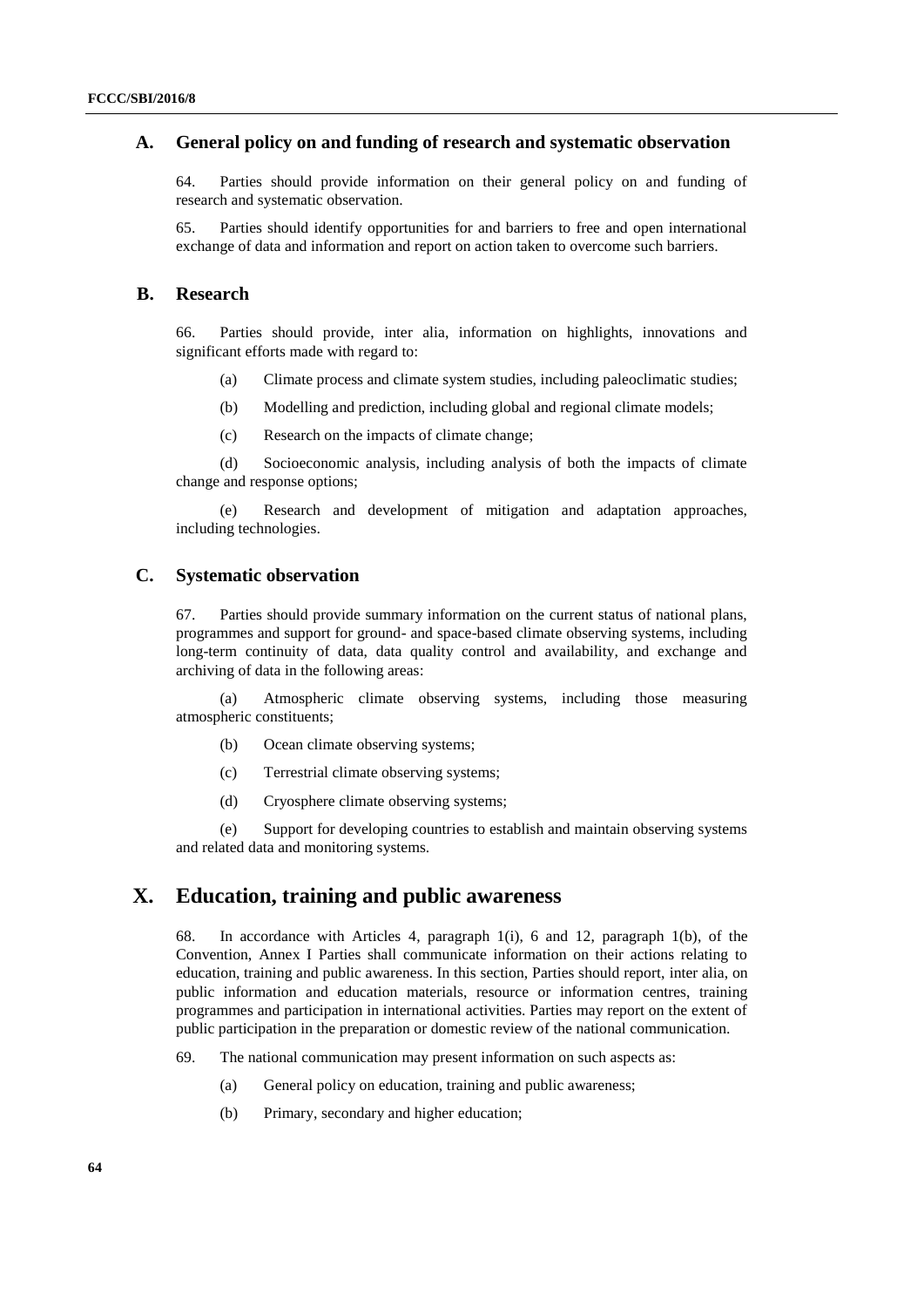- (c) Public information campaigns;
- (d) Training programmes;
- (e) Resource or information centres;
- (f) Involvement of the public and non-governmental organizations;
- (g) Participation in international activities;

(h) Monitoring, review and evaluation of the implementation of Article 6 of the Convention.

# **XI. Updating of the guidelines**

70. These guidelines shall be reviewed and revised, as appropriate, in accordance with relevant COP decisions.

# **XII. Structure of the national communication**

71. The information identified in these guidelines shall be communicated by each Party in a single document in one of the official languages of the United Nations. Parties shall provide an electronic version of their national communication to the secretariat through the appropriate UNFCCC submission system. The length of the national communication may be decided by the submitting Party, but every effort shall be made to avoid overlengthy national communications, in order to facilitate the consideration process. [Parties are encouraged to submit, where appropriate, an English translation of the national communication to facilitate its use in the review process, recognizing that this may place an additional burden on the Party.]

72. Where supplementary documents are provided as annexes to the national communication, the annexes are considered as part of the national communication itself. A clear reference to the relevant information in the annexes should be provided in the main text of the national communication.

73. Where statistical data are provided, they should be accompanied by a definition of terms, unless they are obvious.

74. To facilitate the transparency, comparability and consistency of national communications, Parties shall organize the content of their national communication following the outline contained in the appendix and may rephrase the subsection headings as appropriate and explain the reasons for rephrasing. To ensure completeness, no mandatory element shall be excluded. If mandatory elements cannot be reported for any reason, the Party shall explain the reason for partial reporting in the section relating to those elements.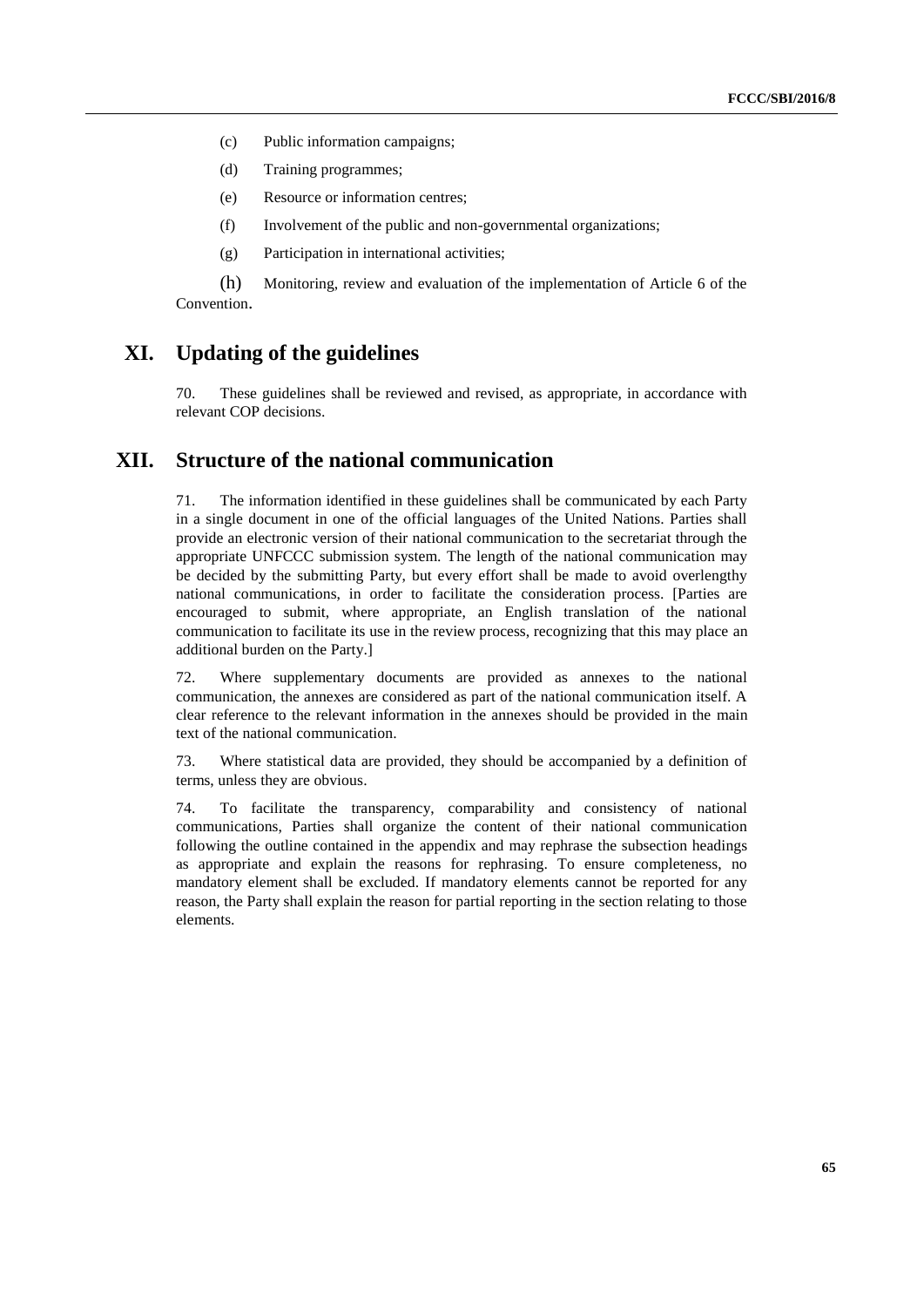## **Appendix**

## **Structure of the national communication**

- I. Executive summary
- II. National circumstances relevant to greenhouse gas emissions and removals
- III. Greenhouse gas inventory information
	- A. Summary tables
	- B. Descriptive summary
	- C. National inventory arrangements

## IV. Policies and measures

- A. Policymaking process
- B. Policies and measures and their effects
- C. Policies and measures no longer in place
- V. Projections and total effect of policies and measures
	- A. Projections
	- B. Assessment of aggregate effect of policies and measures
	- C. Methodology
- VI. Vulnerability assessment, climate change impacts and adaptation measures
- VII. Financial, technological and capacity-building support
	- A. Finance B. Technology development and transfer C. Capacity-building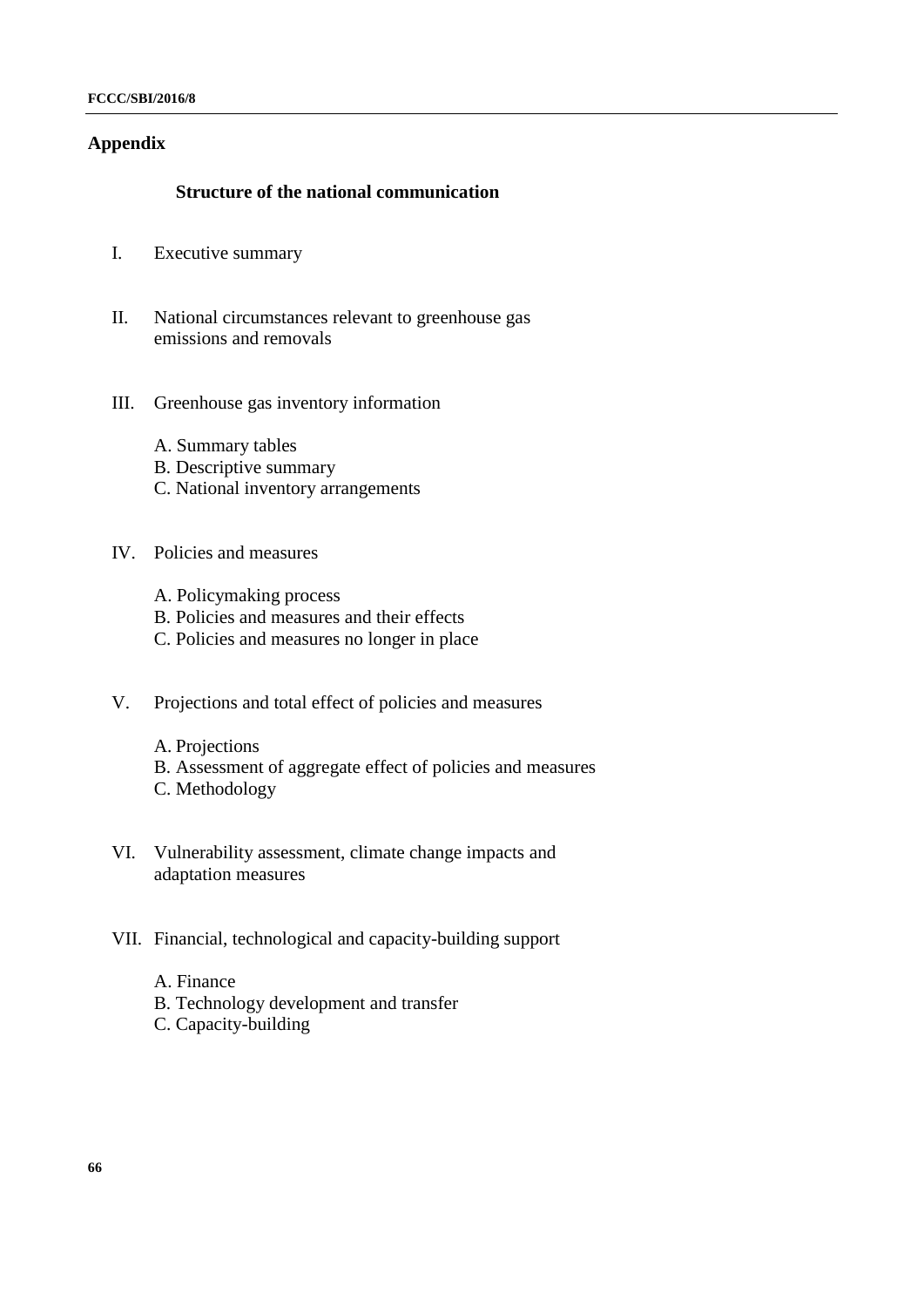VIII. Research and systematic observation

- A. General policy on and funding of research and systematic observation
- B. Research
- C. Systematic observation
- IX. Education, training and public awareness

Annex. Supplementary documents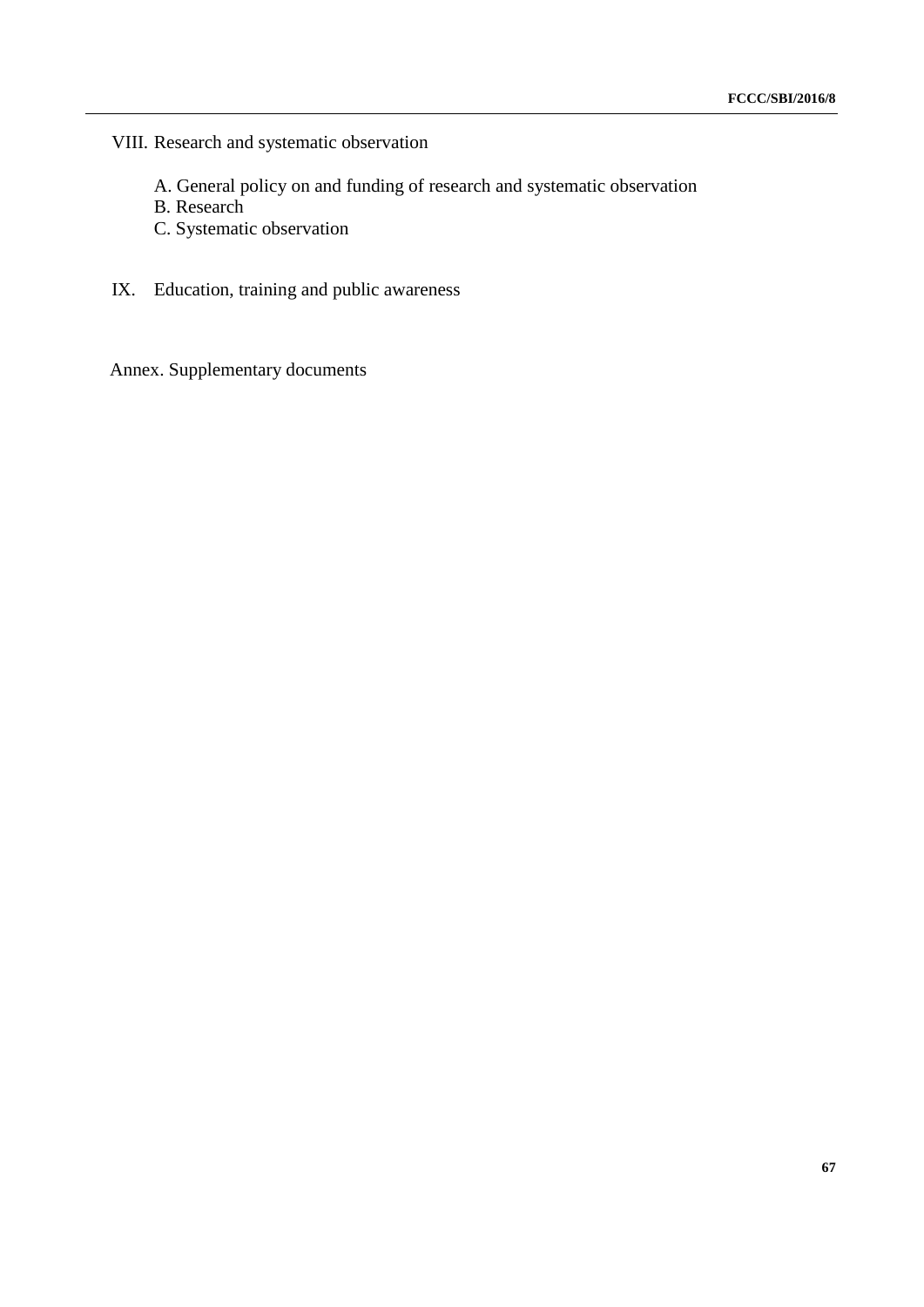# **Annex II**

# **Work programme**<sup>1</sup> **on the improved forum on the impact of the implementation of response measures (June 2016 to November 2018)**

| Estimated timeline/deliverable                                          |  |  |  |
|-------------------------------------------------------------------------|--|--|--|
| By SBI 45 and SBSTA 45<br>Technical paper                               |  |  |  |
| By SBI 45 and SBSTA 45<br>Submissions from Parties and<br>organizations |  |  |  |
|                                                                         |  |  |  |
| Before SBI 45 and SBSTA 45<br>Report on the workshop                    |  |  |  |
|                                                                         |  |  |  |
| During SBI 45 and SBSTA 45<br>Conclusions of the forum                  |  |  |  |
|                                                                         |  |  |  |

| Before/during SBI 40 and SBSIA 40 (May 2017)             |                                                                |  |  |  |
|----------------------------------------------------------|----------------------------------------------------------------|--|--|--|
| Elements                                                 | Estimated timeline/deliverable                                 |  |  |  |
| Work of ad hoc technical expert group, as<br>appropriate | During SBI 46 and SBSTA 46                                     |  |  |  |
|                                                          | Report of the ad hoc technical expert<br>group, as appropriate |  |  |  |

<sup>&</sup>lt;sup>1</sup> Decision 11/CP. 21, paragraphs 5 and 6, reads: "Adopts the work programme comprising the following areas: (a) Economic diversification and transformation; (b) Just transition of the workforce, and the creation of decent work and quality jobs; Decides that the implementation of the work programme shall address the needs of all Parties, in particular developing country Parties, and shall be informed, inter alia, by the assessment and analysis of impacts, including the use and development of economic modelling, taking into account all relevant policy issues of concern".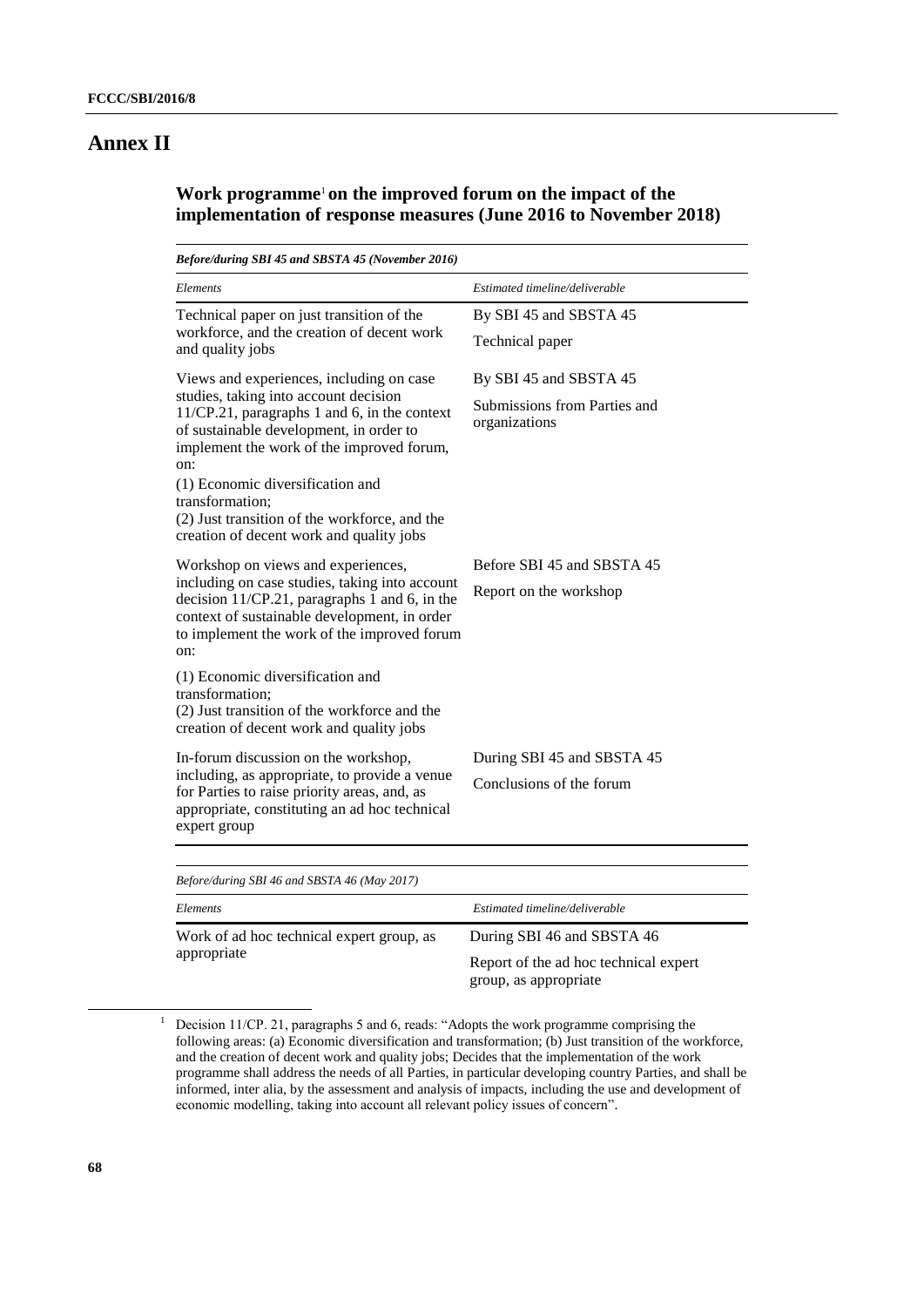| Before/during SBI 46 and SBSTA 46 (May 2017)                                                                                                                                           |                                                                              |  |  |  |  |
|----------------------------------------------------------------------------------------------------------------------------------------------------------------------------------------|------------------------------------------------------------------------------|--|--|--|--|
| Elements                                                                                                                                                                               | Estimated timeline/deliverable                                               |  |  |  |  |
| Work of ad hoc technical expert group, as                                                                                                                                              | During SBI 46 and SBSTA 46                                                   |  |  |  |  |
| appropriate                                                                                                                                                                            | Report of the ad hoc technical expert<br>group, as appropriate               |  |  |  |  |
| In-forum discussion on the meeting of the ad<br>hoc technical expert group, as appropriate                                                                                             | Not applicable                                                               |  |  |  |  |
| Parties' discussion of recommendation to<br>COP 23 (November 2017)                                                                                                                     | Possible draft recommendation to be<br>forwarded for consideration at COP 23 |  |  |  |  |
|                                                                                                                                                                                        |                                                                              |  |  |  |  |
| Before/during SBI 47 and SBSTA 47 (November 2017)                                                                                                                                      |                                                                              |  |  |  |  |
| Elements                                                                                                                                                                               | Estimated timeline/deliverable                                               |  |  |  |  |
| In-forum discussion on possible needs for<br>modelling tools, including capacity-building<br>opportunities, related to the work programme                                              | During SBI 47 and SBSTA 47                                                   |  |  |  |  |
| on the improved forum on the impact of the<br>implementation of response measures                                                                                                      | Conclusions of the forum                                                     |  |  |  |  |
| In-forum discussion on the areas of the work<br>programme                                                                                                                              |                                                                              |  |  |  |  |
| Before/during SBI 48 and SBSTA 48 (April–May 2018)                                                                                                                                     |                                                                              |  |  |  |  |
| Elements                                                                                                                                                                               | Estimated timeline/deliverable                                               |  |  |  |  |
| In-forum training workshop on use of<br>economic modelling tools related to the work<br>programme on the improved forum on the<br>impact of the implementation of response<br>measures | Report on the in-forum training workshop                                     |  |  |  |  |
|                                                                                                                                                                                        |                                                                              |  |  |  |  |
| Before/during SBI 49 and SBSTA 49 (November 2018)                                                                                                                                      |                                                                              |  |  |  |  |
| Elements                                                                                                                                                                               | Estimated timeline/deliverable                                               |  |  |  |  |
| Review of the work of the improved forum                                                                                                                                               | Draft conclusions/decisions                                                  |  |  |  |  |

*Abbreviations*: COP = Conference of the Parties, SBI – Subsidiary Body for Implementation, SBSTA = Subsidiary Body for Scientific and Technological Advice.